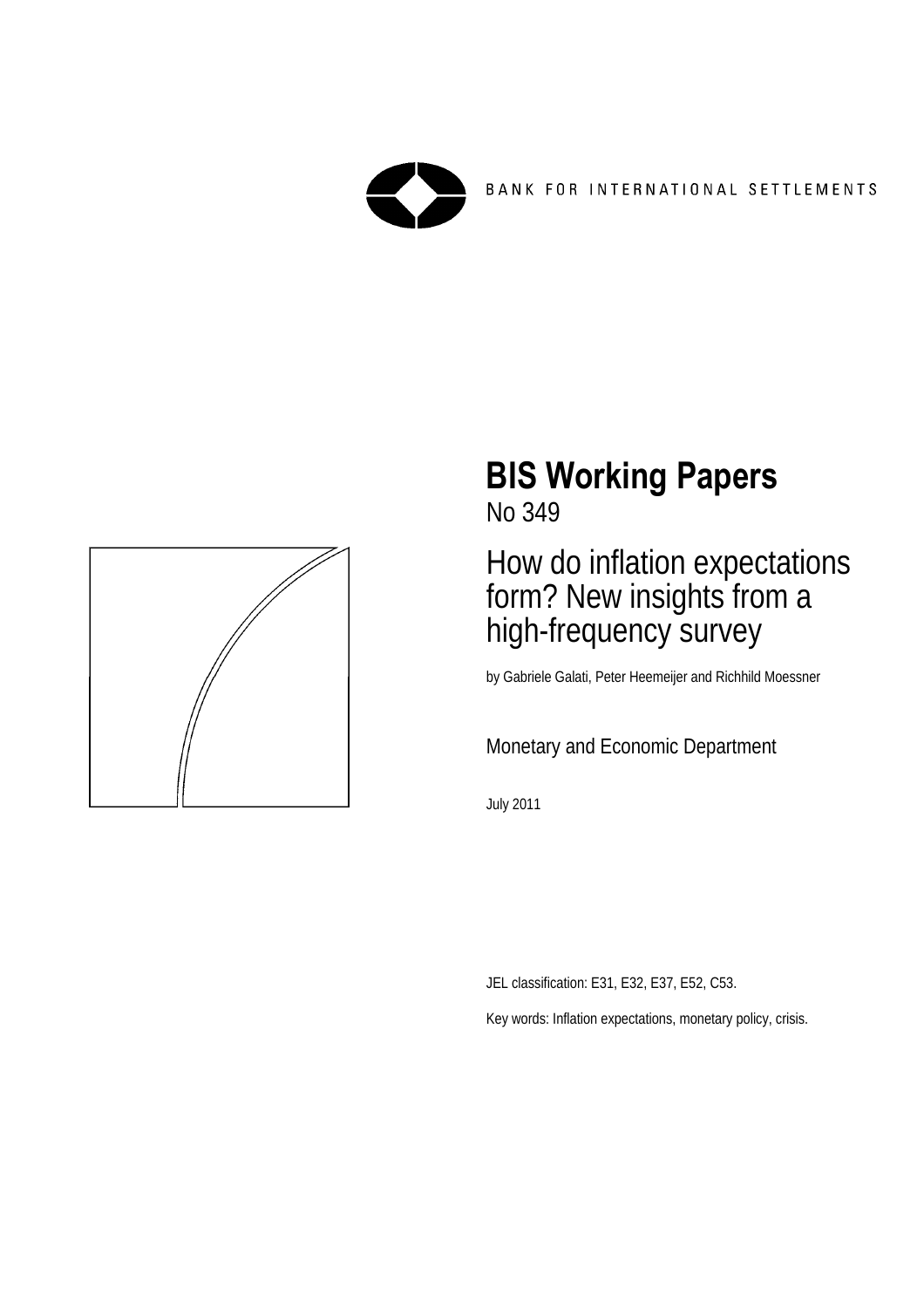BIS Working Papers are written by members of the Monetary and Economic Department of the Bank for International Settlements, and from time to time by other economists, and are published by the Bank. The papers are on subjects of topical interest and are technical in character. The views expressed in them are those of their authors and not necessarily the views of the BIS.

Copies of publications are available from:

Bank for International Settlements **Communications** CH-4002 Basel, Switzerland

E-mail: publications@bis.org

Fax: +41 61 280 9100 and +41 61 280 8100

This publication is available on the BIS website [\(www.bis.org](http://www.bis.org/)).

© *Bank for International Settlements 2011. All rights reserved. Brief excerpts may be reproduced or translated provided the source is stated.*

ISSN 1020-0959 (print) ISBN 1682-7678 (online)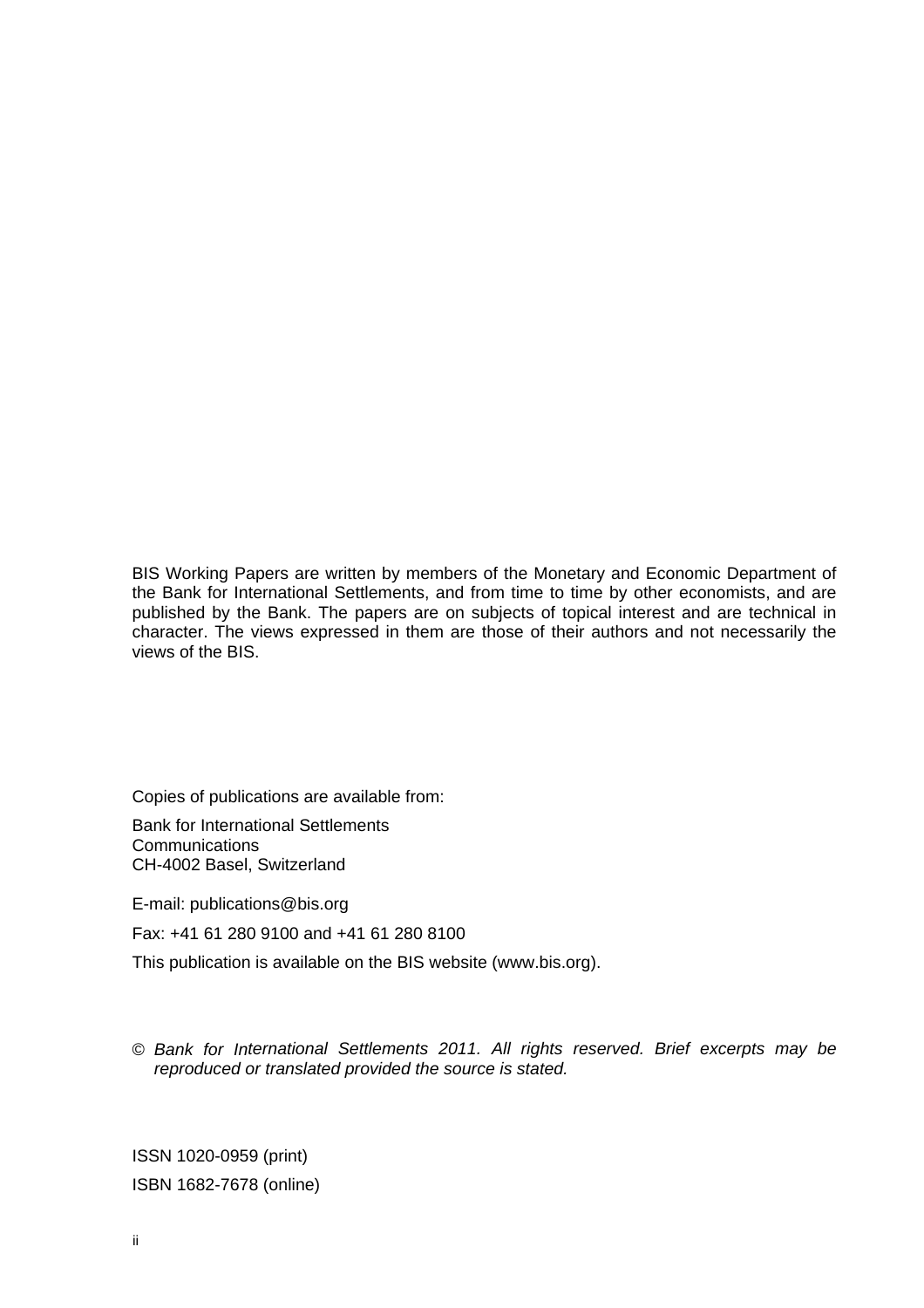# **How do inflation expectations form? New insights from a high-frequency survey**[1](#page-2-0)

Gabriele Galati<sup>[2](#page-2-1)</sup>, Peter Heemeijer<sup>[3](#page-2-2)</sup> and Richhild Moessner<sup>[4](#page-2-3)</sup>

# **Abstract**

We provide new insights on the formation of inflation expectations – in particular at a time of great financial and economic turmoil – by evaluating results from a survey conducted from July 2009 through July 2010. Participants in this survey answered a weekly questionnaire about their short-, medium- and long-term inflation expectations. Participants received common information sets with data relevant to euro area inflation. Our analysis of survey responses reveals several interesting results. First, our evidence is consistent with long-term expectations having remained well anchored to the ECB's definition of price stability, which acted as a focal point for long-term expectations. Second, the turmoil in euro area bond markets triggered by the Greek fiscal crisis influenced short- and medium-term inflation expectations but had only a very small impact on long-term expectations. By contrast, longterm expectations did not react to developments of the euro area wide fiscal burden. Third, participants changed their expectations fairly frequently. The longer the horizon, the less frequent but larger these changes were. Fourth, expectations exhibit a large degree of timevariant non-normality. Fifth, inflation expectations appear fairly homogenous across groups of agents at the shorter horizon but less so at the medium- and long-term horizons.

JEL classification: E31, E32, E37, E52, C53.

Key words: Inflation expectations, monetary policy, crisis.

 $\overline{a}$ 

<span id="page-2-0"></span><sup>1</sup> The views expressed are those of the authors and should not be taken to reflect those of the BIS or De Nederlandsche Bank. We would like to thank Maria Demertzis, Marvin Goodfriend, Pierre Lafourcade, Wilbert van der Klaauw, Maarten van Rooij, Charles Manski and participants at the Federal Reserve Bank of New York Conference on Consumer Inflation Expectations for helpful comments and discussions, and Jakub Demski for excellent research assistance.

<span id="page-2-1"></span> $\overline{2}$ De Nederlandsche Bank.

<span id="page-2-2"></span><sup>3</sup> ABN AMRO Pension fund and University of Amsterdam.

<span id="page-2-3"></span><sup>4</sup> Bank for International Settlements.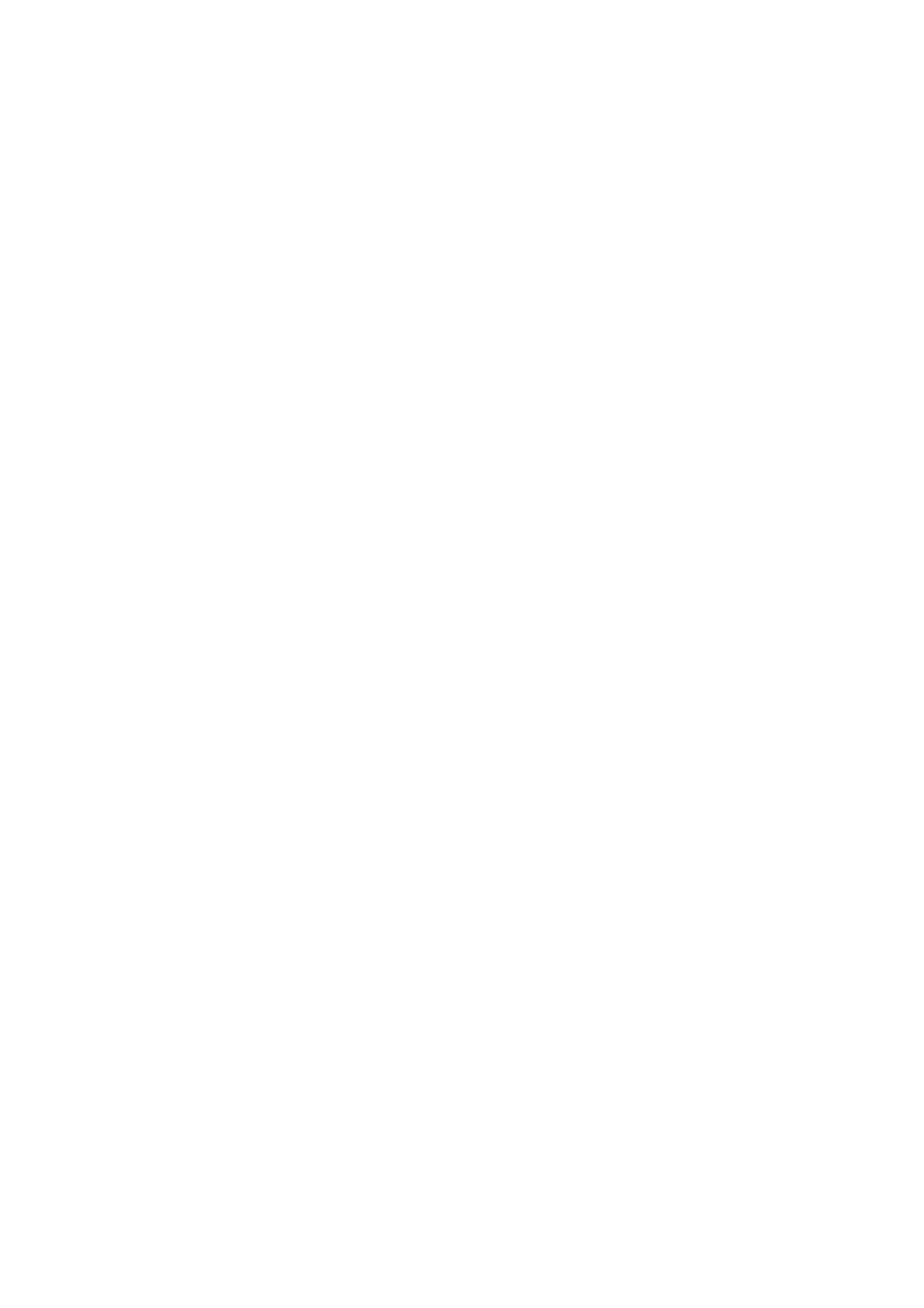# **1. Introduction**

Both the academic literature and policy discussions have highlighted the crucial importance of inflation expectations for the inflation process and hence central banks' ability to achieve price stability (Bernanke, 2007). At the same time, evidence on the process through which agents form expectations is hard to obtain. Our paper takes an innovative route that provides important new insights on this topic. The main novelty is that we provide empirical evidence on inflation expectations based on a survey that is both "accurate" and frequent, and in which we can assess the role of common information sets*.* The survey is accurate in the sense that we follow the experimental economics methodology and reward survey participants based on the accuracy of their responses. It is frequent because it is conducted on a weekly basis. We conducted our study from July 2009 through July 2010, which has the additional advantage of capturing information on inflation expectations formation at a time of great financial and economic turmoil.

Our survey is set up as a field experiment, based on three elements. First, participants answer a short questionnaire about short-, medium- and long-term inflation expectations at weekly frequency over a period of one year. Second, each week participants get new information on relevant macroeconomic and financial data. This allows us to analyze how inflation expectations depend on past expectations, realized inflation data and other relevant economic and financial variables. It also allows testing the role of focal points, such as the ECB's definition of price stability or the inflation predictions published by Consensus Economics.

We had 129 participants divided into three groups, with roughly equal weights in the experiment: central bankers (consisting of economists and research assistants from the Dutch Central Bank), academics and students. The experiment lasted one calendar year, which gives enough time variation to conduct time series regressions on the experimental results. The questionnaire is short and easy to fill in, comprising three questions on euro area inflation expectations at different horizons (2010, 2011 and 2019).

In order to obtain results accurately reflecting inflation expectations, participants were, as much as practically possible, motivated to submit their subjective beliefs by means of rewards linked to the ex-post accuracy of their expectations. This follows standard practice in the experimental economics literature.

Our main results are as follows. First, our evidence is consistent with long-term expectations having remained well anchored to the ECB's definition of price stability, which acted as a focal point for long-term expectations. Second, the turmoil in euro area bond markets triggered by the Greek fiscal crisis influenced short- and medium-term inflation expectations but had only a very small impact on long-term expectations. By contrast, long-term expectations did not react to developments of the euro area wide fiscal burden. Third, participants changed their expectations fairly frequently. The longer the horizon, the less frequent but larger these changes were. Fourth, expectations exhibit a large degree of timevariant non-normality. Fifth, inflation expectations appear fairly homogenous across groups of agents at the shorter horizon but less so at the medium- and long-term horizons. Moreover, we find that expectations of the central bank's staff are the least volatile, and that they Granger cause those of academics and students.

The remainder of the paper is organized as follows. In Section 2 we provide an overview of the relevant literature on the formation of inflation expectations and discuss alternative measures of inflation expectations. Section 3 describes the main features of our survey. In Section 4 we present our empirical approach and the main results. Section 5 concludes.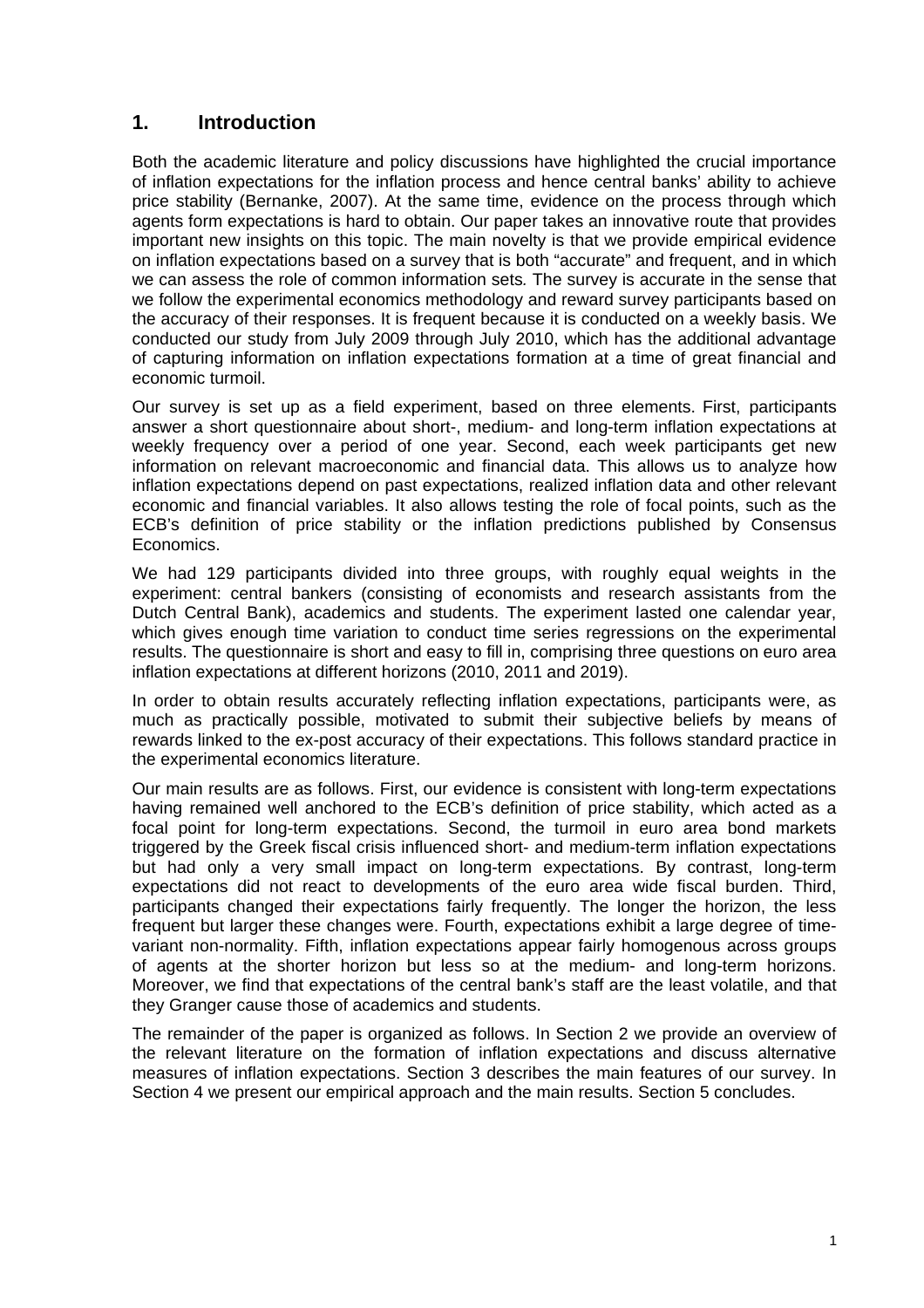# **2. Literature review**

## **Theory**

Expectations play a central role in macroeconomics. If the central bank's objective function, minimizing deviations of inflation from target and, possibly, output gap volatility, is known and constant, the Rational Expectations Hypothesis (REH) implies that long-term inflation expectations do not change in response to the arrival of new information. Models with rational expectations typically assume homogeneous expectations, given the conceptual and technical difficulties of dealing with rational expectations models under heterogeneous information (Pesaran and Weale, 2006). In recent years, a series of papers departed from the REH and the assumption of a known and constant central bank objective function. These studies typically allow for heterogeneous expectations. This literature can be divided into a number of strands.

One strand, which has received increasing attention, relies on learning and assumes that people do not have full information about the economy or the objectives of the central bank. Instead, they make statistical inferences about the unknown parameters of the economy. Orphanides and Williams (2005), for example, model agents who do not know the true model of the economy but rather constantly update their estimates based on all information available to them. As a result, inflation expectations are sensitive to economic shocks.

Another strand is based on the assumption that agents use rules of thumb ("heuristics") to make inflation forecasts. Brazier et al. (2008), for example, consider two heuristics: one is based on lagged inflation and the other on an inflation target announced by the central bank. In their model, agents switch between these two heuristics based on an imperfect assessment of how each has performed in the past.

A third strand models monetary policy as an information game in which individuals form their expectations based on all (public and private) available information, which will be noisy. In Demertzis and Viegi (2008), agents know that inflation depends both on monetary policy and on the average expectation formed by all agents. The relative weight that is assigned to these two factors in agents' expectations is determined within a higher-order expectations setup.

A number of papers rely on the concept of *self-control* (Gul and Pesendorfer, 2001) to derive the expectation formation process from assumptions about the form and type of agents' utility function. These papers formalize biases in expectations, and in particular model overoptimism or over-pessimism. In Brunnermeier and Parker (2004), for example, agents care about expected future utility flows, so they derive higher current felicity if they believe that better outcomes are more likely in the future. They then form optimal expectations by weighing the felicity gains from optimism against the losses incurred due to poor decisions and worse than expected realized outcomes. In this framework, agents tend to be overoptimistic, and aggregate forecasts tend to exhibit overconfidence and overoptimism.

Rational inattention (Sims, 2003, 2005; Mackowiak and Wiederholt, 2009) is a microfounded approach to expectation formation. The objective of modelling economic agents as being "rationally inattentive" is to capture the fact that people are constrained in their ability to acquire and process information. Agents have limited capacities to process information, and hence receive only noisy signals of actual shocks hitting the economy. In these models, the form of the observational errors is itself predicted by the theory and can be derived from the structure of the individuals' optimization problems.

Once the REH is abandoned, the way information is disseminated becomes crucial. In an influential study, Mankiw and Reis (2001) assume that information is disseminated slowly throughout the population. As result, the response of decision makers to new information is staggered. In their paper, the rate at which media news reaches economic agents determines the cross-sectional dispersion of expectations.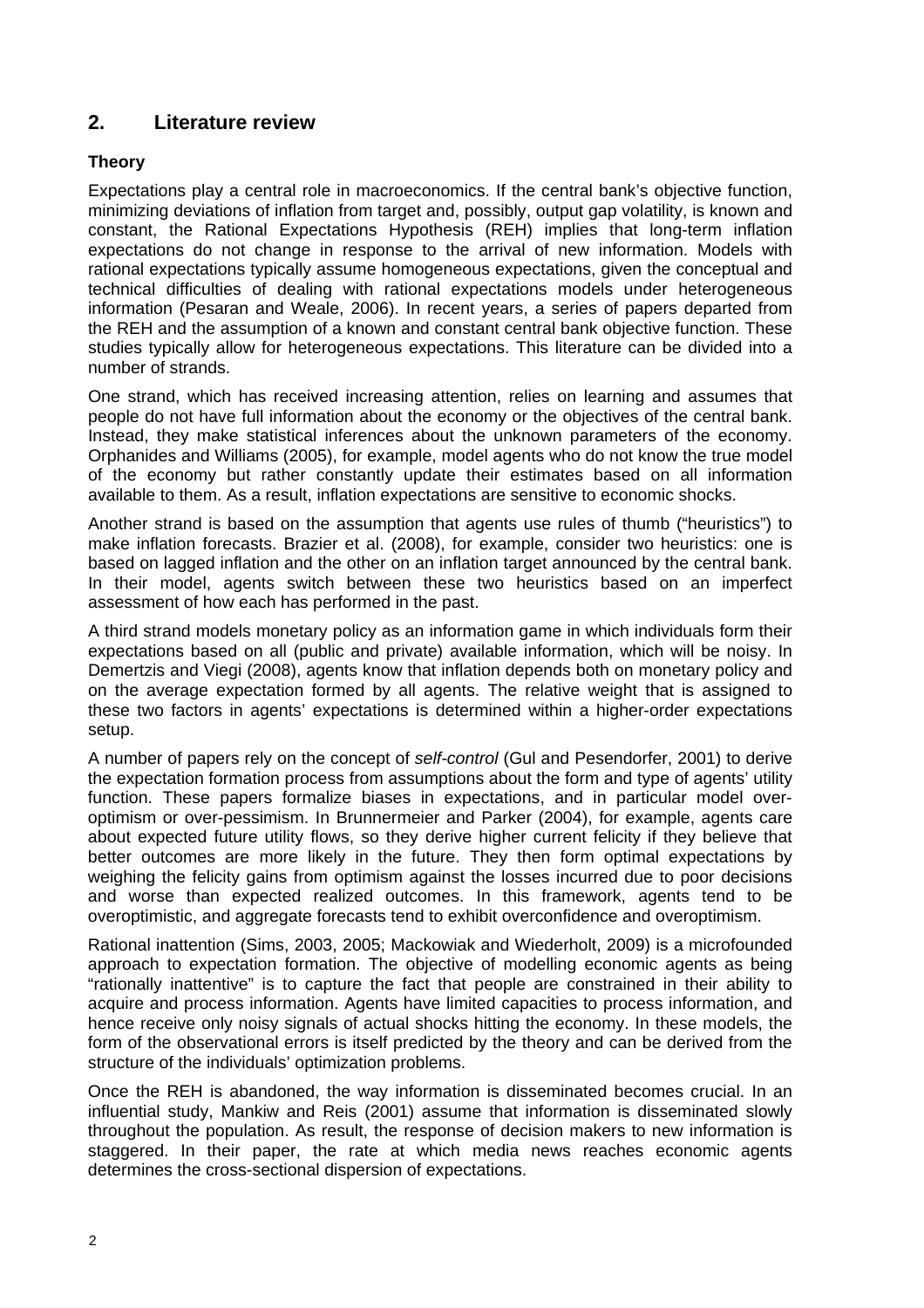Information dissemination and absorption is a reason for *sticky expectations*: Caroll (2003) shows that while empirical household expectations are not rational in the usual sense, expectational dynamics are well-captured by a model in which households' views derive from news reports on the views of professional forecasters, which in turn may be rational. The model's estimates imply that people only occasionally pay attention to news reports; this inattention generates 'stickiness' in aggregate expectations, with important macroeconomic consequences.

Over the past decade, a large number of papers have modelled heterogeneous expectations by boundedly rational agents (Hommes, 2006; Pesaran and Weale, 2006).

#### **Empirical work**

The empirical literature on inflation expectations has relied on two measures of expectations: measures based on inflation surveys and measures derived from financial market instruments.

Surveys provide the most direct method for measuring expectations and have been commonly used in the literature. ECB (2006) provides a detailed overview of survey measures of euro area inflation expectations at different horizons. For one-year ahead expectations, surveys are available at monthly or quarterly frequency from the *European Commission Consumers Survey*, the ECB's *Survey of Professional Forecasters (SPF)* and the *Euro Zone Barometer*.<sup>[5](#page-6-0)</sup> Survey data for medium-term horizons are available at quarterly frequency from the SPF. Figure 4.1.1 shows the time series of SPF data on expectations of euro area inflation over a five year horizon. The main source for longer-term expectations is *Consensus Economics*, which twice a year collects data on six to ten year ahead expectations for a number of countries including the euro area from a panel of some 30 professional forecasters.

Survey measures have several important shortcomings.<sup>[6](#page-6-1)</sup> First, given their low frequency, survey measures appear well-suited for analyzing long-run properties of inflation expectations but less so for identifying the process of expectation formation. Second, survey results may not be reliable to the extent that respondents do not have to act on the basis of their responses – ie "do not put their money where their mouth is".<sup>[7](#page-6-2)</sup> Third, survey results are sensitive to the wording of the questions (Van der Klaauw et al, 2009). Fourth, different types of survey measures may produce very different results. Mankiw et al. (2003), for example, looked at 50 years of data on inflation expectations in the United States, and documented substantial disagreement among both consumers and professional economists about expected future inflation. They found that this disagreement varied substantially through time, depending on the level of inflation, the absolute value of the change in inflation, and relative price variability. Fifth, survey measures of consumer inflation expectations provide useful information on the distribution of expectations across survey participants but not necessarily precise information on the uncertainty around individual agents' expectations (Bruine de Bruin et al, 2009). Based on regular surveys of US consumers included in the RAND American Life Panel, they find that while the two measures are positively correlated, disagreement and uncertainty have distinct features.

A second strand of the literature extracts inflation expectations from inflation-indexed financial market instruments, and looks at the relationship between inflation expectations and

<span id="page-6-0"></span><sup>5</sup> The SPF collects forecasts by a panel of some 70 professional forecasters on euro area HICP.

<span id="page-6-1"></span><sup>6</sup> For a careful analysis of the properties of survey measures, see Thomas (1999) and Clark and Davig (2008).

<span id="page-6-2"></span><sup>7</sup> This point is emphasised in the experimental economics literature (Smith, 1982, 1992).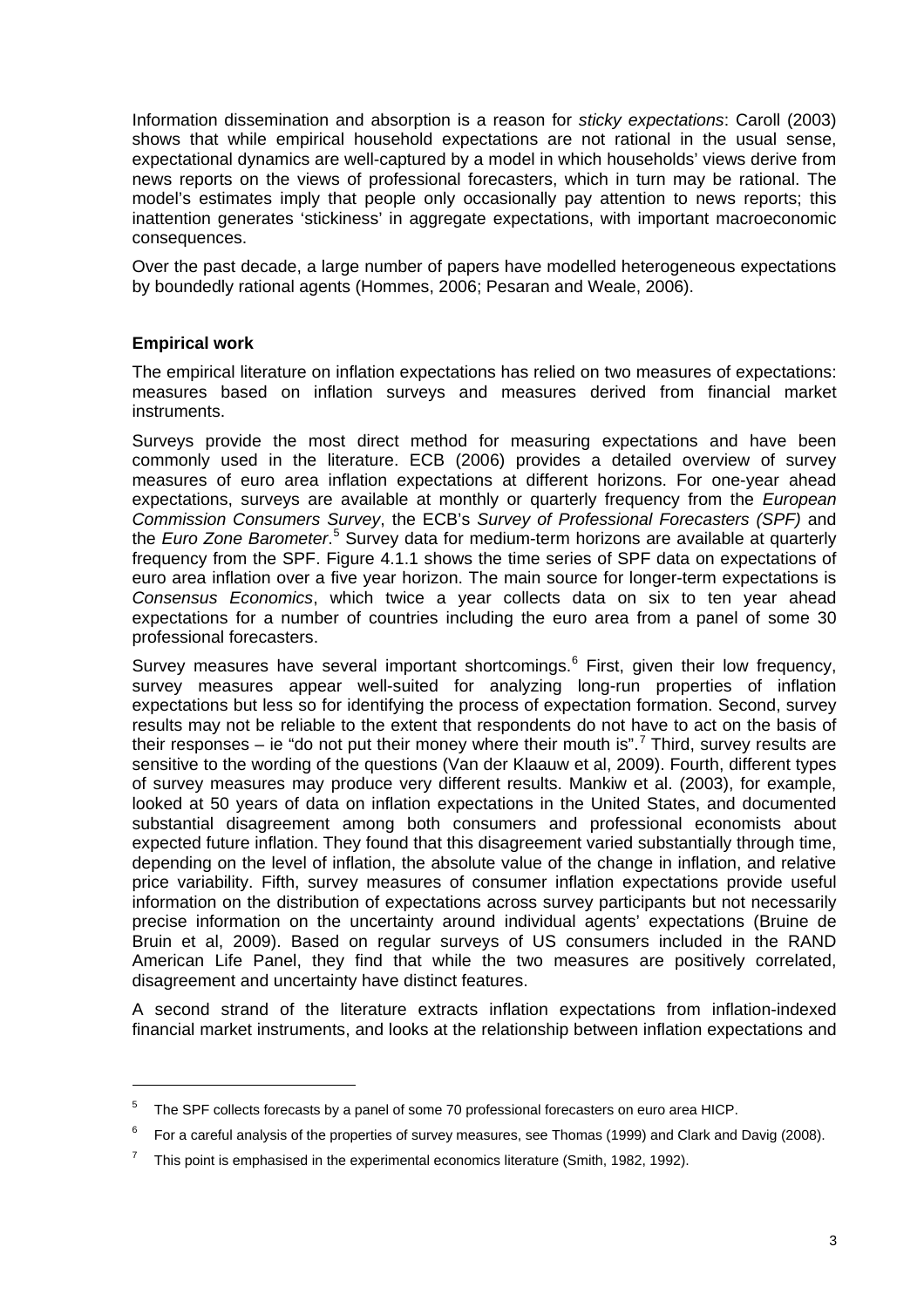macroeconomic variables at high (daily or intraday) frequency (Swanson, 2006; Gürkaynak et al., 2005; Gürkaynak et al. (forthcoming); Gürkaynak et al., 2006, Beechey et al., 2007).<sup>[8](#page-7-0)</sup> One important advantage of this type of measure is that, given its high frequency, it allows examining more formally changes in the behaviour of expectations over a relatively short horizon. Galati, Poelhekke and Zhou (2011) applied this empirical strategy to investigate whether the behaviour of long-term inflation expectations changed around the crisis.

One major shortcoming of inflation measures based on financial instruments is that backing out the expectation component requires strong assumptions. The reason is that break-even rates, ie the difference between the yields of conventional and inflation-indexed bonds, can be decomposed into four main factors: expected inflation, inflation risk premia, liquidity premia, and technical factors (Hördahl, 200[9](#page-7-1)). $^9$ 

There is a rich empirical literature that has tested the rationality of expectations, which has relied mostly on survey measures of expectations.<sup>10</sup> The results are generally mixed and depend, among other things, on the sample period and the types of participants of surveys. Mehra (2002), for example, analyzed the Michigan Survey and found that the median inflation forecasts of households outperform those of professional economists and forecasters in the period covering the 1980s and 1990s. In particular, he documented that households' forecasts are more accurate, unbiased, have predictive content for future inflation, and are efficient with respect to economic variables generally considered pertinent to the behaviour of inflation.

In terms of forecasting power, survey measures have been found to dominate other types of methods. Bekaert et al. (2009) compared the out-of-sample forecasting power of four alternative methods of forecasting U.S. inflation: time-series ARIMA models; regressions using real activity measures motivated from the Phillips curve; different types of term structure models; and survey-based measures. They found that surveys outperform the other forecasting methods. Moreover, there is little evidence that combining forecasts produces superior forecasts to survey information alone.

A number of papers have explored the variability of expectations across survey respondents (Mankiw and Reis, 2003; Carroll, 2003b; Khan and Zhu, 2002; Capistran and Timmermann, 2009). Carroll (2003b), for example, analyzes the evolution of the standard deviation of inflation expectations in the Michigan Survey. Carroll (2003b) provides an epidemiological model of inflation expectations in which "expert opinion" slowly spreads person-to-person much as disease spreads through a population. Bonham and Cohen (2000) argue that parameter estimates in consensus regressions are either inconsistent or can lead to false acceptance of the unbiasedness hypothesis due to the averaging of individual biases. Badarinza and Buchmann (2010) examine the heterogeneous nature of individual forecasts and the determinants thereof.

The empirical literature on drivers of inflation expectations – surveyed carefully in a paper by Clark and Davig (2008) – has documented the role of past inflation and of macroeconomic variables. Demertzis et al. (2008), for example, tested whether long-run inflation expectations – derived from the Fed's FRB model and quarterly survey-based measures – are influenced by short-run inflation dynamics. They found that in recent years, the role of short-run dynamics has increased in the United States, but only slightly.

<span id="page-7-0"></span><sup>8</sup> For an overview of methods to extract inflation expectations from inflation-indexed bonds or inflation swaps, see eg Swanson (2006) and Hurd and Relleen (2006).

<span id="page-7-1"></span><sup>9</sup> Hördahl (2009) argues that the same applies, albeit to a lesser extent, to inflation-indexed swaps.

<span id="page-7-2"></span><sup>&</sup>lt;sup>10</sup> See Thomas (1999) for an example.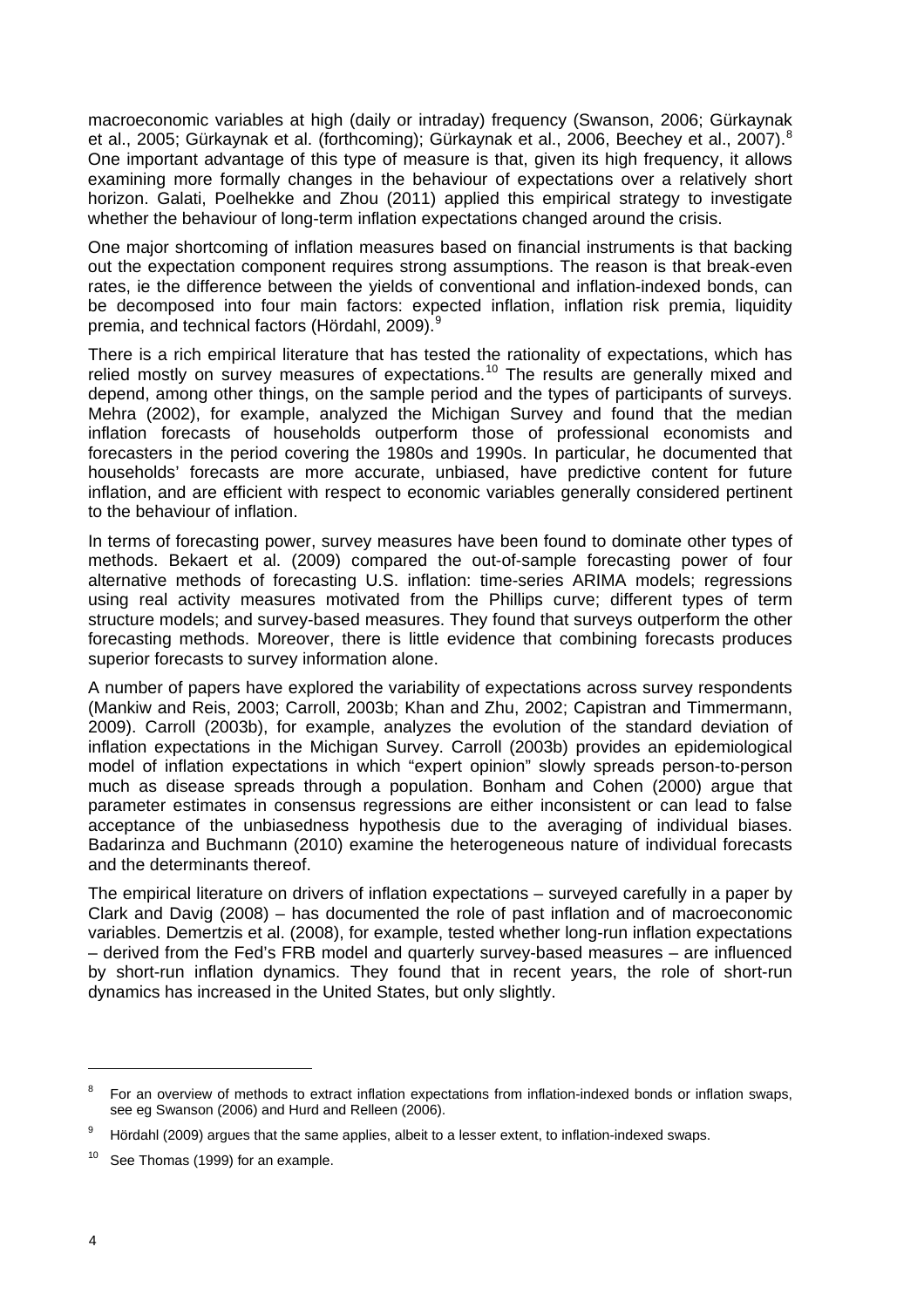Levin et al. (2004) analyzed the behaviour of private-sector inflation forecasts at horizons up to ten years – measured by quarterly Consensus forecasts – in the United States and the euro area over the period 1994–2003. They found that expectations were highly correlated with a three-year moving average of lagged inflation. By contrast, in industrial countries that have adopted inflation targeting (United Kingdom, Sweden, Canada, Australia and New Zealand), inflation expectations were found not to be sensitive to actual inflation. Levin et al. (2004) concluded that inflation targeting has played a significant role in anchoring long-run inflation expectations. Clark and Nakata (2008) found evidence of a declining impact of unexpected increases in inflation on long-term expectations in recent years in the United States.

Forsells and Kenny (2004) analyze survey data on consumers' inflation expectations in the euro area and find that they appear to incorporate – though not always completely – the information contained in a broad set of macroeconomic variables. In particular, past price developments as well as various cost and activity indicators do not explain consumers' prediction errors.

The role of macroeconomic news is highlighted in the literature on the anchoring of long-term expectations. The periodical announcements of data on the state of the economy and forecasts released by various (statistical) offices and agencies form a steady source of information. To the extent that the information is unanticipated, beliefs about future inflation may be updated. If expectations are perfectly anchored, long-run inflation expectations should not be responsive to news about actual inflation, or more generally about macroeconomic conditions.

# **3. The survey**

The data source for our analysis of inflation expectations is a new survey, which we carried out over the period July 2009 – July 2010. The survey has three novel features compared to existing surveys of inflation expectations. First, it has a considerably higher frequency than other surveys, especially those for long-term inflation expectations. This allows us to study more carefully some aspects of expectation formation, such as the frequency with which expectations at different horizons are revised. Second, participants in our survey are provided with common information sets. We can exploit this characteristic to provide new evidence on the role of information asymmetries in explaining the observed heterogeneity of expectations and to test for the role of focal points. Third, we introduce a pecuniary incentive for survey participants to respond as accurately as possible.

The main part of our survey consists of a short questionnaire about short-, medium- and long-run inflation expectations for the euro area, which 129 participants filled in each week for a year, starting on 22 June 2009. Participants were divided into three groups: staff from the Dutch central bank (De Nederlandsche Bank, DNB), Netherlands-based academics and students from Dutch universities. Every Monday morning, participants received an email asking them to answer the following three questions by 5pm that day:

- 1. What annual HICP inflation do you expect for 2010?
- 2. What annual HICP inflation do you expect for 2011?
- 3. What annual HICP inflation do you expect for 2019?

The email also contained an attachment with new information on euro area inflation that had arrived in the previous week. This information set consisted of three elements: an updated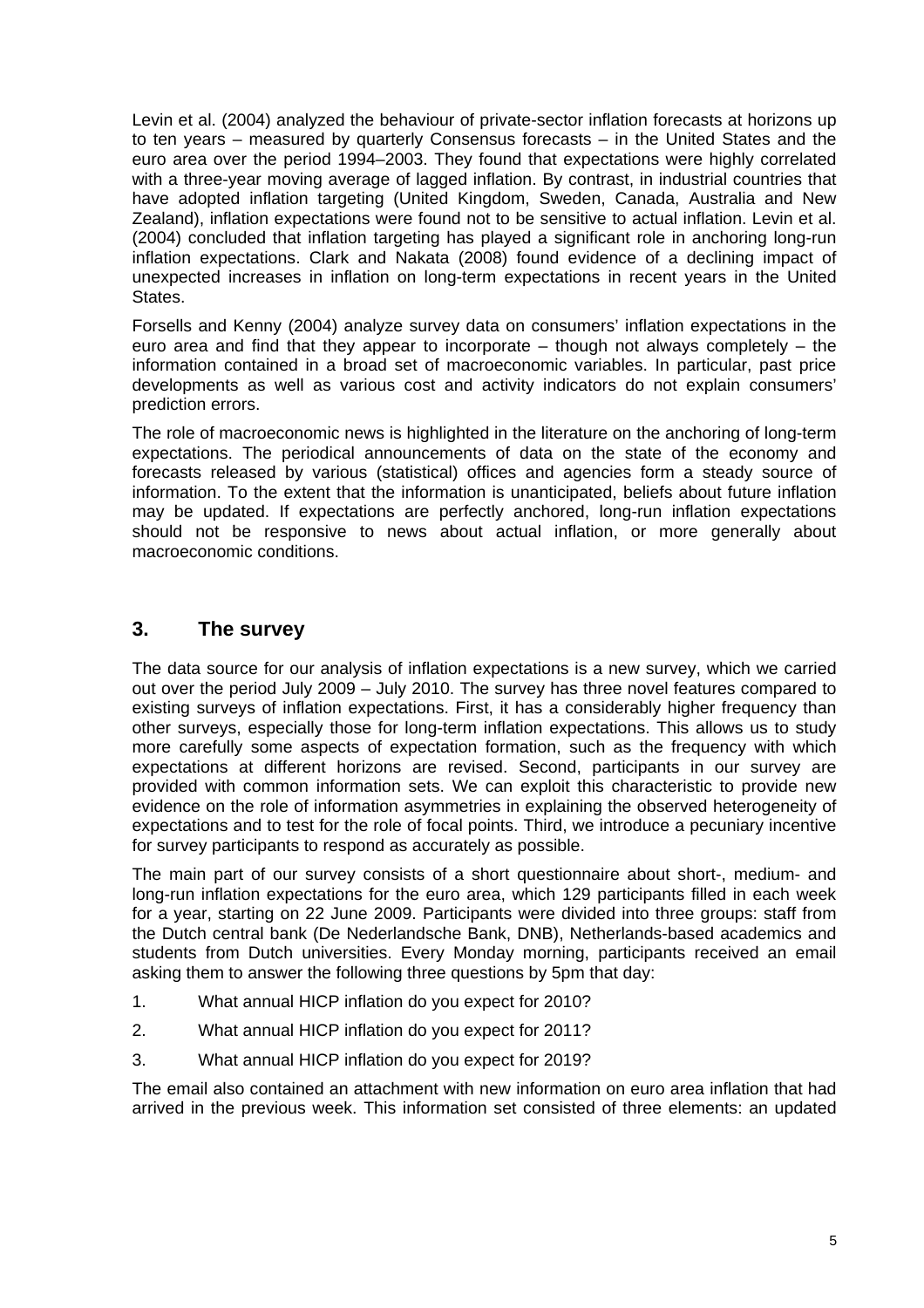graph of euro area HICP inflation, a table with new data releases on national and euro areawide HICP, and – for a subset of participants, namely DNB staff, only – an updated table with Consensus mean forecasts for euro area inflation for 2010, 20[11](#page-9-0) and 5-10 years ahead.<sup>11</sup>

Participants were promised an accuracy-based reward for each forecast of 2010 inflation, to be paid out at the end of 2010. In addition, given that the accuracy for 2- and 10-year ahead expectations would be known only in the more distant future, participants were promised to be paid a flat reward for each answer to Questions 2 and 3. These rewards are also paid out at the end of 2010.

To get more background information about the participants, we also asked participants to fill in two questionnaires. The first was sent to participants at the beginning of our exercise, and contained questions based on the test proposed by Schwartz et al. (2002) to identify maximizers and satisficers. The full questionnaire is provided in Appendix 1. Based on the answers to this test, we classify survey participants into these two types and investigate whether the way they form inflation expectations differs significantly.

The second questionnaire, which participants filled in at the end of the exercise, included general questions on the respondents (eg on economic literacy, age, gender), on the way they formed expectations (eg the time they spent on answering the weekly questions, the importance of pecuniary rewards, the role of past expectations for current expectations) and the inputs, ie the type of information used to form expectations.

## **4. Results**

#### **4.1 An overview of the survey data**

#### *Means and medians*

We first organize participants' inflation expectations into three panel data sets associated with the horizons 2010, 2011 and 2019 respectively. Figures 4.1.1 and 4.1.2 show two



<span id="page-9-0"></span><sup>&</sup>lt;sup>11</sup> For licensing reasons, survey participants outside DNB were not allowed to receive the Consensus Forecasts.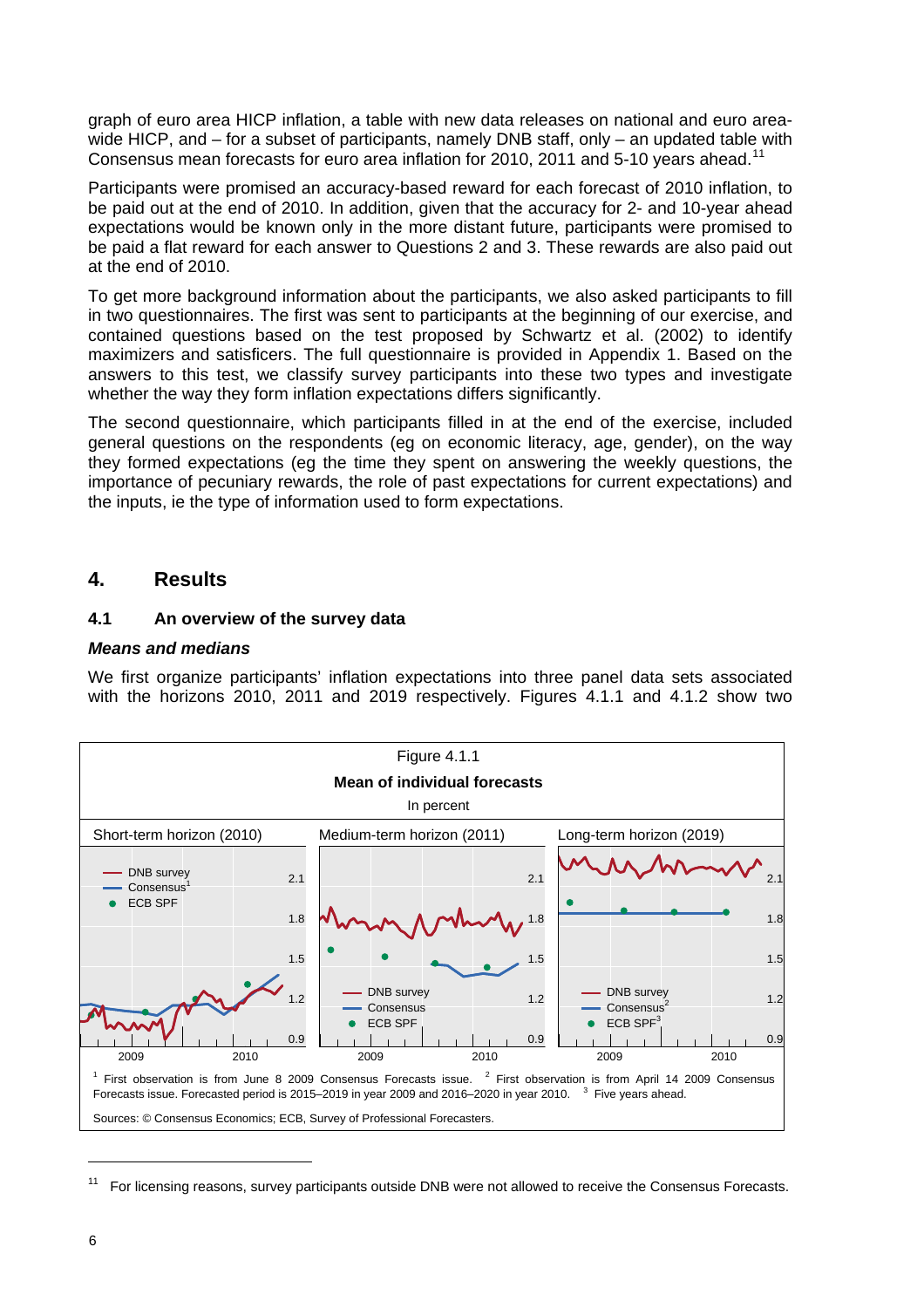measures of the central tendency in the data sets – the mean and median – over time. These are shown in comparison with inflation expectations based on Consensus surveys and the ECB's Survey of Professional Forecasters (SPF).



Figures 4.1.1 and 4.1.2 highlight three interesting findings. First, there are important differences in the behaviour of inflation expectations at different horizons: both the mean and median increase with the forecast horizon. This seems to suggest that participants considered the observed low levels of inflation in 2009 and early 2010 to be temporary and believed the economic climate in the euro area to gradually normalize. In particular, for the one-year horizon, expectations means follow a clear upward trend.<sup>[12](#page-10-0)</sup> For the two-year horizon they seem to be fluctuating around a constant, which is visibly higher than the means of one-year expectations.

Second, while the means and medians of short-term inflation expectations substantially increased from the end of 2009, longer-term expectations look fairly stable. This suggests that factors affecting short-term expectations have not structurally affected longer-term expectations, which is consistent with long-term inflation expectations remaining well anchored. This is evident in particular from the fact that even though the 2019 means (Figure 4.1.1) are all above 2%, the 2019 medians are equal to 2% in 91% of weeks, which coincides with the ECB's comfort zone for medium-term HICP inflation.

Third, our survey measure of inflation expectations provides information not contained in either existing survey measures or market-based measures. In particular, Figures 4.1.1 and 4.1.2 show that while mean expectations track Consensus survey and SPF expectations relatively closely at the short horizon, they lie consistently above Consensus survey and SPF expectations at the medium- and long-term horizons. Moreover, Figure 4.1.3 shows that at the medium- and long-term horizons, mean expectations tended to be closest to those implied by inflation-indexed swaps, and less close to breakeven inflation rates extracted from

<span id="page-10-0"></span><sup>12</sup> Figure 4.6.1 shows that this behaviour is fairly similar across groups of participants.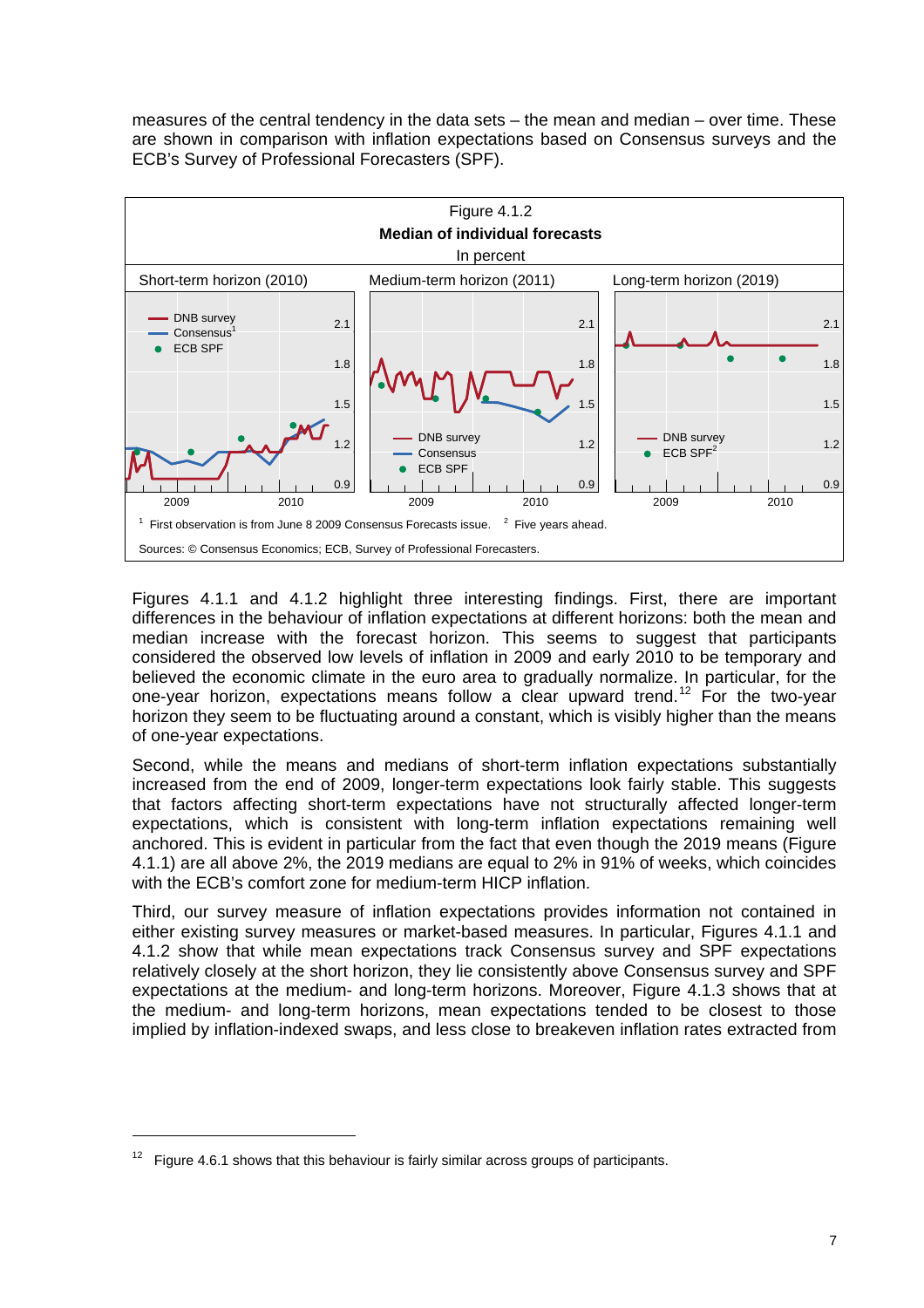nominal and index-linked government bond yields (with and without adjusting for term premia as in Hördahl, 2008).<sup>[13](#page-11-0)</sup>



#### *Disagreement*

The availability of inflation expectations for a fairly large number of participants allows us to gain interesting insights on disagreements across survey participants. The evolution of



<span id="page-11-0"></span><sup>&</sup>lt;sup>13</sup> At the short horizon, the maturity mismatch between the one-year market rate and expectations for 2010 is relatively larger, so the comparison is not as good.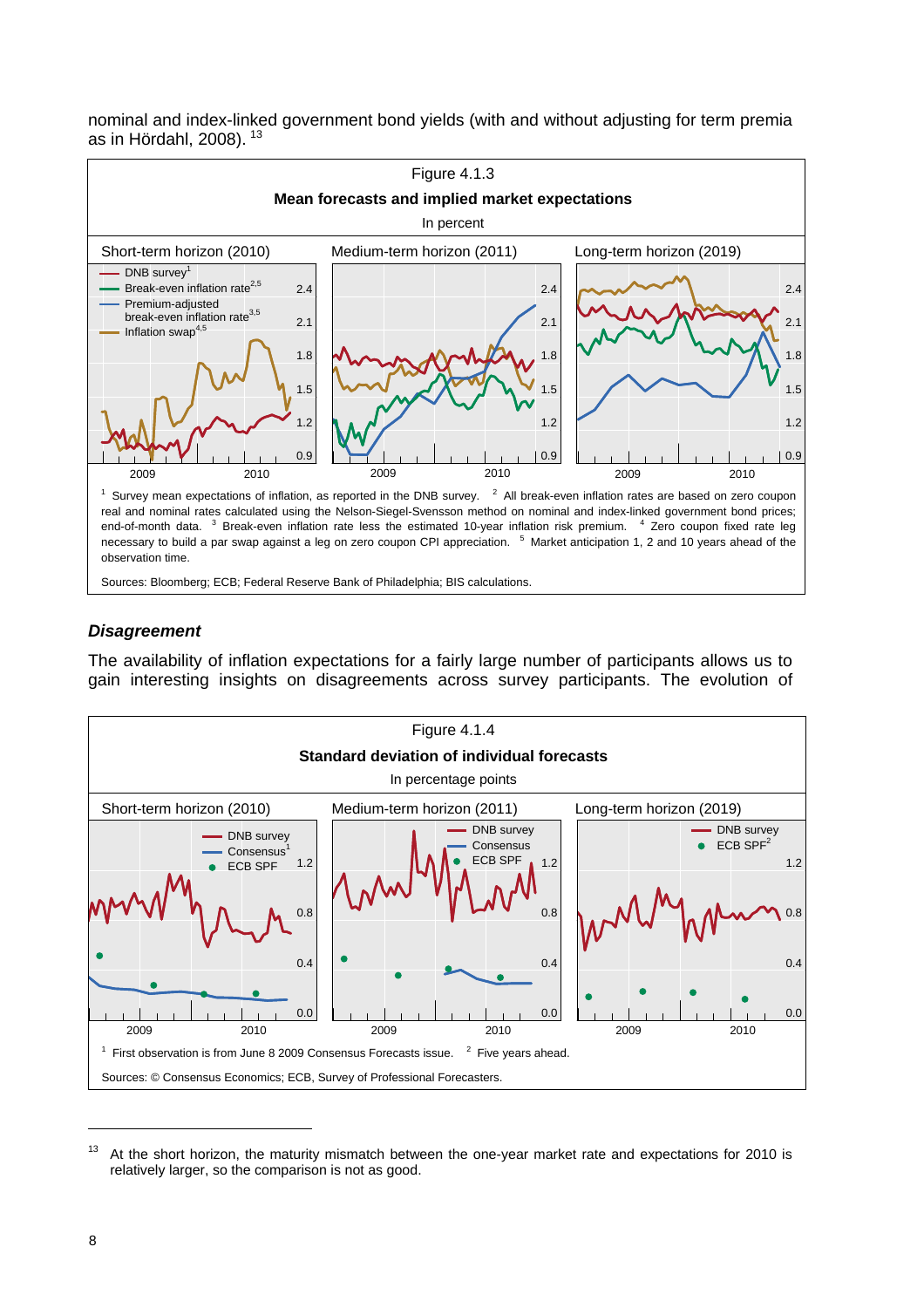standard and robust measures of disagreement is shown in Figures 4.1.4 and 4.1.5, in comparison with the corresponding measures for the Consensus surveys and the ECB's SPF. Three results stand out. First, we find that disagreement within our survey is smaller at the long-term horizon than at the short and medium horizons. Moreover, disagreement – as measured by the interquartile range – at the 10-year horizon was remarkably stable. One interpretation is that long-term expectations are driven by focal points – such as the ECB's definition of price stability – while people form their short- and medium-term expectations based more on time-varying information. Second, we find that disagreement decreased in the course of 2010 at the short horizon, especially on the robust measure of interquartile range, probably because available information on actual information in 2010 was factored in. Third, disagreement at the two-year horizon exceeded that at the one-year horizon.



#### *Higher moments and non-normality*

 $\overline{a}$ 

In Figures 4.1.1 and 4.1.2, we observe broad differences between means and medians at different horizons, suggesting the presence of skewness in the expectations distribution across participants at any one time and, possibly, outliers.

Skewness can be measured by Pearson's second skewness coefficient, ie 3 (meanmedian)/standard deviation. An analysis of the Pearson coefficients reveals several interesting results. First, there is positive skewness, which increases as the horizon increases (Figures 4.1.1 and 4.1.2). More specifically, the longer the forecast horizon, the more differences between means and medians are positive, implying that the expectation distributions tend to be more positively skewed according to Pearson's second coefficient.<sup>[14](#page-12-0)</sup> Second, we find evidence of some change in the skewness of one-year expectations in the course of 2010. In the first half of the sample, one-year expectations are positively skewed in 89% of cases, while in the second half this drops to only 46%. This suggests that when inflation means and medians were low at the beginning of the survey, on balance more participants expected positive outliers than negative ones. Later on, when means and

<span id="page-12-0"></span><sup>14</sup> For the 2010 horizon, Pearson's coefficient is positive in 68% of weeks, while for the 2011 and 2019 horizons these percentages are 94% and 100% respectively.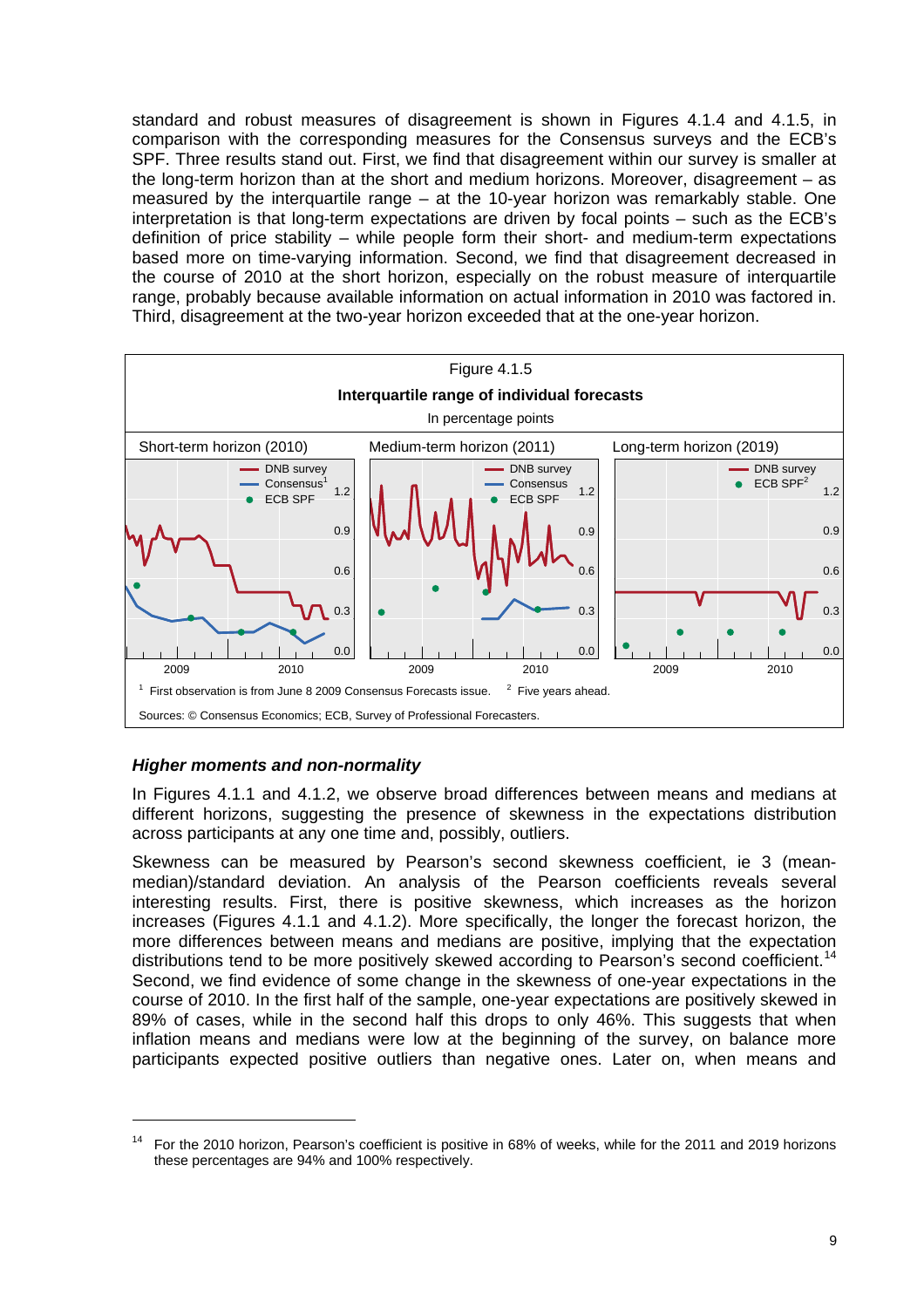

medians had risen noticeably, the balance shifted to the point of being slightly in favour of negative outliers.

Time series of standard measures of skewness and excess kurtosis, shown in Figure 4.1.6, provide evidence of substantial non-normality of the distributions of inflation expectations at different horizons.<sup>[15](#page-13-0)</sup> Interestingly, the standard skewness measure<sup>16</sup> is negative much more often than Pearson's coefficient discussed above, creating ambiguity about the way in which the expectations distributions should be characterized. The Jarcque-Bera test of normality, which is based on these measures, rejects normality at the 1% significance level in all but nine weeks at the medium-term horizon, and in all weeks at both the short- and long-term



<span id="page-13-0"></span><sup>&</sup>lt;sup>15</sup> A definition of these measures is provided in Appendix I.

<span id="page-13-1"></span><sup>16</sup> A positive skew indicates that the tail to the right of the mean is longer than that to the left, and that the bulk of the values (including the median) lie to the left of the mean – ie the risk of values far above the mean is seen as greater than the risk of values far below the mean.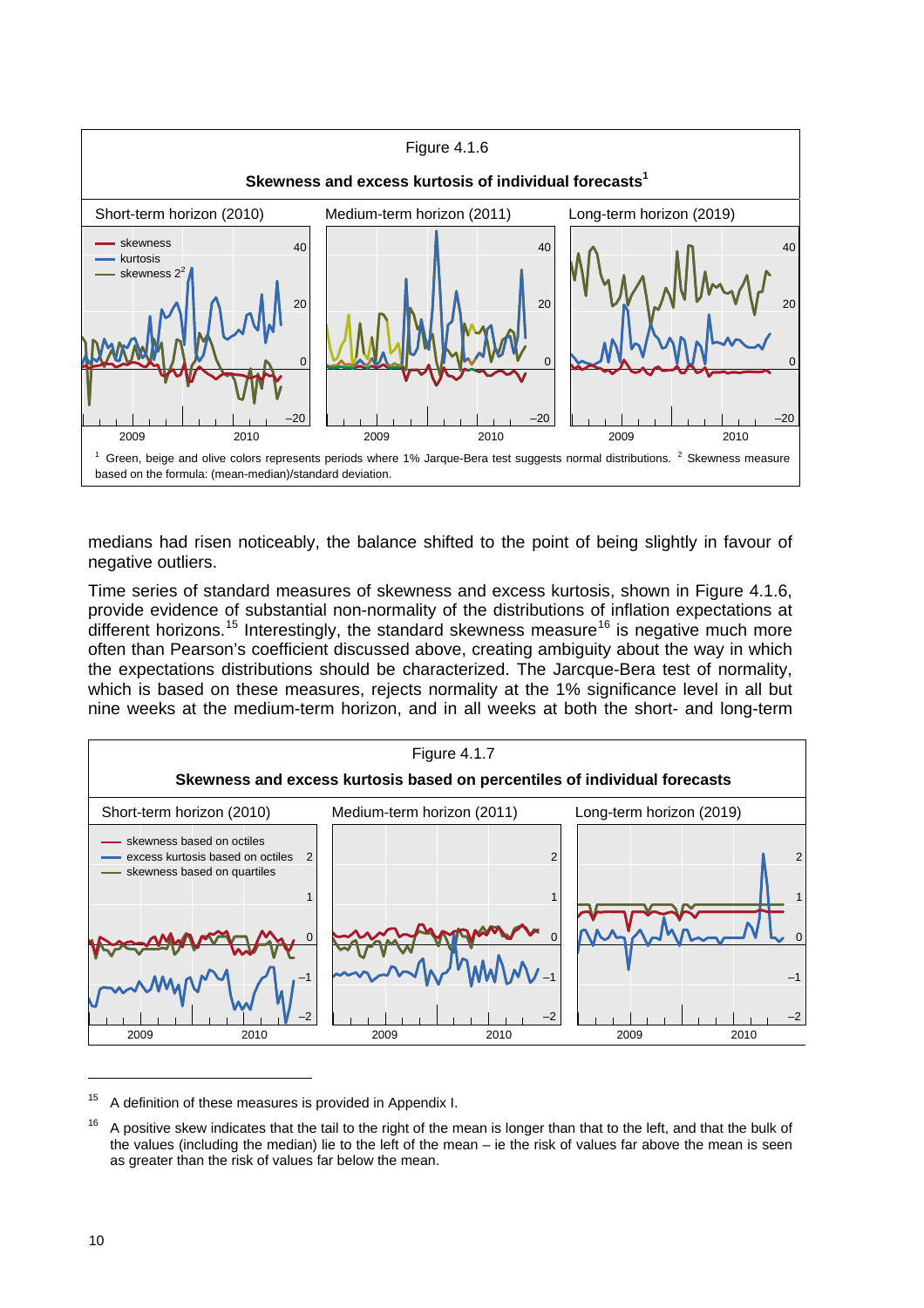horizons, as also shown in Figure 4.1.6. These results are evidence for a large degree of non-normality of the survey inflation expectations. These standard measures of higher moments are quite volatile, since they place a relatively large weight on outliers.



By contrast, robust measures of skewness and excess kurtosis (as defined in Appendix I) shown in Figure 4.1.7 are more stable over time. Robust measures of higher moments are particularly useful in cases of fat-tailed distributions with a large number of outliers. Both skewness and kurtosis on these robust measures show a clear pattern across horizons.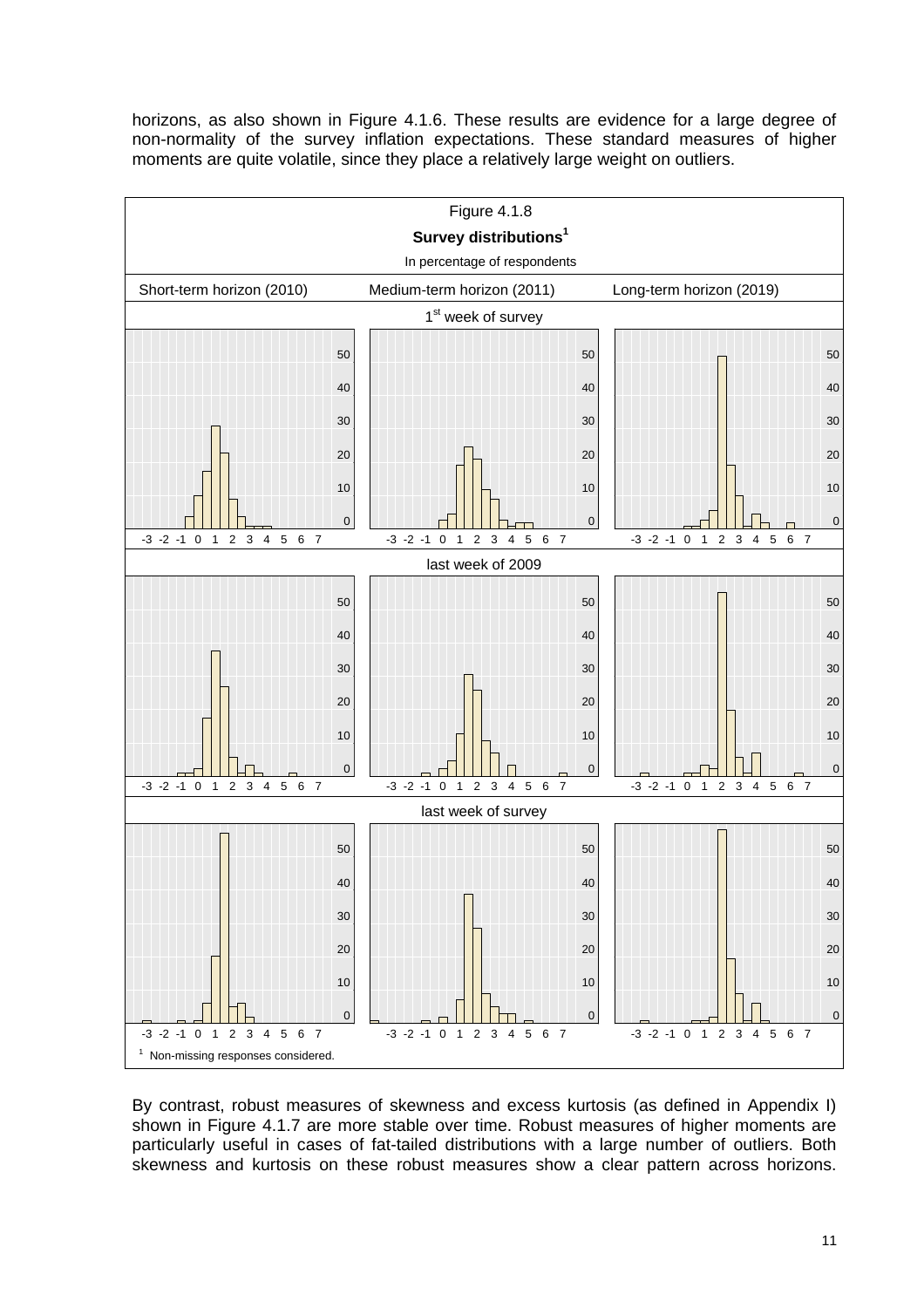Robust skewness becomes more positive as the horizon increases, for both the measure based on quartiles and octiles (see Appendix I).<sup>17</sup>

Interestingly, robust skewness and excess kurtosis based on octiles are highly correlated at the short horizon, with a correlation coefficient in changes of 0.80. These measures are also evidence of non-normality of the expectations. They also show that, depending on the measure considered, results can differ on the direction of skew, since different measures probe different parts of the distribution, being for example more or less sensitive to outliers. The non-normality of expectations is illustrated in the histograms for the distribution of inflation expectations in the first and last weeks of the survey, and in the last week of 2009, which are shown in Figure 4.1.8.

#### *Frequency of changes in inflation expectations*

One distinguishing feature of our survey is that it is conducted at weekly frequency for all three horizons, including for long-term expectations, whereas existing surveys on long-term expectations are at lower (typically quarterly or semi-annual) frequency. Figure 4.1.9, which shows the proportion of changes in inflation expectations per week, suggests that the weekly frequency carries useful information over and above that available at lower frequencies.<sup>[18](#page-15-1)</sup> First, on average, each week about a third of survey participants change their one-year expectations. Second, the longer the horizon, the lower the proportion of survey participants that revise their expectations, which indicates that long-term expectations are revised less frequently in response to news. The average over all weeks of the proportion of changes in inflation expectations decreases from 38.5% at the short horizon to 37.0% and 23.5% at the medium and long horizons.

A complementary measure is the duration of spells over which inflation expectations remain unchanged, for which histograms are shown in Figure 4.1.10. We can see from these histograms that the short-duration spells of unchanged expectations are less frequent at the



<span id="page-15-1"></span><span id="page-15-0"></span><sup>17</sup> For robust skewness based on octiles, the average over all weeks increases from 0.07 at the short horizon to 0.29 at the medium- and 0.79 at the long-term horizon. Similarly, robust excess kurtosis increases at longer horizons (with an average over all weeks of -1.11, -0.69 and 0.25 at the short-, medium- and long-term horizons, respectively).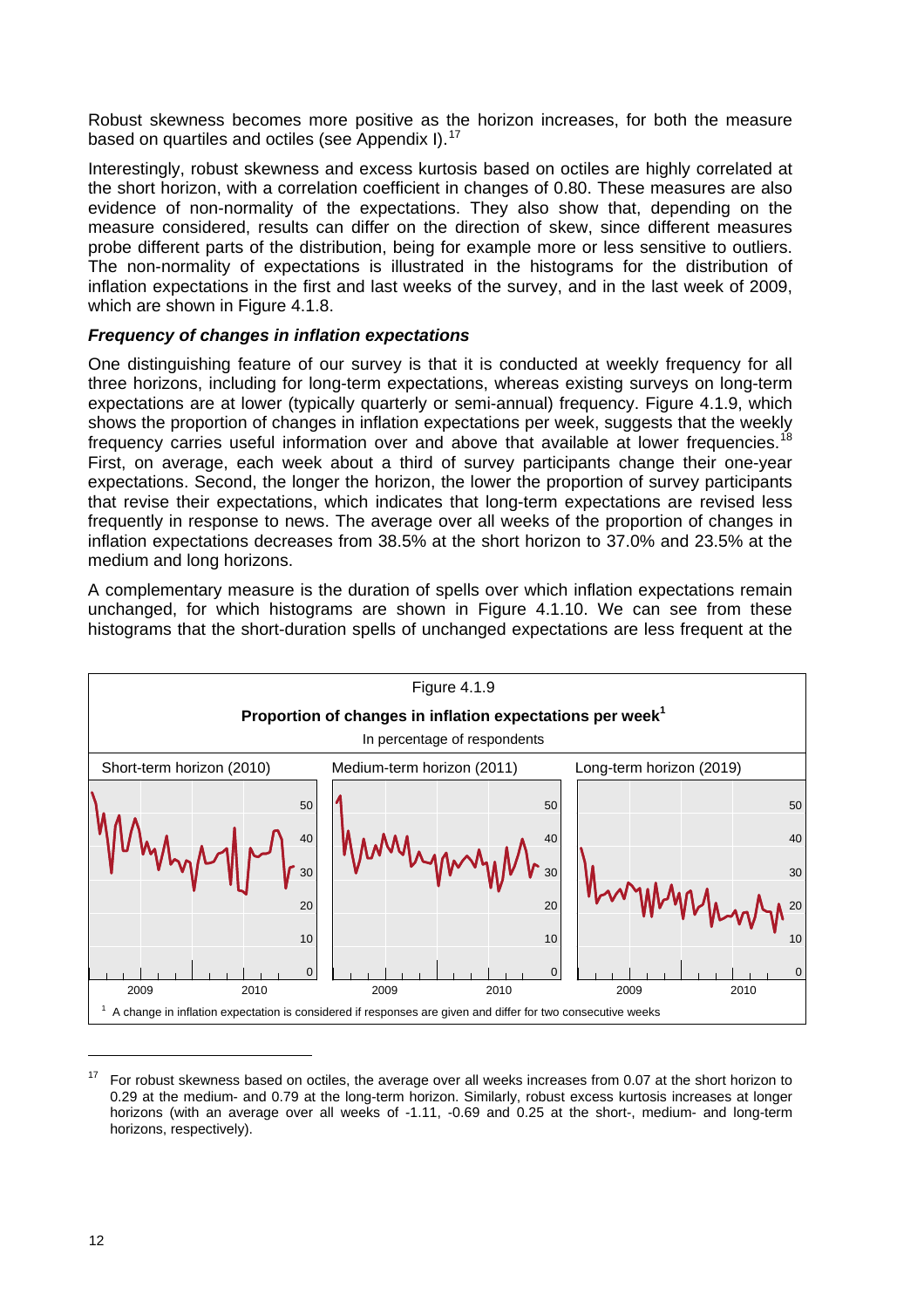long-term horizon. Consistent with this, the mean duration of spells over which inflation expectations remain unchanged increases from around 2.4 weeks at the short and medium horizons to around 3.4 weeks at the long horizon, which suggests that long-term expectations are revised less frequently in response to news, consistent with our results above for the proportion of changes in expectations per week.





The distribution of changes in inflation expectations is shown in Figure 4.1.11. Again, we find a clear pattern as a function of the horizon, with the mean absolute change increasing with the horizon. At the long horizon respondents change their expectations less frequently: the mode at the interval containing no change is higher. But if they do change their expectations (ie excluding weekly changes of zero, for which histograms are shown in Figure 4.1.12), the

 $\overline{a}$ 

This analysis is based on the approach described in Baumgartner et al. (2005) for investigating the frequency of price changes.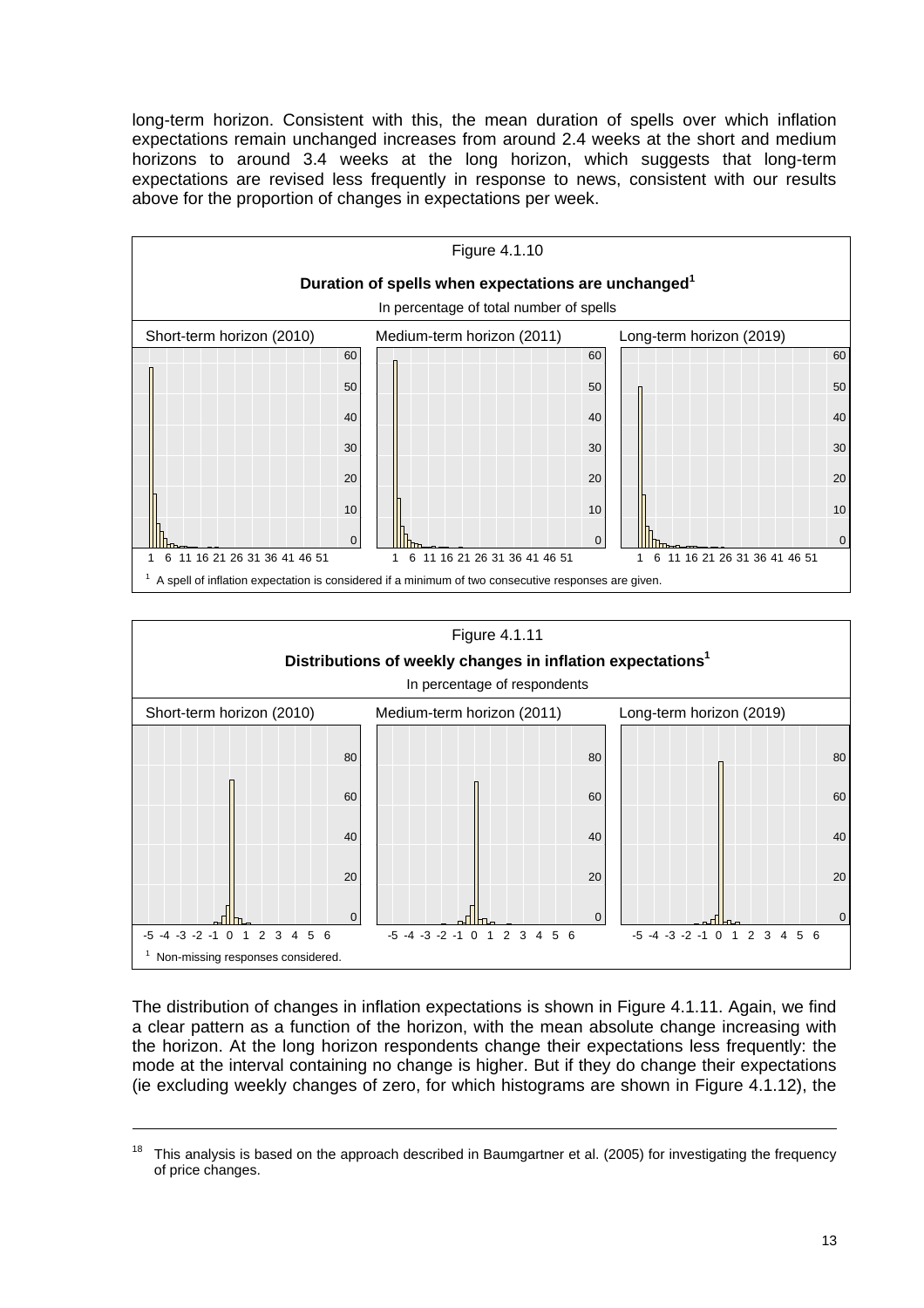magnitude of the change is larger. In particular, the mean absolute change in expectations at the longer horizon is 0.54 percentage points, compared with 0.40 percentage points at the short, and 0.47 percentage points at the medium horizon.



#### **4.2 Has the central bank remained credible?**

An important issue is whether the crisis has influenced the ECB's credibility in pursuing stable inflation around its definition of price stability of below but close to 2%, ie whether long-term inflation expectations have remained firmly anchored below but close to 2%. One conjecture is that the unprecedented monetary easing – through both conventional and unconventional monetary policies – coupled with the accumulation of a large fiscal debt, may have undermined market participants' confidence in the ability of central banks to keep inflation at target in the longer run.

In order for the ECB to have remained credible, two conditions must hold. First, long-run inflation expectations must remain stable and centre on the central bank's definition of price stability. Graphical evidence suggests that this condition broadly holds. Survey participants' mean long-run expectations were stable and close to, albeit slightly above, 2% during the whole sample period (Figure 4.1.1), while the median of long-term inflation expectations remained virtually flat at 2% (Figure 4.1.2). The difference between mean and median expectations reflects the positive skewness of the distributions of long-term expectations (see Section 4.1). Statistical tests indicate that the difference between the mean of 10-year expectations and 2% is statistically significant.

Second, if long-term inflation expectations are well-anchored, they should not change in response to news about macroeconomic indicators, in particular inflation. To test this, proceed in three steps. First, we study whether changes in long-term inflation expectations have been associated with changes in Eurostat's flash estimates of the next euro area HICP data release,  $\pi^{f,EA}$ , in the week prior to the circulation of the survey on Monday of week t,<sup>[19](#page-17-0)</sup>

 $\pi^{\text{mean}, h}$ <sub>t</sub> -  $\pi^{\text{mean}, h}$ <sub>t-4</sub> =  $\beta_1$  +  $\beta_2$  ( $\pi^{\text{f,EA}}$ <sub>t</sub> -  $\pi^{\text{f,EA}}$ <sub>t-4</sub>) +  $\varepsilon_t$ , (4.2.1)

<span id="page-17-0"></span><sup>19</sup> This ensures that we consider information available to all survey respondents, including to those filling in the survey on the day of its circulation on Monday.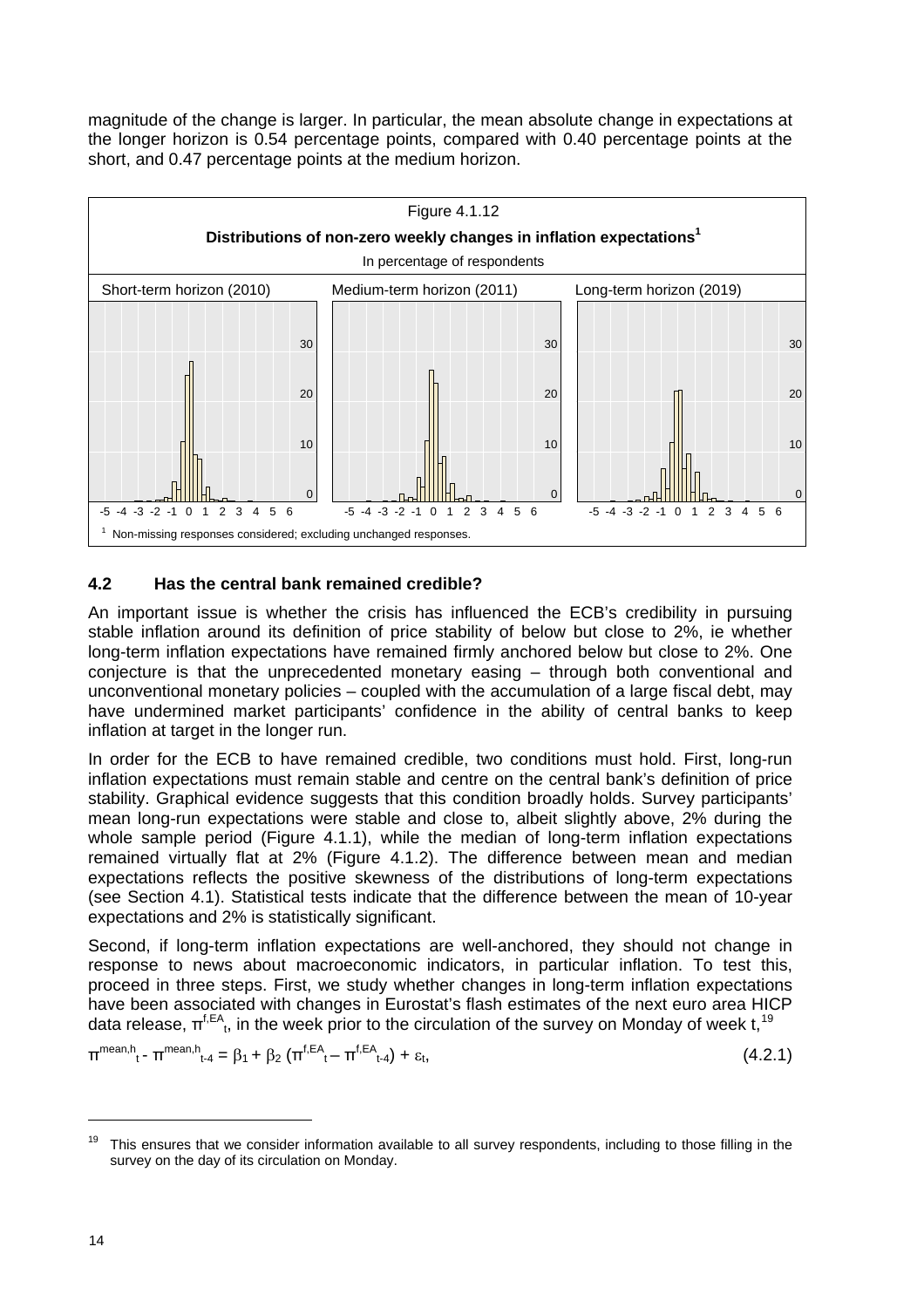where h=2010, 2011 or 2019 denotes the short-, medium- or long-term horizon of the mean inflation expectations,  $\pi^{\text{mean,h}}$ <sub>t</sub>. In weeks where no new flash estimate was released, the latest available flash estimate is carried over in the weekly time series for  $\pi^{f,EA}$ <sub>t</sub>. Results are shown in Table 4.2.1. We find that while mean inflation expectations are significantly affected at the short- and medium-term horizons by changes in HICP flash estimates (at the 1% and 5% levels, respectively), they are not affected at the long-term horizon. This suggests that inflation expectations were well-anchored and monetary policy remained credible over the sample period.

#### Table 4.2.1

#### **Reactions of changes in mean inflation expectations to changes in flash estimates of euro area HICP, Equation 4.2.1**

| Horizon:                          | 2010      | 2011     | 2019    |
|-----------------------------------|-----------|----------|---------|
| Constant, $\beta_1$               | 0.001     | $-0.014$ | 0.002   |
|                                   | (0.02)    | (0.01)   | (0.008) |
| Change in flash estimate for next | $0.12***$ | $0.05**$ | $-0.01$ |
| euro area HICP release, $\beta_2$ | (0.04)    | (0.023)  | (0.04)  |
| $R^2$                             | 0.21      | 0.04     | 0.006   |
| Number of observations            | 49        | 49       | 49      |

\*\*\*, \*\* and <sup>\*</sup> denote significance at the 1%, 5% and 10% levels, respectively; standard errors are given in brackets; Newey-West adjusted standard errors.

Second, we study whether surprises in HICP data releases have affected mean inflation expectations. Here, surprises in HICP data releases in the week before the DNB survey,  $\pi^{EA}$ <sub>t</sub>, are calculated relative to the median of the most recent Bloomberg survey,  $π^{BB,EA}$ <sub>t</sub>,

$$
\pi^{\text{mean}, h} \cdot \pi^{\text{mean}, h} \cdot \pi^{\text{mean}, h} \cdot (4.2.2)
$$

Results are shown in Table 4.2.2. The surprises in the euro area HICP based on Bloomberg surveys are not significant. Note however that the variation in the euro area HICP surprises

| Table 4.2.2 |  |
|-------------|--|
|             |  |

is very low (see Figure 4.2.1). We therefore do not put much weight on this result.

#### **Reactions of changes in mean inflation expectations to surprises in euro area HICP based on Bloomberg surveys, Equation 4.2.2**

| Horizon:                            | 2010    | 2011    | 2019     |
|-------------------------------------|---------|---------|----------|
| Constant, $\beta_1$                 | $-0.01$ | 0.01    | $-0.002$ |
|                                     | (0.02)  | (0.03)  | (0.02)   |
| Surprise in euro area HICP release, | $-0.53$ | $-0.43$ | 0.19     |
| $\beta_2$                           | (0.35)  | (0.45)  | (0.32)   |
| $R^2$                               | 0.18    | 0.08    | 0.03     |
| Number of observations              | 12      | 12      | 12       |

\*\*\*, \*\* and <sup>\*</sup> denote significance at the 1%, 5% and 10% levels, respectively; standard errors are given in brackets.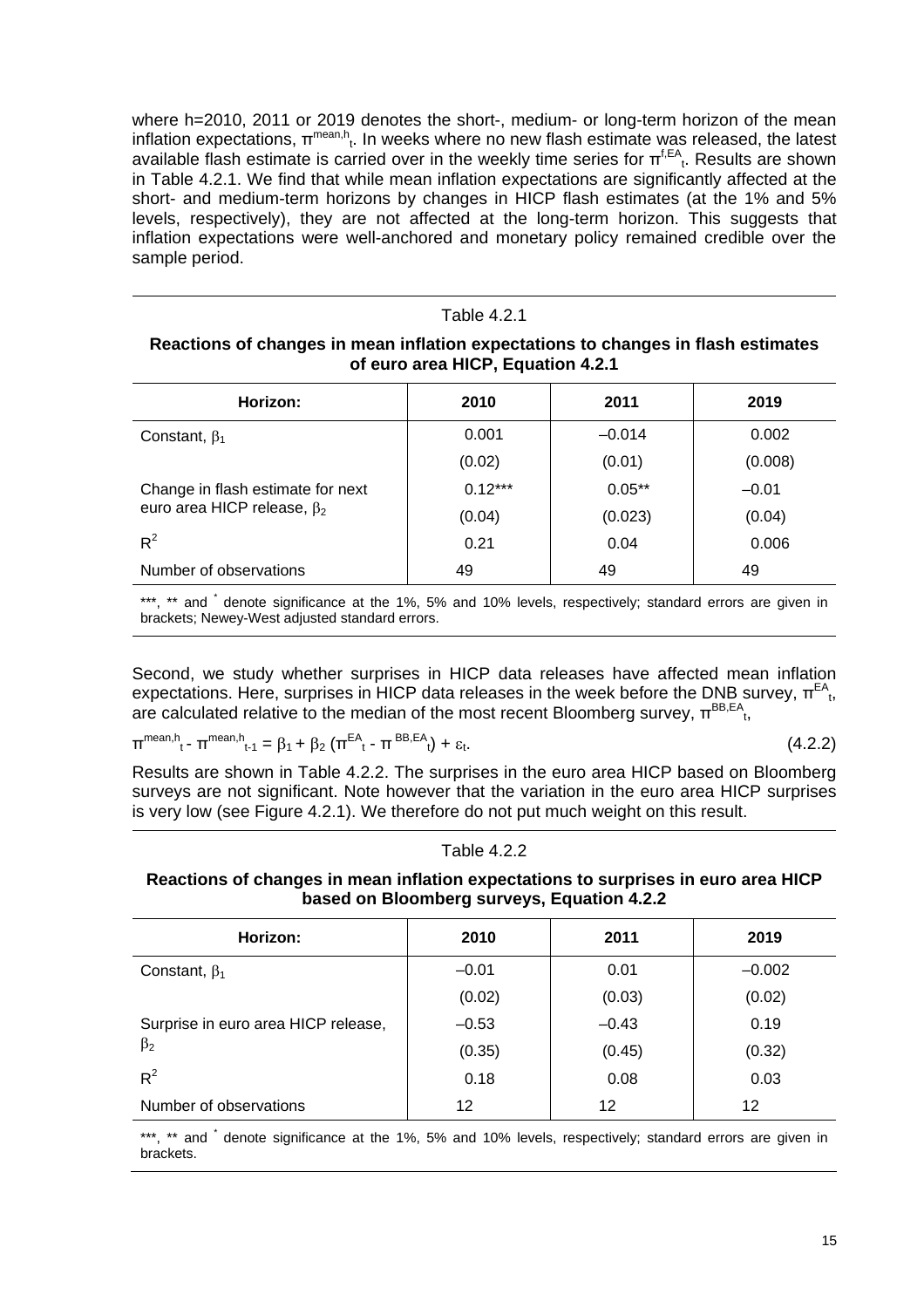Third, we study the influence of the mean of short- and of medium-term inflation expectations on the mean of long-term expectations. The idea is that if long-term inflation expectations are well-anchored, they should not react to economic developments that influence short- and medium-term inflation expectations. To verify this, we perform Granger causality tests for mean expectations at the three different horizons of our survey. We find no evidence at the 10% level for pairwise Granger causality between mean survey expectations at any two of the three horizons, both for levels and weekly changes (see Tables 4.4.1 and 4.4.2). This finding is consistent with the view that long-term inflation expectations in the euro area are well-anchored in our sample period.



Overall, the regression of long-term inflation expectations on macroeconomic news and on inflation expectations for shorter horizons support the hypothesis that long-term expectations have remained firmly anchored to the ECB's definition of price stability.

#### **4.3 Have concerns about public deficits and debt affected inflation expectations?**

To investigate whether market participants' concerns about public deficits and debt have affected inflation expectations, we check whether changes in inflation expectations have been significantly related to changes in CDS spreads of euro area economies.

We first test whether market perceptions of the debt burden of the euro area as a whole have influenced inflation expectations at different horizons.**[20](#page-19-0)** To do this, we estimate the following regression equation

$$
\pi^{\text{mean}, h} \cdot \pi^{\text{mean}, h} \cdot \pi^{\text{mean}, h} \cdot \pi^{\text{mean}, h} \cdot \beta_2 \left( CDS^{EA} \cdot (-CDS^{EA} \cdot \pi^{\text{mean}, h}) + \varepsilon_t, \tag{4.3.1}
$$

where  $CDS<sup>EA</sup><sub>t</sub>$  denotes the euro area CDS spread on the Friday in the week prior to the survey (normalized by its standard deviation over the sample period), ie it contains information available to survey participants before the circulation of the survey on the Monday of each week. $^{21}$  The weekly time period is labelled by t, and changes are taken over

 $\overline{a}$ 

<span id="page-19-0"></span> $20$  CDS spreads for euro countries are taken from Markit. The euro area aggregate is a weighted average of national CDS spreads using 2005 PPPs.

<span id="page-19-1"></span> $21$  This ensures that we consider information available to all survey respondents.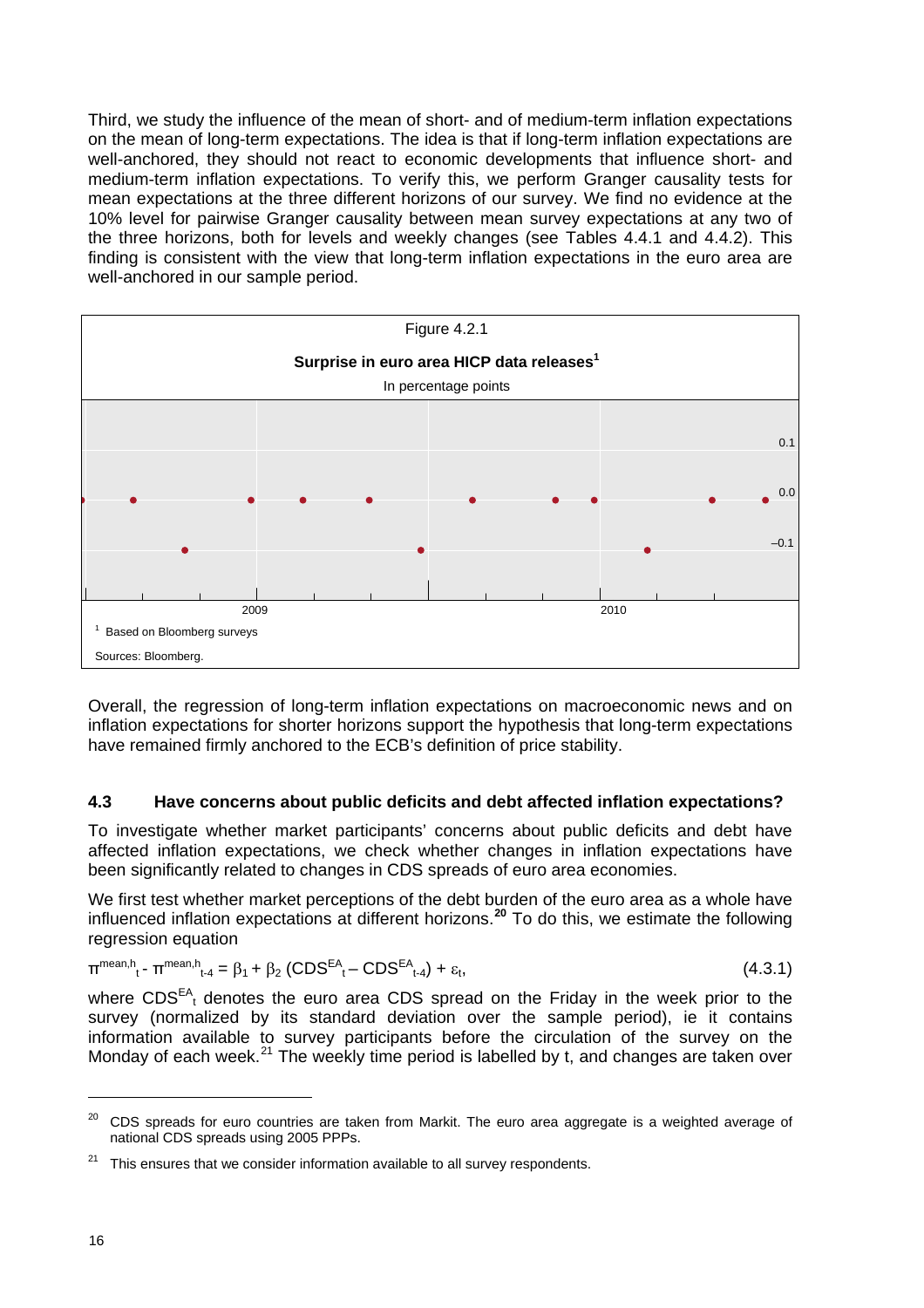#### Table 4.3.1

| Horizon:                                  | 2010                | 2011                | 2019               |
|-------------------------------------------|---------------------|---------------------|--------------------|
| Constant, $\beta_1$                       | 0.01<br>(0.02)      | $-0.02$<br>(0.01)   | 0.000<br>(0.01)    |
| Change in euro area CDS spread, $\beta_2$ | $0.07***$<br>(0.02) | $0.05***$<br>(0.01) | $-0.002$<br>(0.01) |
| $R^2$                                     | 0.20                | 0.13                | 0.001              |
| Number of observations                    | 49                  | 49                  | 49                 |

#### **Reactions of changes in mean inflation expectations to changes in euro area CDS spreads, Equation 4.3.1**

\*\*\*. \*\* and \* denote significance at the 1%, 5% and 10% levels, respectively; standard errors are given in brackets; Newey-West adjusted standard errors.

four weeks. A caveat with this approach of using CDS spreads as measures of perceived risk of debt monetization through higher inflation is that expectations of debt monetization via the printing of money by central banks, and associated expectations of higher inflation, could be associated with lower sovereign risk, since higher inflation would lower the real burden of debt. The results, shown in Table 4.3.1, indicate that changes in short- and medium-term mean DNB survey inflation expectations were significantly related to changes in euro area CDS spreads, while long-term expectations were not.

We also study the reactions of mean DNB survey inflation expectations to changes in Greek CDS spreads,

$$
\pi^{\text{mean}, h} \cdot \pi^{\text{mean}, h} \cdot \pi^{\text{mean}, h} \cdot \mathcal{B}_1 + \beta_2 \left( CDS^{\text{GR}} \cdot (-CDS^{\text{GR}} \cdot \mathcal{A}) + \varepsilon_t, \tag{4.3.2}
$$

which we consider separately since the focus of concern about public debt sustainability during the sample period was on Greece.  $CDS<sup>GR</sup><sub>t</sub>$  denotes the Greek CDS spread on the Friday in the week prior to the survey, normalized by its standard deviation over the sample period. Table 4.3.2 shows that the coefficient on changes in Greek CDS spreads is again significant at the short- and medium-term horizons of inflation expectations, but now it is also significant at the long-term horizon (at the 5%-level).

| $= 100$                               |           |           |           |  |
|---------------------------------------|-----------|-----------|-----------|--|
| Horizon:                              | 2010      | 2011      | 2019      |  |
| Constant, $\beta_1$                   | 0.0005    | $-0.02*$  | $-0.005$  |  |
|                                       | (0.02)    | (0.01)    | (0.01)    |  |
| Change in Greek CDS spread, $\beta_2$ | $0.08***$ | $0.06***$ | $0.022**$ |  |
|                                       | (0.03)    | (0.02)    | (0.01)    |  |
| $R^2$                                 | 0.21      | 0.15      | 0.03      |  |
| Number of observations                | 49        | 49        | 49        |  |

#### Table 4.3.2

**Reactions of changes in mean inflation expectations to changes in Greek CDS spreads, Equation 4.3.2** 

\*\*\*, \*\* and \* denote significance at the 1%, 5% and 10% levels, respectively; standard errors are given in brackets; Newey-West adjusted standard errors.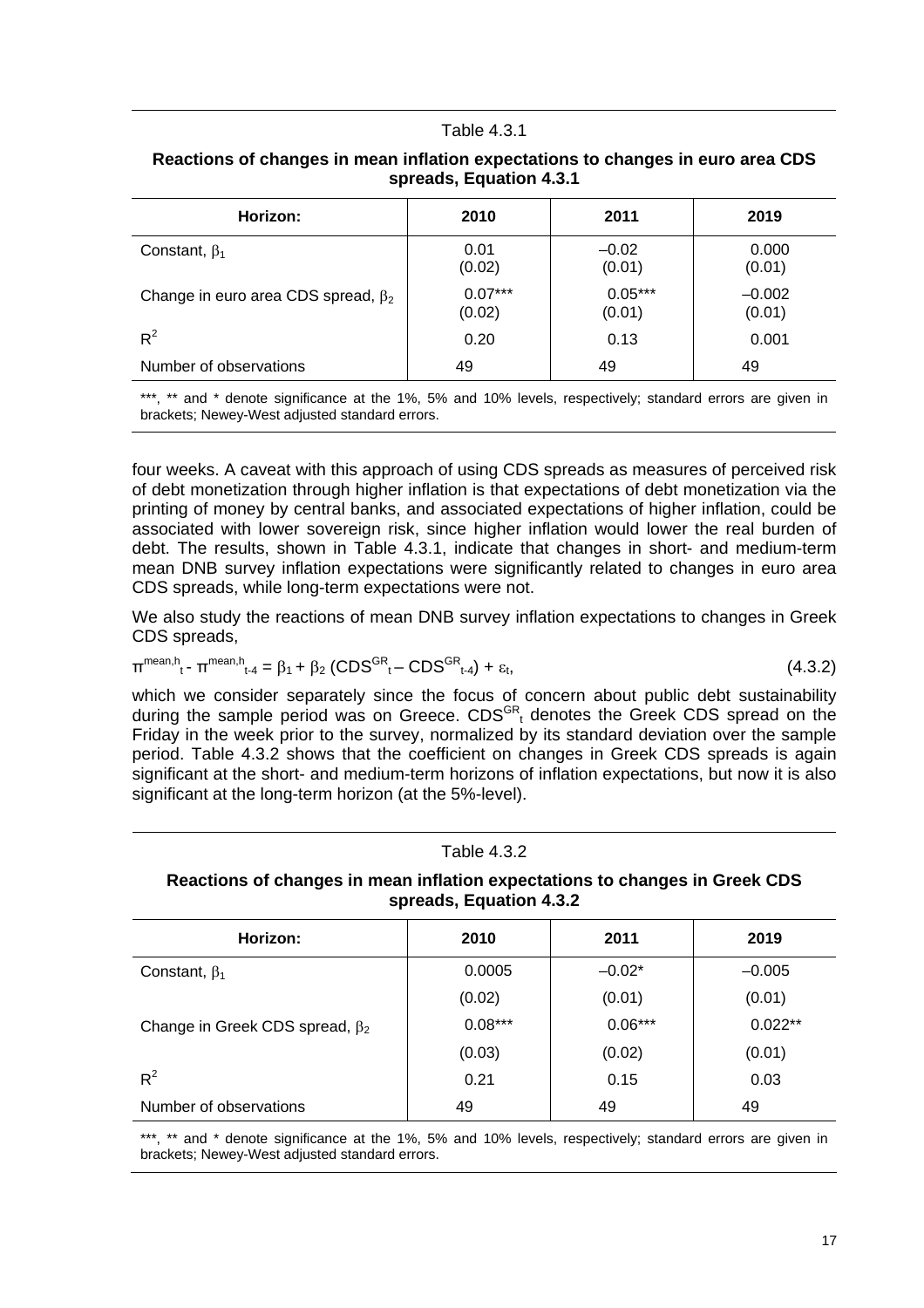These results suggest that short- and medium-term inflation expectations have not been immune to concerns about possible debt monetization in order to deal with excessive public debt in Greece, and in the euro area as a whole. Moreover, our results suggest that concerns about the Greek sovereign debt crisis have affected euro area long-term inflation expectations as measured within the DNB survey, though less so than at the shorter horizons. The effect on inflation expectations is statistically significant, although very small in economic terms. This would suggest that the anchoring of inflation expectations is not completely insensitive to the turmoil in peripheral sovereign bond markets in the euro area.

#### **4.4 Focal points**

Recent research has highlighted the role of focal points in coordinating beliefs of economic agents (Sudgen 1995, Morris and Shin, 2002). To test for the existence of such a

#### Table 4.4.1

#### **Granger causality tests for mean inflation expectations**

Pairwise Granger Causality Tests

Sample: 6/22/2009 7/11/2010

#### Lags: 2

| <b>Null Hypothesis:</b>                          | <b>Obs</b> | <b>F-Statistic</b> | Probability |
|--------------------------------------------------|------------|--------------------|-------------|
| MEAN2011_ALL does not Granger Cause MEAN2010_ALL | 51         | 1.73603            | 0.18757     |
| MEAN2010_ALL does not Granger Cause MEAN2011_ALL |            | 0.27158            | 0.76339     |
| MEAN2019_ALL does not Granger Cause MEAN2010_ALL | 51         | 0.88636            | 0.41908     |
| MEAN2010_ALL does not Granger Cause MEAN2019_ALL |            | 0.46503            | 0.63104     |
| CE_2010 does not Granger Cause MEAN2010_ALL      | 51         | 2.04431            | 0.14107     |
| MEAN2010_ALL does not Granger Cause CE_2010      |            | 1.68985            | 0.19580     |
| CE_2011 does not Granger Cause MEAN2010_ALL      | 51         | 2.90063            | $0.06510*$  |
| MEAN2010_ALL does not Granger Cause CE_2011      |            | 0.98250            | 0.38209     |
| MEAN2019_ALL does not Granger Cause MEAN2011_ALL | 51         | 0.10643            | 0.89926     |
| MEAN2011_ALL does not Granger Cause MEAN2019_ALL |            | 0.77305            | 0.46751     |
| CE_2010 does not Granger Cause MEAN2011_ALL      | 51         | 0.13481            | 0.87423     |
| MEAN2011_ALL does not Granger Cause CE_2010      |            | 2.03243            | 0.14262     |
| CE_2011 does not Granger Cause MEAN2011_ALL      | 51         | 0.66753            | 0.51787     |
| MEAN2011_ALL does not Granger Cause CE_2011      |            | 4.42442            | $0.01748**$ |
| CE_2010 does not Granger Cause MEAN2019_ALL      | 51         | 1.84025            | 0.17028     |
| MEAN2019_ALL does not Granger Cause CE_2010      |            | 0.52043            | 0.59772     |
| CE_2011 does not Granger Cause MEAN2019_ALL      | 51         | 0.44688            | 0.64237     |
| MEAN2019_ALL does not Granger Cause CE_2011      |            | 0.17557            | 0.83954     |
| CE_2011 does not Granger Cause CE_2010           | 51         | 2.57761            | 0.08689*    |
| CE 2010 does not Granger Cause CE 2011           |            | 0.47522            | 0.62476     |

*Note*: Mean20xx\_ALL denotes mean DNB survey expectations at the 20xx horizon; CE\_20xx denotes mean Consensus survey expectations at the 20xx horizon. \*\*\*, \*\* and \* denote significance at the 1%, 5% and 10% levels, respectively.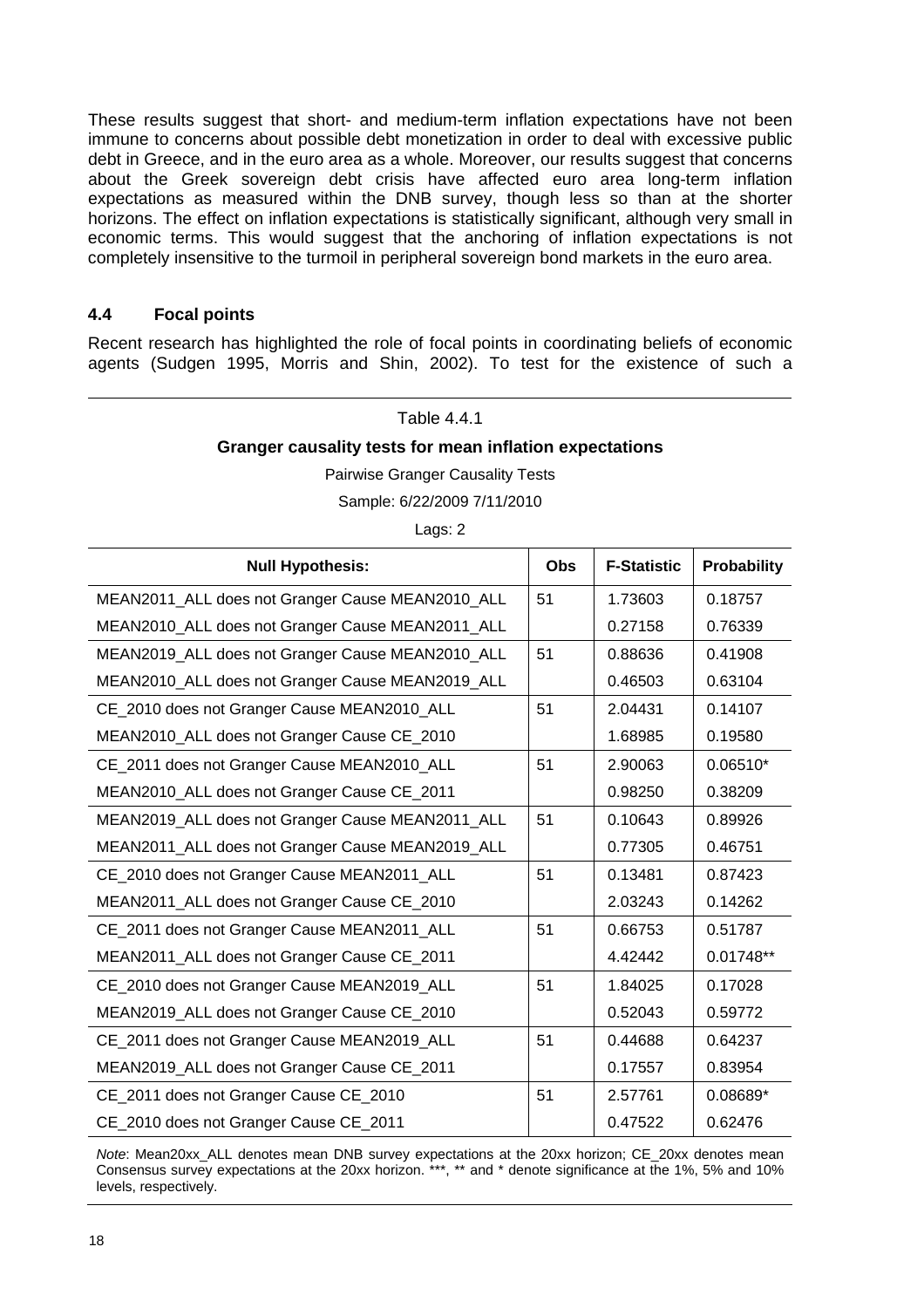coordination mechanism for inflation expectations, we examine four potential focal points. In light of the research on inflation targets as focal points (Demertzis and Viegi, 2008), one potential focal point is the ECB's definition of price stability as referring to inflation being below but close to 2%. The evidence presented in Section 4.2 on the anchoring of long-term inflation expectations suggests that the ECB's definition of price stability acts as a focal point for long-term expectations.

#### Table 4.4.2

#### **Granger causality tests for changes in mean inflation expectations**

Pairwise Granger Causality Tests

Sample: 6/22/2009 7/11/2010

Lags: 2

| <b>Null Hypothesis:</b>                                | Obs | <b>F-Statistic</b> | <b>Probability</b> |
|--------------------------------------------------------|-----|--------------------|--------------------|
| D(MEAN2011_ALL) does not Granger Cause D(MEAN2010_ALL) | 50  | 0.10134            | 0.90383            |
| D(MEAN2010_ALL) does not Granger Cause D(MEAN2011_ALL) |     | 0.30501            | 0.73862            |
| D(MEAN2019_ALL) does not Granger Cause D(MEAN2010_ALL) | 50  | 0.97045            | 0.38670            |
| D(MEAN2010_ALL) does not Granger Cause D(MEAN2019_ALL) |     | 0.32962            | 0.72092            |
| D(CE_2010) does not Granger Cause D(MEAN2010_ALL)      | 50  | 1.58259            | 0.21666            |
| D(MEAN2010_ALL) does not Granger Cause D(CE_2010)      |     | 1.50343            | 0.23332            |
| D(CE_2011) does not Granger Cause D(MEAN2010_ALL)      | 50  | 0.10363            | 0.90178            |
| D(MEAN2010_ALL) does not Granger Cause D(CE_2011)      |     | 1.14610            | 0.32698            |
| D(MEAN2019_ALL) does not Granger Cause D(MEAN2011_ALL) | 50  | 0.09747            | 0.90732            |
| D(MEAN2011_ALL) does not Granger Cause D(MEAN2019_ALL) |     | 0.94196            | 0.39741            |
| D(CE_2010) does not Granger Cause D(MEAN2011_ALL)      | 50  | 1.44525            | 0.24642            |
| D(MEAN2011_ALL) does not Granger Cause D(CE_2010)      |     | 2.33634            | 0.10830            |
| D(CE_2011) does not Granger Cause D(MEAN2011_ALL)      | 50  | 1.36947            | 0.26463            |
| D(MEAN2011_ALL) does not Granger Cause D(CE_2011)      |     | 6.64945            | $0.00295***$       |
| D(CE_2010) does not Granger Cause D(MEAN2019_ALL)      | 50  | 1.39714            | 0.25782            |
| D(MEAN2019_ALL) does not Granger Cause D(CE_2010)      |     | 0.94184            | 0.39746            |
| D(CE_2011) does not Granger Cause D(MEAN2019_ALL)      | 50  | 1.68391            | 0.19713            |
| D(MEAN2019_ALL) does not Granger Cause D(CE_2011)      |     | 0.03119            | 0.96931            |
| D(CE_2011) does not Granger Cause D(CE_2010)           | 50  | 0.52125            | 0.59732            |
| D(CE_2010) does not Granger Cause D(CE_2011)           |     | 0.05385            | 0.94764            |

*Note*: d(Mean20xx ALL) denotes weekly change in mean DNB survey expectations at the 20xx horizon; d(CE\_20xx) denotes weekly change in mean Consensus survey expectations at the 20xx horizon. \*\*\*, \*\* and \* denote significance at the 1%, 5% and 10% levels, respectively.

A second possible focal point consists of Consensus survey expectations, which were circulated to one of the groups of participants in our survey. To investigate this, we perform pairwise Granger causality tests on mean Consensus survey expectations for 2010 and 2011(both levels and weekly changes) and mean expectations from our survey for the short-, medium- and long-term horizons (also both levels and weekly changes). The timing of the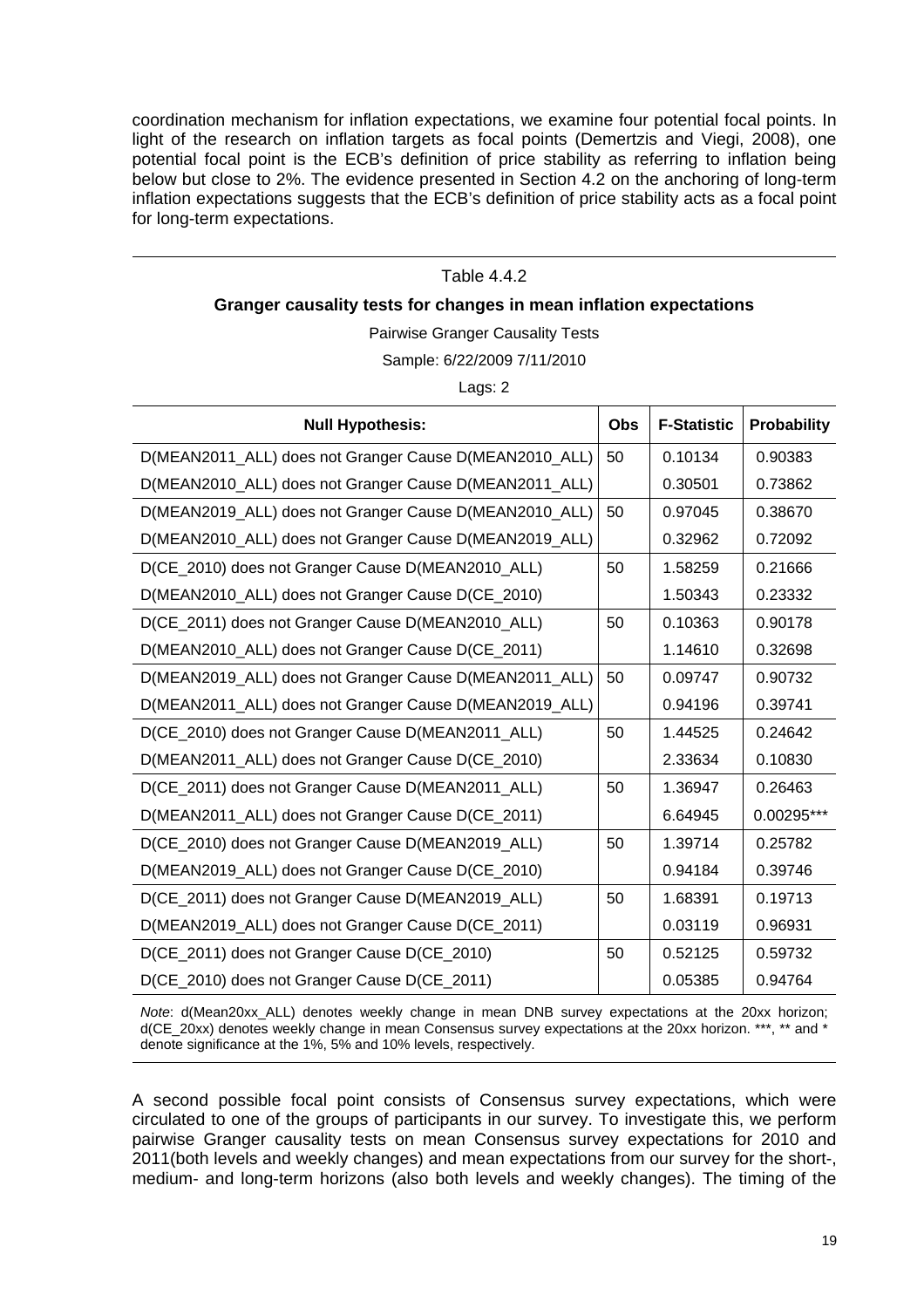series for which we perform Granger causality tests is as follows. Date t specifies the survey results of the Monday of week t, and the latest Consensus survey expectation available prior to the Monday of week t.

We find no evidence that Consensus forecasts for 2010 or 2011 Granger-cause mean survey expectations at any horizon in a statistically significant way (see Tables 4.4.1 and 4.4.2). On the other hand, we do find evidence that mean survey expectations at the medium horizon

#### Table 4.4.3

#### **Granger causality tests for mean inflation expectations with implied inflationindexed swap rates**

Pairwise Granger Causality Tests

Sample: 6/22/2009 7/11/2010

Lags: 2

| <b>Null Hypothesis:</b>                   | <b>Obs</b> | <b>F-Statistic</b> | Probability |
|-------------------------------------------|------------|--------------------|-------------|
| IS_1 does not Granger Cause MEAN2010_ALL  | 48         | 5.61898            | 0.00679     |
| MEAN2010_ALL does not Granger Cause IS_1  |            | 0.21526            | 0.80719     |
| IS_2 does not Granger Cause MEAN2010_ALL  | 51         | 4.24050            | $0.02041**$ |
| MEAN2010_ALL does not Granger Cause IS_2  |            | 1.13576            | 0.33002     |
| IS_10 does not Granger Cause MEAN2010_ALL | 51         | 0.43099            | 0.65246     |
| MEAN2010_ALL does not Granger Cause IS_10 |            | 4.48498            | 0.01662**   |
| IS_1 does not Granger Cause MEAN2011_ALL  | 48         | 1.05424            | 0.35729     |
| MEAN2011_ALL does not Granger Cause IS_1  |            | 1.49399            | 0.23589     |
| IS_2 does not Granger Cause MEAN2011_ALL  | 51         | 1.25666            | 0.29419     |
| MEAN2011_ALL does not Granger Cause IS_2  |            | 2.05690            | 0.13945     |
| IS_10 does not Granger Cause MEAN2011_ALL | 51         | 1.69655            | 0.19458     |
| MEAN2011_ALL does not Granger Cause IS_10 |            | 0.87576            | 0.42338     |
| IS_1 does not Granger Cause MEAN2019_ALL  | 48         | 0.22475            | 0.79965     |
| MEAN2019_ALL does not Granger Cause IS_1  |            | 1.54900            | 0.22408     |
| IS_2 does not Granger Cause MEAN2019_ALL  | 51         | 0.74636            | 0.47974     |
| MEAN2019_ALL does not Granger Cause IS_2  |            | 0.23103            | 0.79463     |
| IS_10 does not Granger Cause MEAN2019_ALL | 51         | 0.73266            | 0.48615     |
| MEAN2019_ALL does not Granger Cause IS_10 |            | 1.54722            | 0.22371     |
| IS_2 does not Granger Cause IS_1          | 48         | 1.94810            | 0.15492     |
| IS_1 does not Granger Cause IS_2          |            | 0.33137            | 0.71976     |
| IS_10 does not Granger Cause IS_1         | 48         | 0.33190            | 0.71938     |
| IS_1 does not Granger Cause IS_10         |            | 3.58488            | 0.03631**   |
| IS_10 does not Granger Cause IS_2         | 51         | 0.02528            | 0.97505     |
| IS_2 does not Granger Cause IS_10         |            | 1.37799            | 0.26229     |

*Note*: Mean20xx\_ALL denotes mean DNB survey expectations at the 20xx horizon; IS\_x denotes inflation rates implied by inflation-indexed swaps x years ahead. \*\*\*, \*\* and \* denote significance at the 1%, 5% and 10% levels, respectively.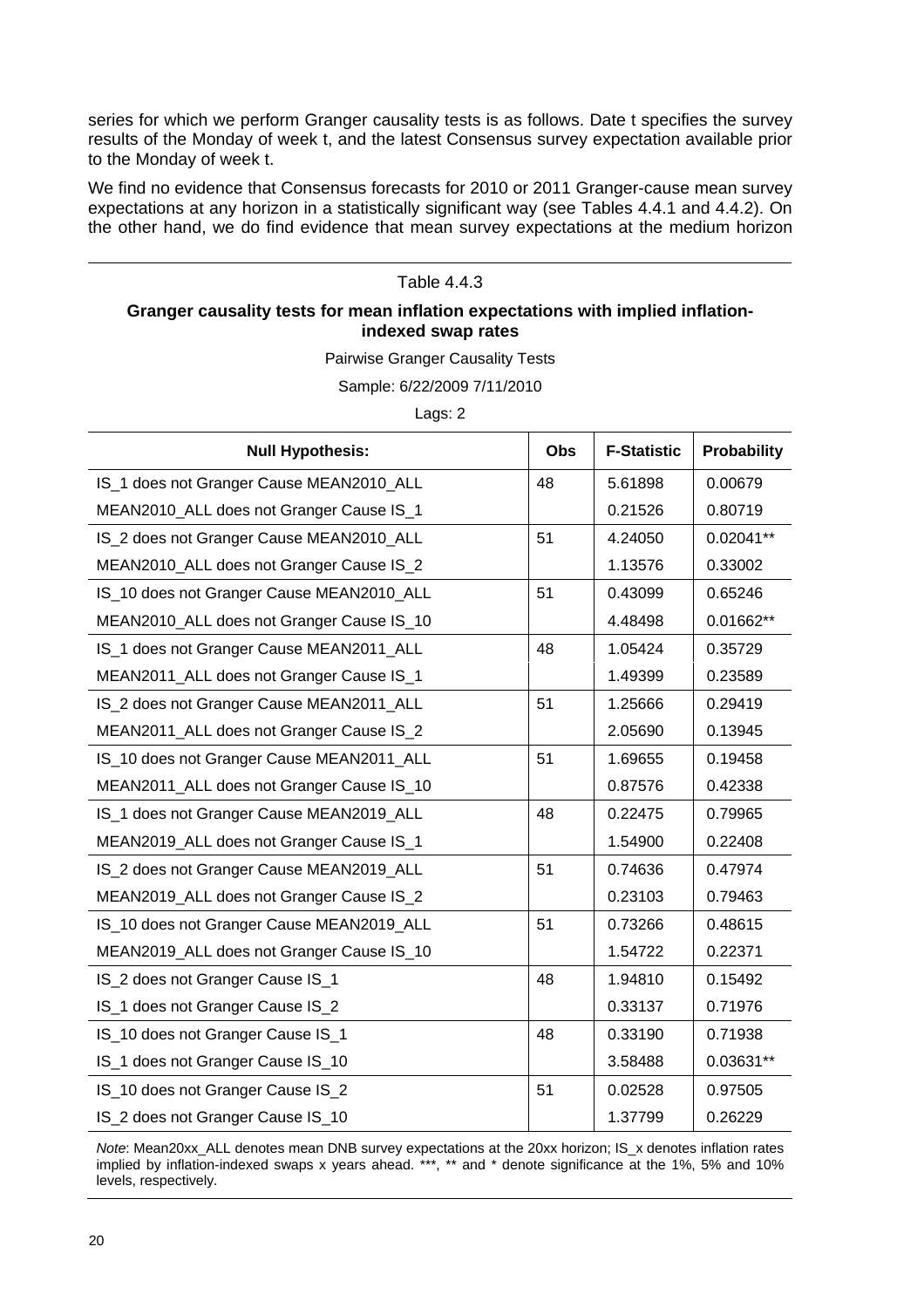Granger-cause Consensus forecasts at the corresponding horizon of 2011. However, this result could be due to the timing assumption of our two series: DNB survey expectations at date t-1 could help to predict Consensus forecasts at date t since they incorporate newer information than the previous Consensus forecast.

#### Table 4.4.4

#### **Granger causality tests for mean inflation expectations with implied inflationindexed swap rates**

Pairwise Granger Causality Tests

Sample: 6/22/2009 7/11/2010

Lags: 2

| <b>Null Hypothesis:</b>                         | <b>Obs</b> | <b>F-Statistic</b> | Probability |
|-------------------------------------------------|------------|--------------------|-------------|
| D(IS_1) does not Granger Cause D(MEAN2010_ALL)  | 46         | 0.88702            | 0.41964     |
| D(MEAN2010_ALL) does not Granger Cause D(IS_1)  |            | 0.10456            | 0.90096     |
| D(IS_2) does not Granger Cause D(MEAN2010_ALL)  | 50         | 0.65697            | 0.52332     |
| D(MEAN2010_ALL) does not Granger Cause D(IS_2)  |            | 0.61525            | 0.54499     |
| D(IS_10) does not Granger Cause D(MEAN2010_ALL) | 50         | 0.55122            | 0.58009     |
| D(MEAN2010_ALL) does not Granger Cause D(IS_10) |            | 0.26479            | 0.76856     |
| D(IS_1) does not Granger Cause D(MEAN2011_ALL)  | 46         | 2.12023            | 0.13297     |
| D(MEAN2011_ALL) does not Granger Cause D(IS_1)  |            | 1.39443            | 0.25949     |
| D(IS_2) does not Granger Cause D(MEAN2011_ALL)  | 50         | 1.53178            | 0.22721     |
| D(MEAN2011_ALL) does not Granger Cause D(IS_2)  |            | 2.75678            | $0.07423*$  |
| D(IS_10) does not Granger Cause D(MEAN2011_ALL) | 50         | 4.52885            | $0.01614**$ |
| D(MEAN2011_ALL) does not Granger Cause D(IS_10) |            | 0.83065            | 0.44234     |
| D(IS_1) does not Granger Cause D(MEAN2019_ALL)  | 46         | 0.59871            | 0.55425     |
| D(MEAN2019_ALL) does not Granger Cause D(IS_1)  |            | 1.19196            | 0.31393     |
| D(IS_2) does not Granger Cause D(MEAN2019_ALL)  | 50         | 0.37245            | 0.69115     |
| D(MEAN2019_ALL) does not Granger Cause D(IS_2)  |            | 0.37485            | 0.68952     |
| D(IS_10) does not Granger Cause D(MEAN2019_ALL) | 50         | 0.66821            | 0.51764     |
| D(MEAN2019_ALL) does not Granger Cause D(IS_10) |            | 2.65338            | $0.08141*$  |
| D(IS_2) does not Granger Cause D(IS_1)          | 46         | 2.61771            | 0.08513*    |
| D(IS_1) does not Granger Cause D(IS_2)          |            | 0.12563            | 0.88228     |
| D(IS_10) does not Granger Cause D(IS_1)         | 46         | 0.29504            | 0.74607     |
| D(IS_1) does not Granger Cause D(IS_10)         |            | 1.32756            | 0.27628     |
| D(IS_10) does not Granger Cause D(IS_2)         | 50         | 0.58723            | 0.56007     |
| D(IS_2) does not Granger Cause D(IS_10)         |            | 0.55693            | 0.57686     |

Note: d(Mean20xx ALL) denotes weekly changes in mean DNB survey expectations at the 20xx horizon; d(IS\_x) denotes weekly changes in inflation rates implied by inflation-indexed swaps x years ahead. \*\*\*, \*\* and \* denote significance at the 1%, 5% and 10% levels, respectively.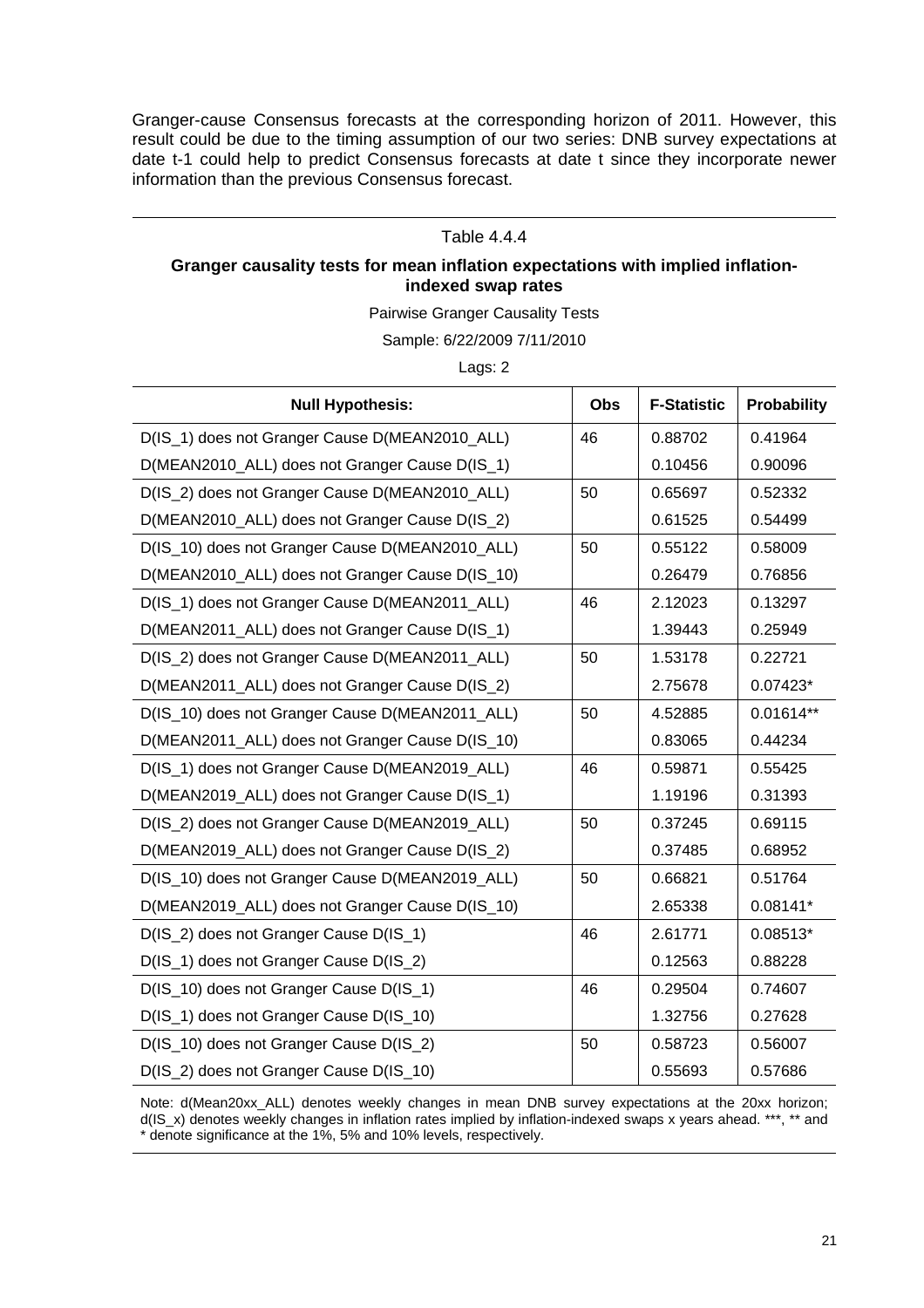Market participants' inflation expectations, which are reflected in inflation swaps or inflation indexed bonds, are a third possible focal point. We therefore study whether pairwise Granger causality exists between mean survey expectations and expected inflation rates implied by inflation-indexed swaps at the 1-, 2- and 10-year maturities, again both for levels and weekly changes in expected inflation rates (see Tables 4.4.3 and 4.4.4). The inflation rates implied by inflation-indexed swaps are taken on Monday of each week, coinciding with the survey date.

We find some evidence for Granger causality in both directions.<sup>[22](#page-25-0)</sup> At the 5% significance level, short-term mean inflation expectations Granger-cause 10-year inflation rates implied by inflation-indexed swaps, and 2-year inflation rates implied by inflation-indexed swaps

#### Table 4.4.5

#### **Granger causality tests for mean inflation expectations with breakeven inflation rates implied by government bonds**

Pairwise Granger Causality Tests

Sample: 6/22/2009 7/11/2010

| -<br>. . |  |
|----------|--|
|----------|--|

| <b>Null Hypothesis:</b>                     | <b>Obs</b> | <b>F-Statistic</b> | Probability  |
|---------------------------------------------|------------|--------------------|--------------|
| RBEI_2 does not Granger Cause MEAN2010_ALL  | 51         | 2.60422            | 0.08484*     |
| MEAN2010_ALL does not Granger Cause RBEI_2  |            | 0.70850            | 0.49768      |
| RBEI_10 does not Granger Cause MEAN2010_ALL | 51         | 0.25328            | 0.77733      |
| MEAN2010_ALL does not Granger Cause RBEI_10 |            | 6.89825            | $0.00240***$ |
| RBEI_2 does not Granger Cause MEAN2011_ALL  | 51         | 6.59010            | 0.00304***   |
| MEAN2011_ALL does not Granger Cause RBEI_2  |            | 0.17192            | 0.84258      |
| RBEI_10 does not Granger Cause MEAN2011_ALL | 51         | 1.35717            | 0.26750      |
| MEAN2011_ALL does not Granger Cause RBEI_10 |            | 0.40346            | 0.67035      |
| RBEI_2 does not Granger Cause MEAN2019_ALL  | 51         | 0.79003            | 0.45989      |
| MEAN2019_ALL does not Granger Cause RBEI_2  |            | 0.97552            | 0.38466      |
| RBEI_10 does not Granger Cause MEAN2019_ALL | 51         | 0.63876            | 0.53257      |
| MEAN2019_ALL does not Granger Cause RBEI_10 |            | 0.87585            | 0.42334      |
| RBEI_10 does not Granger Cause RBEI_2       | 51         | 0.44824            | 0.64151      |
| RBEI_2 does not Granger Cause RBEI_10       |            | 0.79225            | 0.45890      |

*Note*: Mean20xx\_ALL denotes mean DNB survey expectations at the 20xx horizon; RBEI\_x denotes breakeven inflation rates implied by government bonds x years ahead. \*\*\*, \*\* and \* denote significance at the 1%, 5% and 10% levels, respectively.

 $\overline{a}$ 

<span id="page-25-0"></span> $22$  The same conclusion is reached when we conduct pairwise Granger causality between mean survey expectations and breakeven inflation rates implied by nominal and real government bond yields (see Tables 4.4.5 and 4.4.6). We find evidence that at the 1% significance level, 2-year breakeven inflation rates Grangercause medium-term survey inflation expectations, and short-term survey inflation expectations Granger-cause 10-year breakeven inflation rates. Regarding changes, we find evidence that at the 5% significance level, changes in 2-year breakeven inflation rates Granger-cause changes in medium-term survey inflation expectations. At the 10% level, we also find that changes in short-term survey inflation expectations Grangercause changes in 10-year breakeven inflation rates.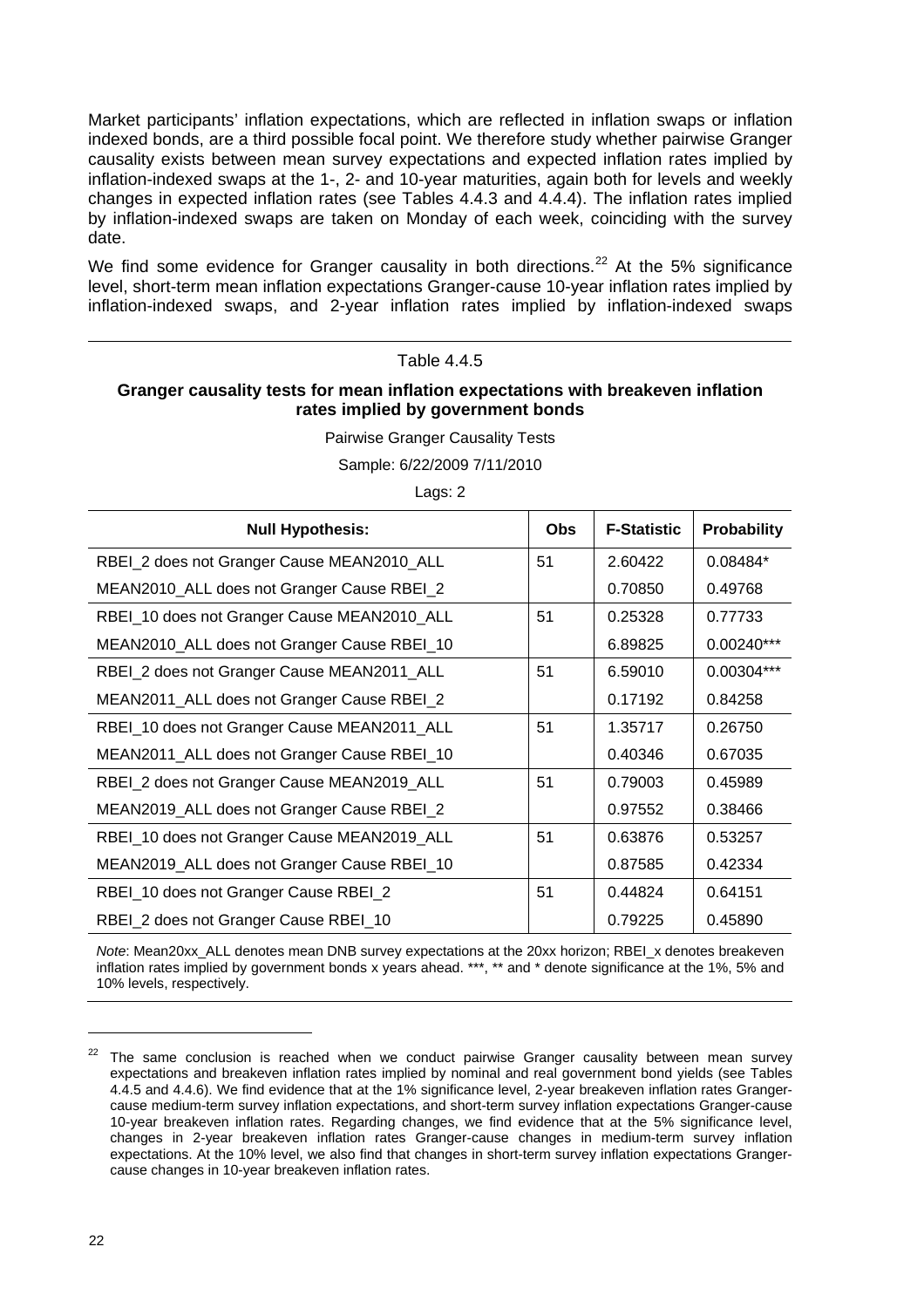Granger-cause short-term mean inflation expectations. Moreover, at the 5% significance level, changes in 10-year inflation rates implied by inflation-indexed swaps Granger-cause changes in medium-term mean inflation expectations. At the 10% significance level, there is evidence that changes in medium-term mean inflation expectations Granger-cause changes in 2-year implied inflation swap rates, and that changes in long-term mean inflation expectations Granger-cause changes in 10-year implied inflation swap rates.

In sum, we find evidence that the ECB's definition of price stability plays a role as focal point for long-term inflation expectations. By contrast, we do not find clear-cut evidence that inflation expectations measured from other sources (surveys by Consensus Economics or measures derived from financial instruments) act as a focal point.

#### Table 4.4.6

#### **Granger causality tests for changes in mean inflation expectations and breakeven inflation rates implied by government bonds**

Pairwise Granger Causality Tests

Sample: 6/22/2009 7/11/2010

| -<br>ч.<br>٠.<br>. . |  |
|----------------------|--|
|----------------------|--|

| <b>Null Hypothesis:</b>                           | <b>Obs</b> | <b>F-Statistic</b> | <b>Probability</b> |
|---------------------------------------------------|------------|--------------------|--------------------|
| D(RBEI_2) does not Granger Cause D(MEAN2010_ALL)  | 50         | 0.03748            | 0.96325            |
| D(MEAN2010_ALL) does not Granger Cause D(RBEI_2)  |            | 0.47155            | 0.62709            |
| D(RBEI_10) does not Granger Cause D(MEAN2010_ALL) | 50         | 0.44299            | 0.64489            |
| D(MEAN2010_ALL) does not Granger Cause D(RBEI_10) |            | 2.59444            | 0.08582*           |
| D(RBEI_2) does not Granger Cause D(MEAN2011_ALL)  | 50         | 5.08052            | $0.01025**$        |
| D(MEAN2011_ALL) does not Granger Cause D(RBEI_2)  |            | 0.32952            | 0.72099            |
| D(RBEI_10) does not Granger Cause D(MEAN2011_ALL) | 50         | 1.99442            | 0.14794            |
| D(MEAN2011_ALL) does not Granger Cause D(RBEI_10) |            | 0.60221            | 0.55195            |
| D(RBEI_2) does not Granger Cause D(MEAN2019_ALL)  | 50         | 0.22491            | 0.79948            |
| D(MEAN2019_ALL) does not Granger Cause D(RBEI_2)  |            | 0.16493            | 0.84847            |
| D(RBEI_10) does not Granger Cause D(MEAN2019_ALL) | 50         | 0.89503            | 0.41574            |
| D(MEAN2019_ALL) does not Granger Cause D(RBEI_10) |            | 1.42920            | 0.25016            |
| D(RBEI_10) does not Granger Cause D(RBEI_2)       | 50         | 0.82371            | 0.44531            |
| D(RBEI_2) does not Granger Cause D(RBEI_10)       |            | 0.74317            | 0.48135            |

*Note*: d(Mean20xx ALL) denotes weekly changes in mean DNB survey expectations at the 20xx horizon; d(RBEI\_x) denotes weekly changes in breakeven inflation rates implied by government bonds x years ahead. \*, \*\* and \* denote significance at the 1%, 5% and 10% levels, respectively.

#### **4.5 Rationality tests**

In future research we plan to perform tests of unbiasedness and weak efficiency of the survey expectations. Figure 4.5.1 suggests that short-term aggregate mean and median survey expectations were lower than both inflation on average for 2010, and than inflation in December 2010 on a year ago.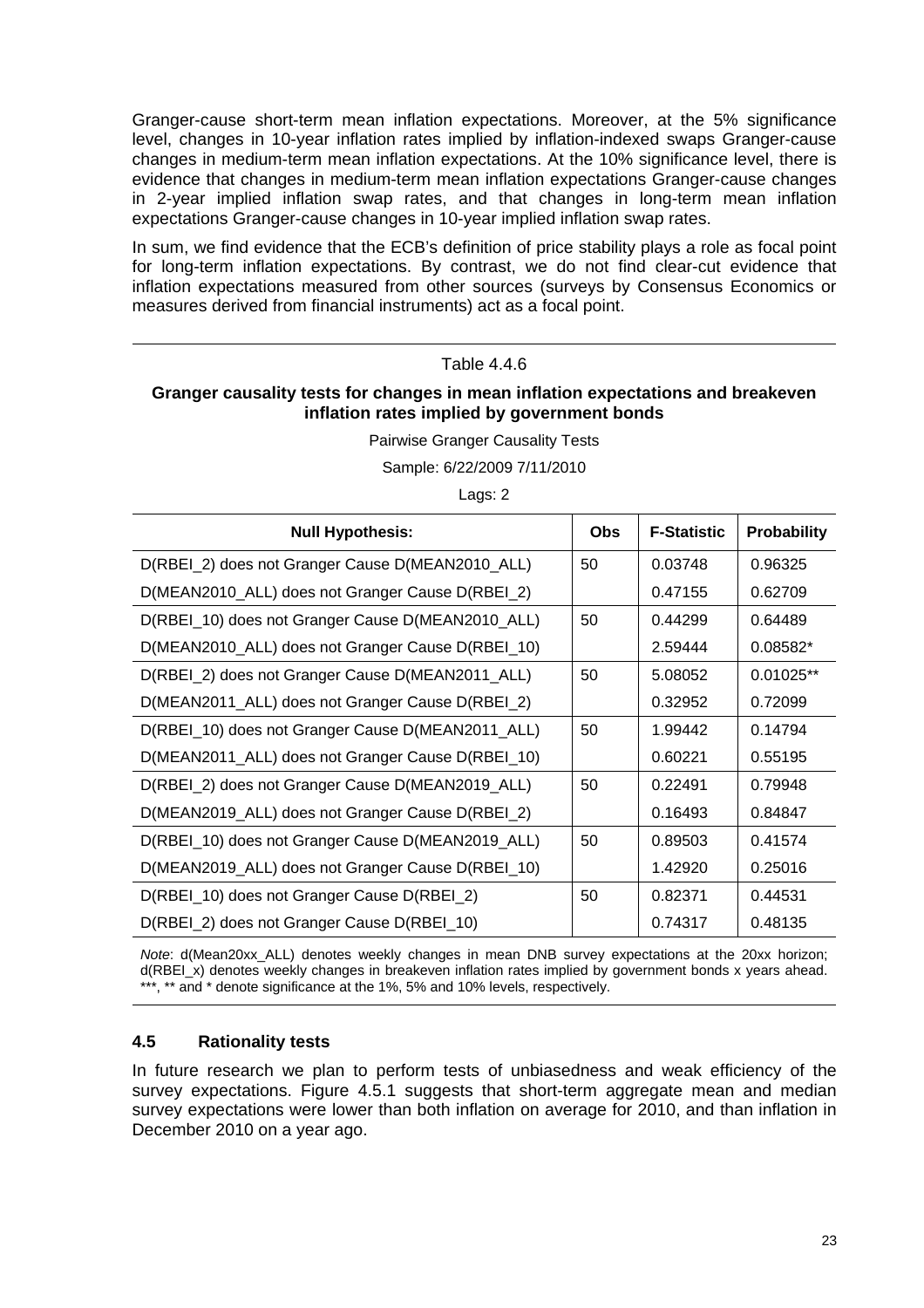

#### **4.6 Are inflation expectations homogenous across agents?**

The availability of a fairly large number of cross-sectional observations allows us to investigate whether expectations are heterogeneous across agents or groups of agents, as suggested in both theoretical and empirical research. We proceed in four steps.

In the first step, we look at graphs and sample statistics on the first and second moment of the distribution of inflation expectations across different groups of survey participants (central bank staff, academics and students). Figure 4.6.1 shows expectation means differentiated by participant group and horizon, and highlights three main results.

For the level of expectations means, we find strong homogeneity across groups over the one-year and ten-year horizon but visible heterogeneity over the two-year horizon. In particular, for short- and medium-term expectations, the only difference is that the means are slightly higher for academics compared to the other groups of participants. By contrast, for the two-year horizon, the means of expectations of the academics are consistently higher than those of the students and central bank staff, which fluctuate in a similar range.

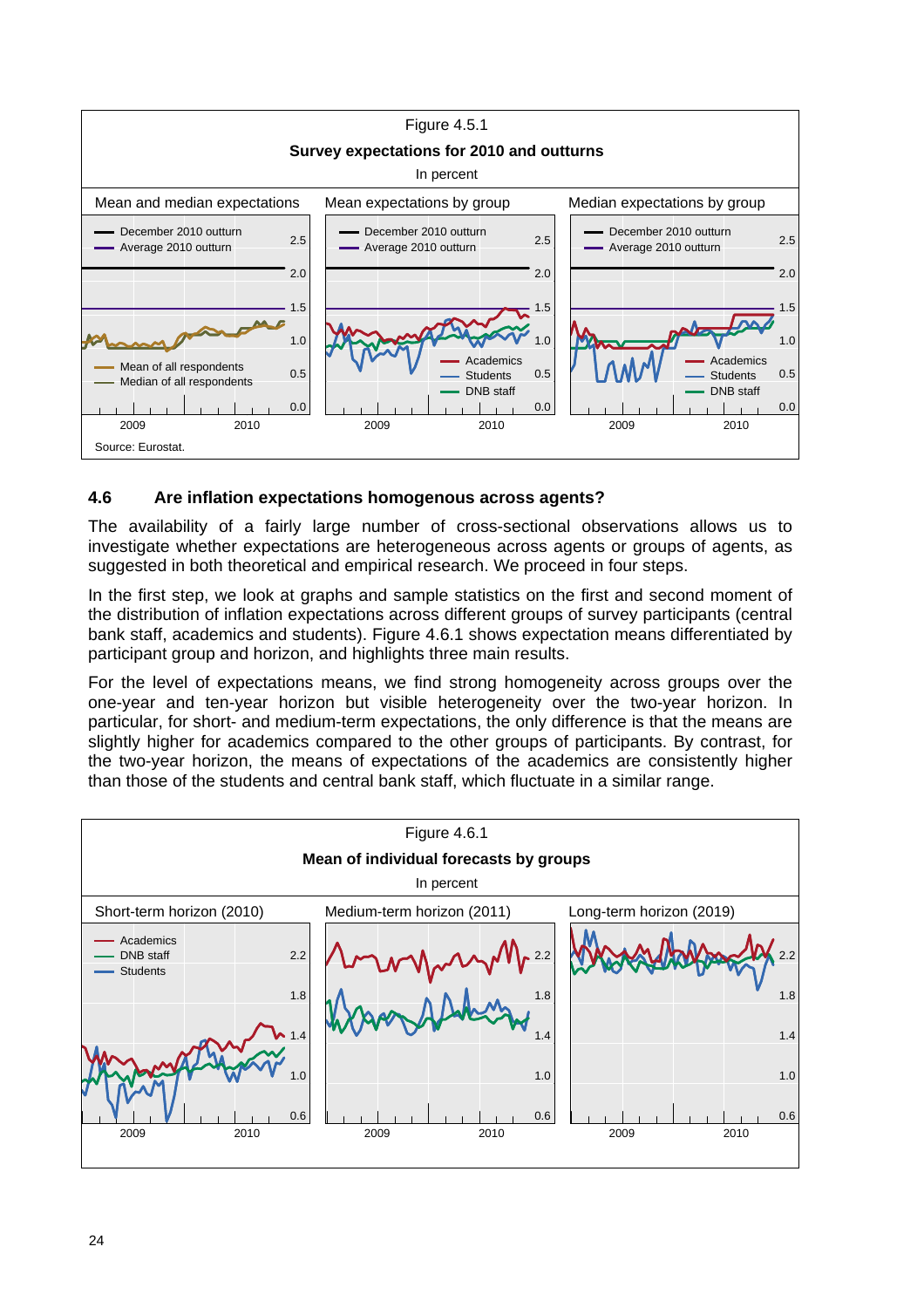For the volatility of expectations, we see consistent differences across groups of survey respondents. For all three horizons, the standard deviation of the inflation means is smallest for the central bank staff and highest for students.<sup>23</sup>



<span id="page-28-0"></span><sup>&</sup>lt;sup>23</sup> The standard deviations for DNB staff, academics and students respectively are as follows: 0.014, 0.092, 0.16 for the one-year horizon (with a linear trend removed by OLS); 0.065, 0.086, 0.11 for the two-year horizon; 0.047, 0.072, 0.12 for the ten-year horizon.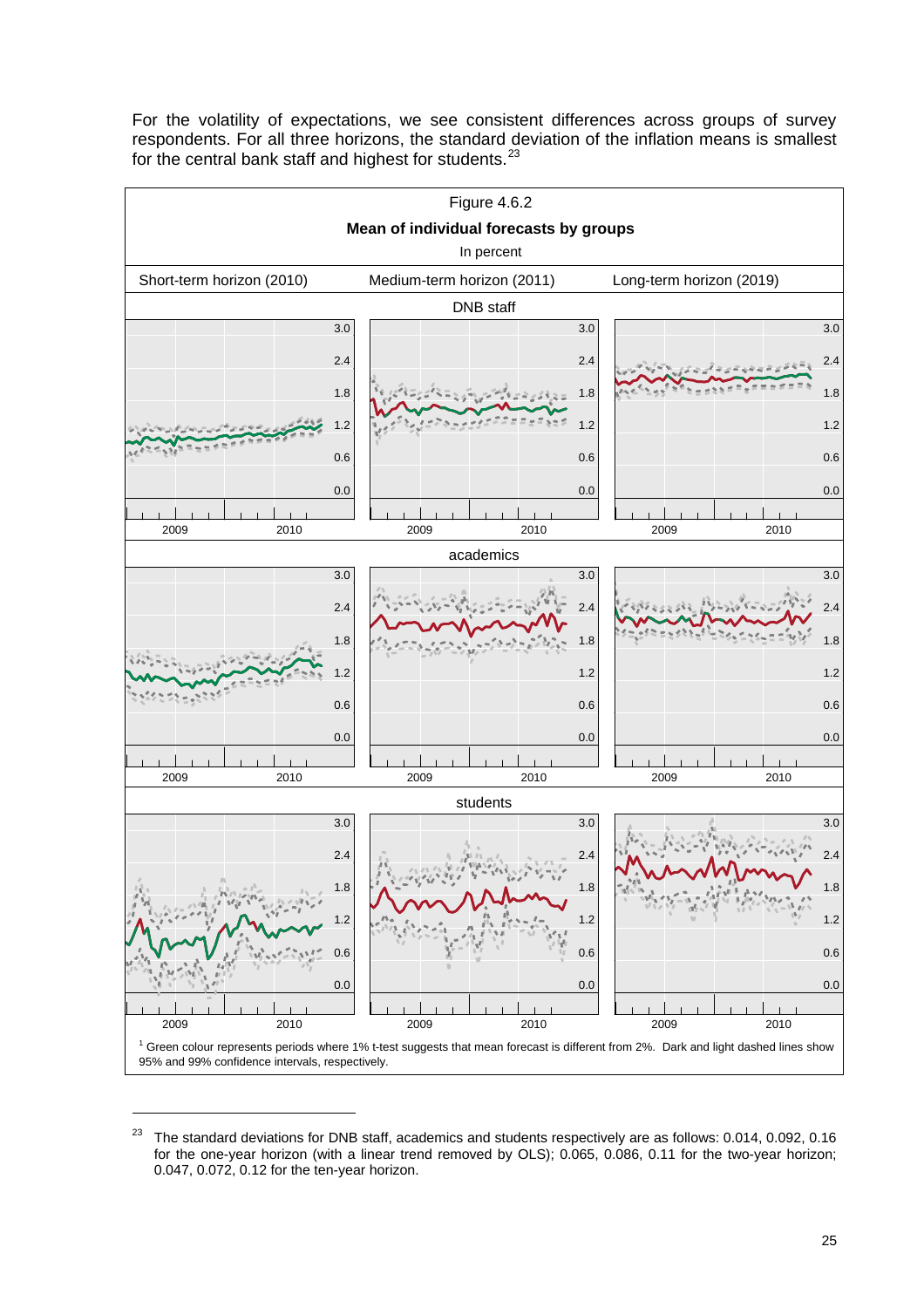In terms of dispersion of inflation expectations within groups of respondents at each point in time, we also see visible differences between groups. Figure 4.6.2 shows inflation prediction means differentiated by group and horizon with 95% and 99% confidence intervals added. The figure highlights that central bankers are most in agreement about their predictions, followed by the academics and students.<sup>[24](#page-29-0)</sup>

Note that as a result of the relative tightness of confidence intervals for central bank staff, the hypothesis that the mean of long-term inflation expectations is equal to 2% is rejected, even though in absolute terms it is closest to 2% compared to the means of academics and students.

Figure 4.6.2 also shows that disagreement within the three groups follows similar patterns over time. For each group, the disagreement tends to decrease at the 2010 horizon, suggesting that all three groups were able to integrate accumulating economic data into their predictions. Moreover, the disagreement is on average highest at the two-year horizon for all three groups, possibly indicating that incoming economic data on balance created new uncertainty, pushing within-group predictions further apart. Disagreement at the 10-year horizon is stable and relatively small for each group, suggesting that for all groups, long-term expectations are driven by focal points such as the ECB's definition of price stability.

In a second step, we examine systematic divergences in expectations across groups by calculating the correlation between group expectation means for each prediction horizon. The results, reported in Tables 4.6.1–4.6.3, provide evidence of some homogeneity only for one-year expectations. While the means of one-year inflation expectations are correlated across all three groups of survey participants, this is in part driven by the common positive trend in short-term inflation expectations during the sample period. Once this trend is removed, we find a statistically significant correlation of 0.40 between DNB staff and academics and of 0.34 between academics and students. By contrast, we do not find any sizeable co-movement of expectation means across groups for the two-year and ten-year horizon.

#### Table 4.6.1 (a)

#### **Correlation between group inflation expectation means, 2010 horizon**

| g <sub>1</sub><br>g <sub>2</sub> | <b>ACA</b> | STU      | <b>DNB</b> |
|----------------------------------|------------|----------|------------|
| <b>ACA</b>                       |            |          |            |
| <b>STU</b>                       | $0.56***$  |          |            |
| <b>DNB</b>                       | $0.78**$   | $0.48**$ |            |

Specification:  $\overline{\pi}^{g_1,2010}_{t} = c + \alpha_1 \overline{\pi}^{g_2,2010}_{t} + \varepsilon_t$ 

*Note:* Correlation coefficients estimated by OLS. \*\* and \* denote significance at the 1% and 5% levels, resp. Groups are academics (ACA), students (STU) and DNB staff (DNB).

<span id="page-29-0"></span><sup>24</sup> Mean widths for the 98% confidence bounds of central bank staff, academics and students respectively are: 0.32, 0.55, 1.13 (2010 horizon); 0.57, 0.84, 1.16 (2011 horizon), 0.39, 0.58, 1.04 (2019 horizon).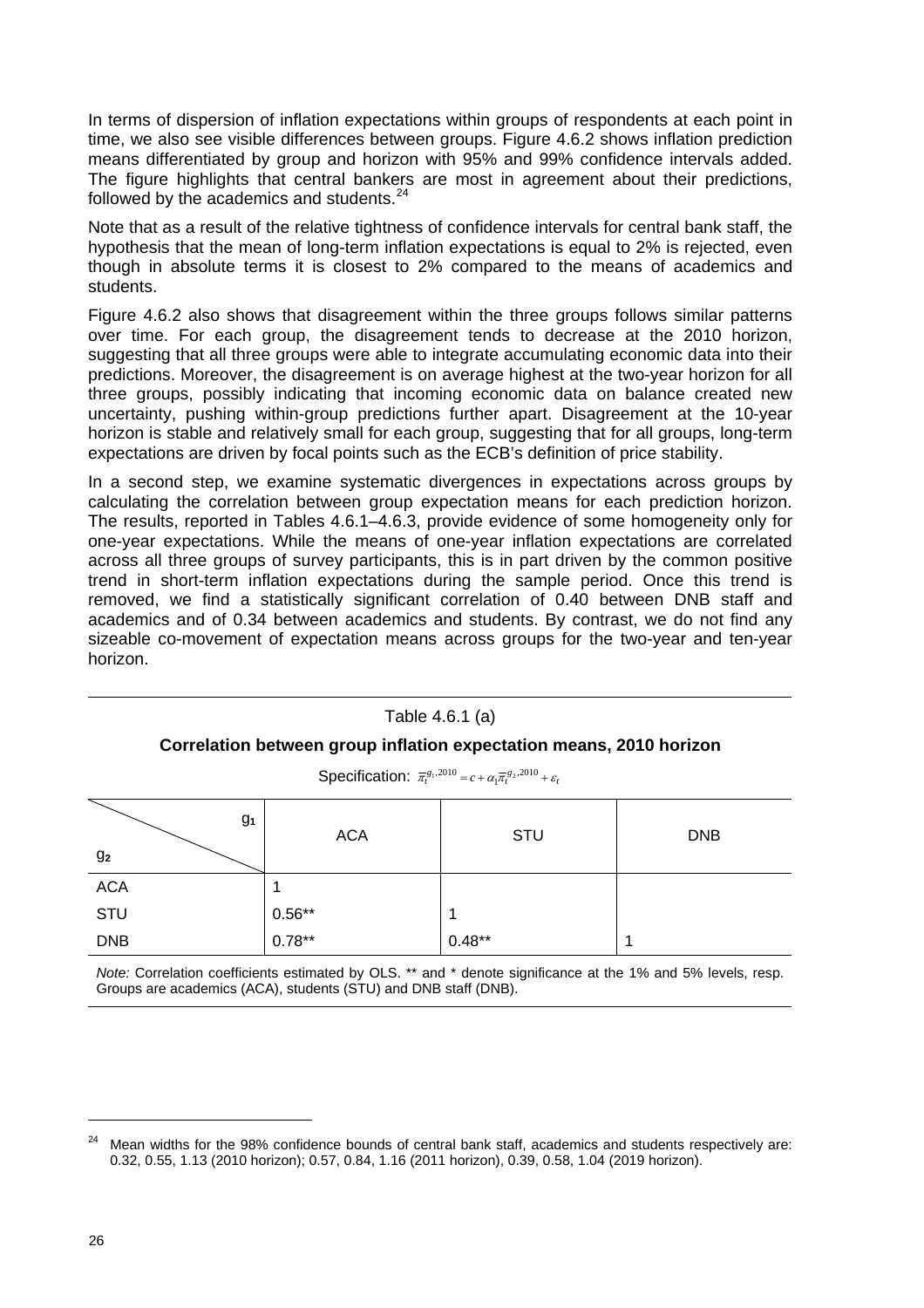#### Table 4.6.1 (b)

#### **Correlation between detrended group inflation expectation means, 2010 horizon**

| g <sub>1</sub> | <b>ACA</b> | STU  | <b>DNB</b> |
|----------------|------------|------|------------|
| $g_{2}$        |            |      |            |
| $\sf{ACA}$     |            |      |            |
| STU            | $0.34*$    |      |            |
| <b>DNB</b>     | $0.40**$   | 0.13 |            |

Specification:  $\bar{\pi}_t^{*_{g_1},2010} = c + \alpha_1 \bar{\pi}_t^{*_{g_2},2010} + \varepsilon_t$ 

*Note:* Correlation coefficients estimated by OLS. \*\* and \* denote significance at the 1% and 5% levels, resp. Groups are academics (ACA), students (STU) and DNB staff (DNB),  $\bar{\pi}^*$  denotes an inflation expectation mean detrended by its linear trend (estimated by OLS).

#### Table 4.6.2

#### **Correlation between group inflation expectation means, 2011 horizon**

Specification:  $\overline{\pi}^{g_1,2011}_{t} = c + \alpha_1 \overline{\pi}^{g_2,2011}_{t} + \varepsilon_t$ 

| g <sub>1</sub><br>g <sub>2</sub> | <b>ACA</b> | <b>STU</b> | <b>DNB</b> |
|----------------------------------|------------|------------|------------|
| $\sf{ACA}$                       |            |            |            |
| STU                              | 0.01       | 1          |            |
| <b>DNB</b>                       | 0.08       | 0.04       |            |

*Note:* Correlation coefficients estimated by OLS. \*\* and \* denote significance at the 1% and 5% levels, resp. Groups are academics (ACA), students (STU) and DNB staff (DNB).

#### Table 4.6.3

#### **Correlation between group inflation expectation means, 2019 horizon**

Specification:  $\overline{\pi}^{g_1,2019}_t = c + \alpha_1 \overline{\pi}^{g_2,2019}_t + \varepsilon_t$ 

| g <sub>1</sub><br>g <sub>2</sub> | <b>ACA</b> | STU  | <b>DNB</b> |
|----------------------------------|------------|------|------------|
| $\sf{ACA}$                       |            |      |            |
| STU                              | 0.13       |      |            |
| <b>DNB</b>                       | 0.04       | 0.23 |            |

*Note:* Correlation coefficients estimated by OLS. \*\* and \* denote significance at the 1% and 5% levels, resp. Groups are academics (ACA), students (STU) and DNB staff (DNB).

In a third step, we investigate whether the (partial) homogeneity we find across the three participant groups reflects expectation formation spreading gradually throughout the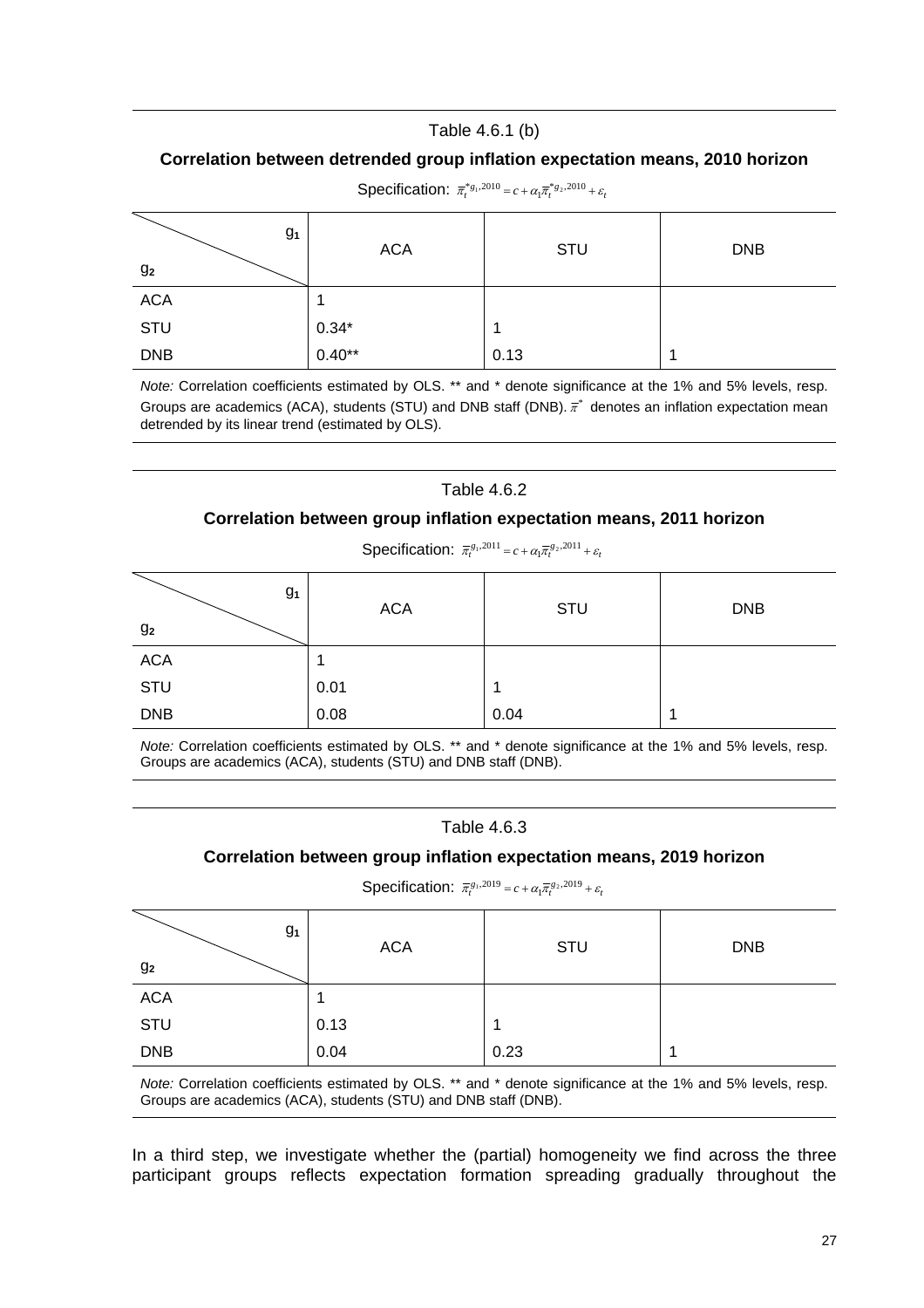population. We test this hypothesis by running pairwise Granger causality tests for the means of inflation expectations across groups for each horizon.

The Granger-causality results reported in Tables 4.6.4–4.6.6 show that DNB staff expectation means Granger-cause the expectation means of academics at all three horizons, and those of the students at the long-term horizon. By contrast, the inflation expectation means of DNB staff are not Granger-caused by either the academics of students. These results are consistent with the view that inflation expectations of central bank staff are originated independently, and then disseminated to the academics and students. One interpretation is that central bankers tend to have the best access to economic data and policy information that are relevant for explaining the behaviour of inflation, and that they incorporate this informational advantage into their expectation formation.

#### Table 4.6.4

#### **Pairwise Granger causality tests on group inflation expectation means, 2010 horizon**

| $\downarrow$ does not cause $\rightarrow$ | <b>ACA</b> | STU      | <b>DNB</b> |
|-------------------------------------------|------------|----------|------------|
| <b>ACA</b>                                |            | $0.085*$ | 0.242      |
| STU                                       | $0.062*$   |          | 0.433      |
| <b>DNB</b>                                | $0.026**$  | 0.255    |            |

*Note:* p values of pairwise Granger causality tests (2 lags). \*\*\*, \*\* and \* denote significance at the 1%, 5% and 10% levels, resp. Groups are academics (ACA), students (STU) and DNB staff (DNB).

#### Table 4.6.5

#### **Pairwise Granger causality tests on group inflation expectation means, 2011 horizon**

| $\downarrow$ does not cause $\rightarrow$ | <b>ACA</b> | STU   | <b>DNB</b> |
|-------------------------------------------|------------|-------|------------|
| <b>ACA</b>                                |            | 0.212 | 0.228      |
| <b>STU</b>                                | 0.495      |       | 0.491      |
| <b>DNB</b>                                | $0.023**$  | 0.476 |            |

*Note:* p values of pairwise Granger causality tests (2 lags). \*\*\*, \*\* and \* denote significance at the 1%, 5% and 10% levels, resp. Groups are academics (ACA), students (STU) and DNB staff (DNB).

| Table 4.6.6 |  |  |
|-------------|--|--|
|             |  |  |

#### **Pairwise Granger causality tests on group inflation expectation means, 2019 horizon**

| $\downarrow$ does not cause $\rightarrow$ | <b>ACA</b> | STU        | <b>DNB</b> |
|-------------------------------------------|------------|------------|------------|
| <b>ACA</b>                                |            | $0.098*$   | 0.693      |
| STU                                       | 0.726      |            | 0.528      |
| <b>DNB</b>                                | 0.532      | $0.007***$ |            |

*Note:* p values of pairwise Granger causality tests (2 lags). \*\*\*, \*\* and \* denote significance at the 1%, 5% and 10% levels, resp. Groups are academics (ACA), students (STU) and DNB staff (DNB).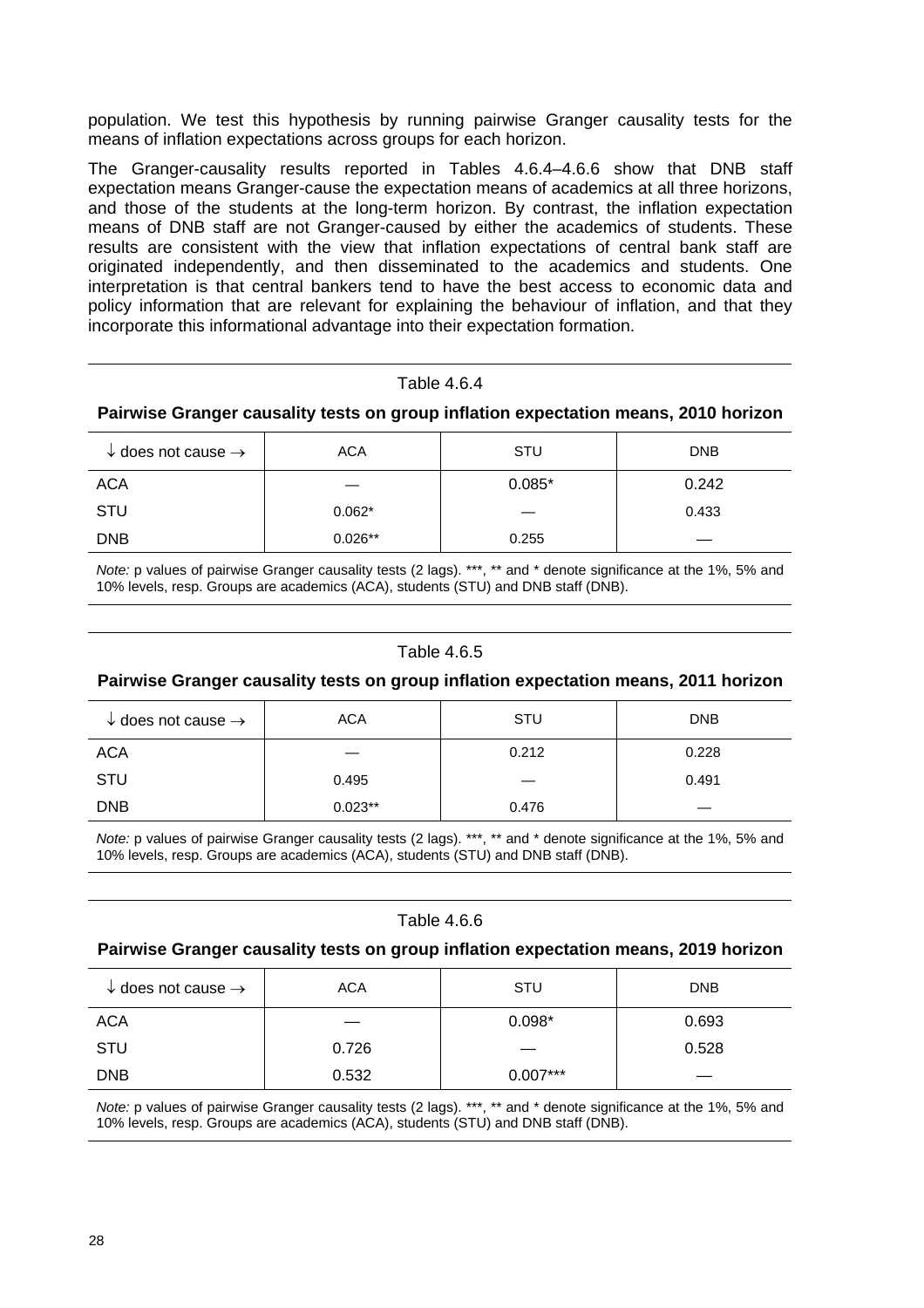Fourth, we test whether the influence of short- and medium-term inflation expectation means on the long-term means differs across groups of participants. In particular, we test for which group long-term expectations are anchored, in the sense that they are insensitive to economic developments manifesting themselves through short- or medium-term expectations. Table 4.6.7 shows the results of OLS regressions for the long-term expectation means of the three groups.<sup>25</sup>

#### Table 4.6.7

#### **Impact of 2010 and 2011 group inflation expectation means on 2019 expectations means**

|             |          |                               | <b>Estimated coefficients:</b> |                            | Diagnostics (p values): |      |         |           |
|-------------|----------|-------------------------------|--------------------------------|----------------------------|-------------------------|------|---------|-----------|
| Group $(g)$ | с        | $\overline{\pi}^{g,2010}_{t}$ | $\overline{\pi}^{g,2011}_{t}$  | $\bar{\pi}_{t-1}^{g,2019}$ | $R^2$                   | B-G  | White   | Ramsey    |
| <b>ACA</b>  | $1.81**$ | 0.04                          | 0.21                           |                            | 0.08                    | 0.70 | 0.80    | $0.008**$ |
| <b>STU</b>  | $1.16**$ | $-0.06$                       | 0.31                           | $0.27*$                    | 0.16                    | 0.98 | $0.03*$ | 0.97      |
| <b>DNB</b>  | $1.41**$ | $0.28**$                      | 0.02                           | 0.20                       | 0.45                    | 0.44 | 0.09    | 0.72      |

Specification:  $\bar{\pi}_{t}^{g,2019} = c + \alpha_1 \bar{\pi}_{t}^{g,2010} + \alpha_1 \bar{\pi}_{t}^{g,2011} + \alpha_1 \bar{\pi}_{t-1}^{g,2019} + \varepsilon_t$ 

*Note:* Coefficients estimated by OLS. \*\* and \* denote significance at the 1% and 5% levels, resp. Groups are academics (ACA), students (STU) and DNB staff (DNB). Diagnostic tests are Breusch-Godfrey, 2 lags (B-G); White heteroskedasticity test, no cross terms (White); Ramsey RESET test, 1 fitted term (Ramsey).

The coefficient estimates indicate that the DNB staff's long-term expectation means are significantly influenced by their short-term means, while those of the academics and students are not.<sup>26</sup> This suggests that long-term inflation expectations are anchored for academics and students but not for DNB staff. This finding is not completely in agreement with the evidence from confidence intervals on the mean of ten-year inflation expectations per group (see Figure 4.6.1) based on t-tests under the assumption of normality. According to those t-tests, the students are the only group with long-term expectations consistent with expectations anchoring, while Table 4.6.7 identifies the academics as another group with long-term expectations consistent with expectations anchoring. We conclude that the evidence on inflation expectations anchoring across participant groups is ambiguous.

#### *Prediction rules*

We also investigated heterogeneity of expectations by estimating prediction rules for all participant groups and horizons in terms of variables from the common information set we provided to participants each week. These variables include, most notably, the most recently published monthly inflation number (flash or actual) and the Consensus Economics forecast (available only to the DNB staff). We also included Credit Default Swap prices for either the euro area or Greece (divided by their standard deviations). In our specification we added two lags of the dependent variables to improve its performance, which is verified by the

<span id="page-32-0"></span> $25$  A lagged dependent variable was added to the regression equation in order to improve the quality of the specification, as checked by the diagnostic tests on the right-hand side of the table.

<span id="page-32-1"></span> $26$  A caveat for these results is that Ramsey's misspecification test is rejected for the academics, and White's heteroskedasticity test is rejected for the students.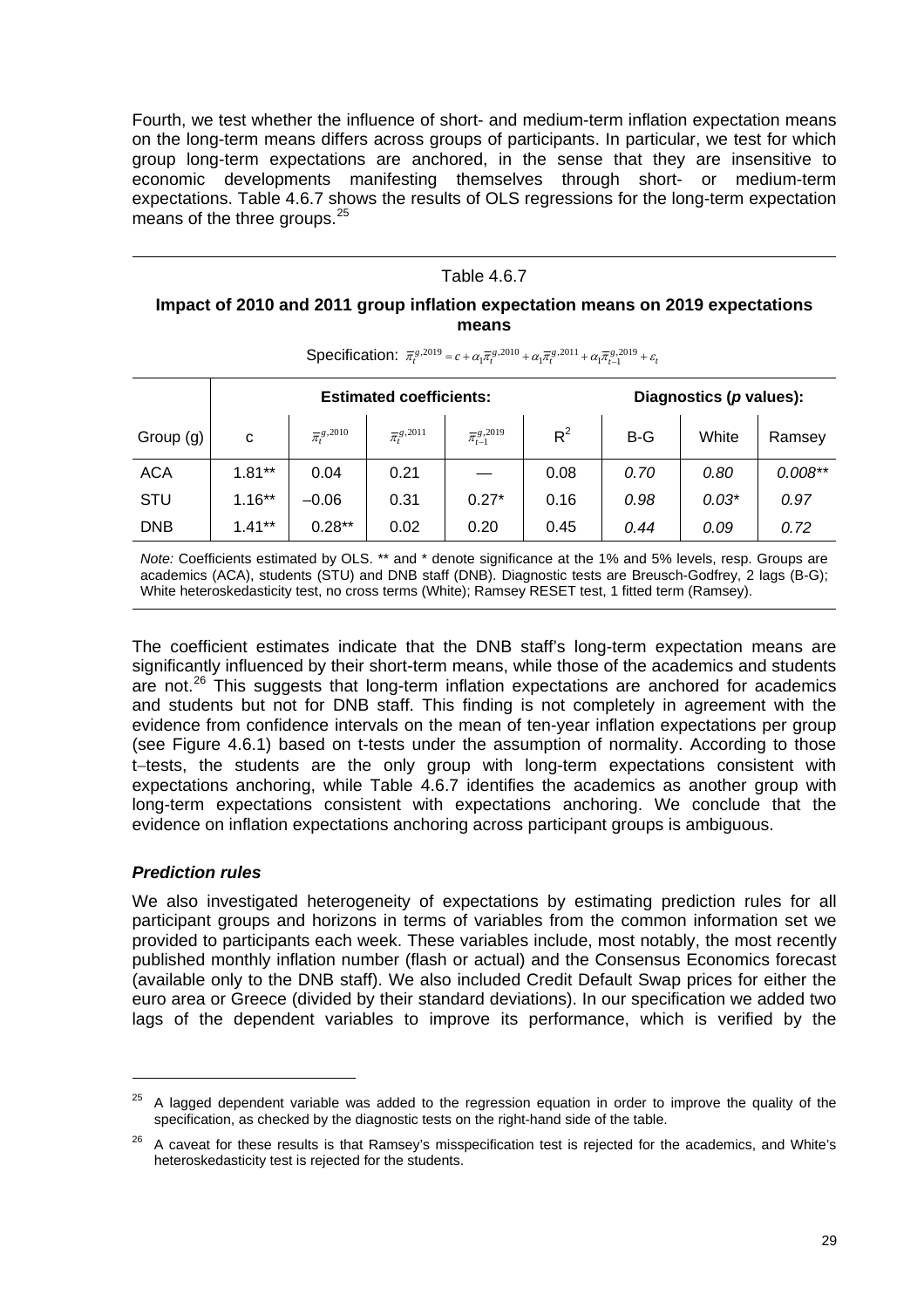diagnostic tests on the right-hand side.**[27](#page-33-0)** Diagnostic tests fail to reject these prediction rules, suggesting that the chosen linear prediction rule specification appears useful in capturing the main elements of participants' expectation formation.

#### Table 4.6.8

#### **Inflation prediction rules by group and horizon**

|            |      |              | <b>Estimated coefficients:</b> |          |              |              |                              |                              |       |       | <b>Diagnostics</b><br>(p values): |          |  |
|------------|------|--------------|--------------------------------|----------|--------------|--------------|------------------------------|------------------------------|-------|-------|-----------------------------------|----------|--|
| g          | H    | $\mathbf{C}$ | $\pi_t$                        | $CE_t^h$ | $CDS_t^{EA}$ | $CDS_t^{GR}$ | $\overline{\pi}_{t-1}^{g,h}$ | $\overline{\pi}_{t-2}^{g,h}$ | $R^2$ | $B-G$ | White                             | Ramsey   |  |
| <b>ACA</b> | 2010 | $0.68**$     | $0.05*$                        |          |              | $0.047*$     |                              | $0.41***$                    | 0.84  | 0.21  | 0.63                              | 0.09     |  |
| <b>STU</b> | 2010 | $0.52**$     | $0.09**$                       |          |              |              | $0.48**$                     |                              | 0.56  | 0.12  | 0.07                              | 0.41     |  |
| <b>DNB</b> | 2010 | $0.87**$     | $0.03*$                        | 0.14     |              | $0.059**$    |                              |                              | 0.83  | 0.22  | 0.25                              | 0.82     |  |
| <b>ACA</b> | 2011 | $2.17**$     | $-0.05$                        |          |              | $0.061*$     |                              |                              | 0.12  | 0.26  | 0.25                              | 0.45     |  |
| STU        | 2011 | $1.19**$     | 0.03                           |          |              |              | $0.49**$                     | $-0.21$                      | 0.27  | 0.12  | 0.97                              | 0.10     |  |
| <b>DNB</b> | 2011 | $1.18***$    |                                |          |              |              | $0.28*$                      |                              | 0.09  | 0.13  | $0.001**$                         | 0.57     |  |
| <b>ACA</b> | 2019 | $2.57**$     | $-0.03$                        |          |              | $0.047*$     |                              | $-0.13$                      | 0.16  | 0.36  | 0.08                              | $0.047*$ |  |
| <b>STU</b> | 2019 | $2.25**$     | $-0.05*$                       |          |              |              |                              |                              | 0.10  | 0.19  | 0.57                              | 0.15     |  |
| <b>DNB</b> | 2019 | $2.16***$    |                                |          |              | $0.029**$    |                              |                              | 0.33  | 0.32  | 0.19                              | 0.85     |  |

Specification:  $\overline{\pi}_{t}^{g,h} = c + \alpha_1 \pi_t + \alpha_2 C E_t^h + \alpha_3 C D S_t^{EA} + \alpha_4 C D S_t^{GR} + \alpha_5 \overline{\pi}_{t-1}^{g,h} + \alpha_6 \overline{\pi}_{t-2}^{g,h} + \varepsilon_t$ 

*Note:* Coefficients estimated by OLS. \*\* and \* denote significance at the 1% and 5% levels, resp. Groups are academics (ACA), students (STU) and DNB staff (DNB). Diagnostic tests are Breusch-Godfrey, 2 lags (B-G); White heteroskedasticity test, no cross terms (White); Ramsey RESET test, 1 fitted term (Ramsey). For the regressors, *CE* stands for Consensus Economics, *CDS* for Credit Default Swap (*EA* denoting Euro area and *GR* Greece),  $\pi$  is the most recent inflation number (flash or actual), and  $\bar{\pi}$  is an inflation expectation mean.

The estimates of the linear prediction rules, which are reported in Table 4.6.8, show remarkable similarities across groups of respondents and differences across prediction horizons. At the one-year horizon, the constant and the coefficient on the most recent inflation figure are positive and statistically significant, and fairly similar across groups. We found evidence that Consensus Economics forecasts, which were added only in the regressions for the DNB staff, do not significantly influence their short-term expectations. This is consistent with the finding that Consensus forecasts for 2010 (or 2011) do not Granger-cause mean survey expectations at the 5% level (see Tables 4.4.1 and 4.4.2). We find evidence of a statistically significant impact of Greek CDS prices on short-term expectations of DNB staff and the academics, but not of students.

For the two-year horizon, estimated prediction rules for all three groups have significant constants, which are substantially higher than for the one-year horizon. Second, the latest monthly inflation number is no longer significant in all three cases. While we find that Greek CDS prices have a statistically significant impact on academics' two-year inflation

<span id="page-33-0"></span> $27$  For each group and horizon, the least significant regressor was successively dropped, unless this worsened the specification as measured by the diagnostic tests, or led to nonsensical estimates.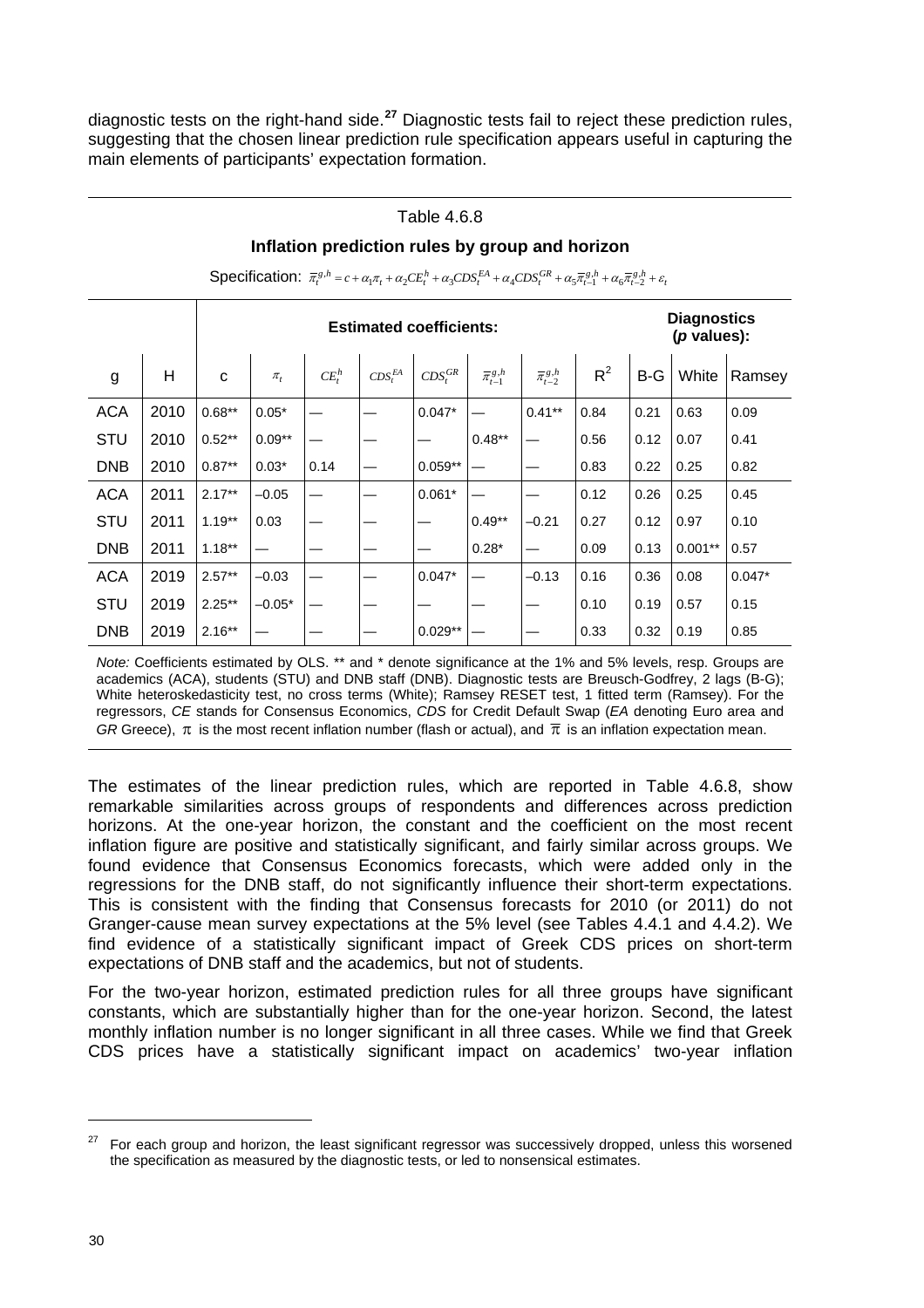expectations, we do not find evidence that they matter in the prediction rule estimates for DNB staff and students.

At the ten-year prediction horizon, the estimated constants look fairly similar across groups and higher than for the one- and two-year horizons. The latest inflation number has no significant impact on expectations, while Greek CDS prices have a statistically significant impact of academics' and DNB staff's ten-year expectations.

Apparently, the Greek fiscal crisis has influenced inflation expectations at short-, mediumand long-term horizons. The only group in our survey that has, according to the prediction rule estimates, remained unaffected by the CDS price developments, are the students. A further interesting observation is that the euro area CDS prices nowhere seem to significantly influence inflation expectation formation, suggesting that the fiscal burden in the euro area as a whole did not influence people's views on macroeconomic stability.

# **5. Conclusions**

Academic research and policy discussions have highlighted the importance of inflation expectations for the inflation process and monetary authorities' ability to achieve price stability. However, evidence on how agents form expectations is hard to obtain. This paper provides important insights on inflation expectations based on a new survey, which has three distinguishing features*.* First, it is conducted at weekly frequency for all three horizons, including for long-term expectations, while surveys of long-term expectations are typically conducted at quarterly or semi-annual frequency. Second, we can assess the role of common information sets. Third, following the experimental economics methodology we reward survey participants based on the accuracy of their responses.

Our analysis of the survey results highlights a number of interesting findings. We find that the mean and median rose for short- and medium-term inflation expectations – suggesting that participants expected the economic climate in the euro area to gradually normalize – but remained stable for long-term expectations.

We find that the disagreement around these means and mediums was smallest at the longterm horizon. This is consistent with our finding that long-term expectations have remained well anchored, as suggested by stable first moments close to the ECB's definition of price stability and the fact that long-term expectations have not been sensitive to news about HICP inflation or changes in short-term or medium-term inflation expectations. We also find that the ECB's definition of price stability is the only focal point for long-term expectations.

Sovereign debt concerns triggered by the Greek fiscal crisis had some influence on shortand medium-term inflation expectations, and, albeit to a very small degree, long-term expectations. By contrast, we do not find evidence that long-term expectations reacted to developments of the euro area wide fiscal burden.

The weekly frequency of our survey is important, since participants changed their expectations quite frequently. Each week, more than a third of the participants updated their one-year inflation expectations, while about a quarter of survey respondents changed their ten-year expectations. The longer the horizon, the less frequent but larger the revisions are.

We find evidence of a large degree of non-normality, which is time-variant, with skewness increasing with the length of the horizon.

Inflation expectations appear fairly homogenous across groups of agents at the shorter horizon but less so at the medium- and long-term horizons. At the one-year horizon, expectations appear homogenous to the extent that the mean and median of expectations are similar across groups. Moreover, the most recent actual inflation figure is an important driver of short-term inflation expectations for all three groups. At the same time, we find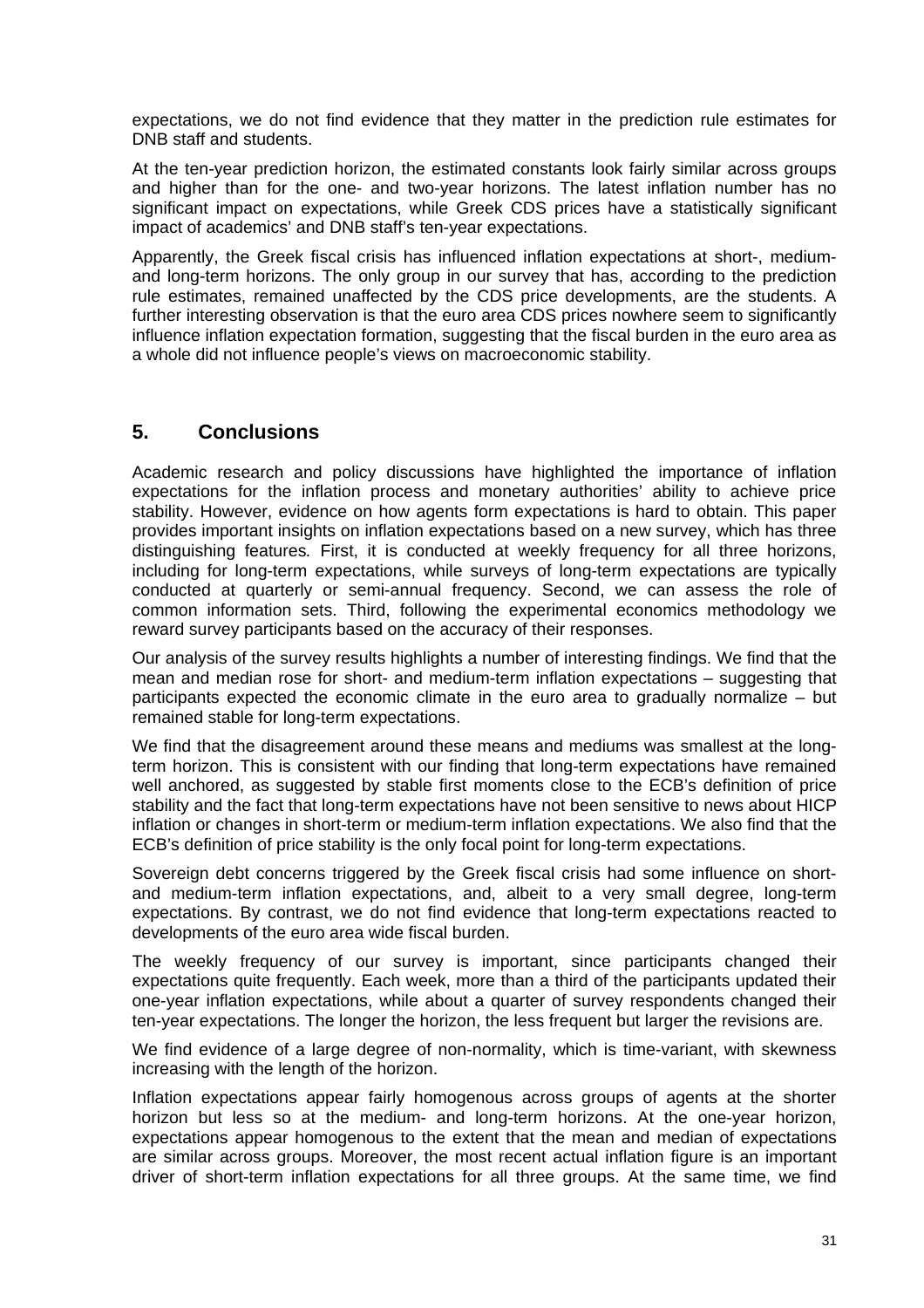visible heterogeneity of the levels of expectations means and medians at the two-year horizon. Moreover, the variability of expectations over time differs visibly across groups of survey participants: we find that expectations by central bank staff's are the least volatile. We also find that DNB staff's expectations Granger cause those of academics and students.

In future work, we plan to test if survey participants are rational and further investigate the heterogeneity of inflation expectations across groups of respondents.

#### **References**

Adam, K. (2007) "Experimental evidence on the persistence of output and inflation", The Economic Journal, 117. http://ideas.repec.org/p/cpr/ceprdp/4885.html

Baumgartner, J., E. Glatzer, F. Rumler, and A. Stiglbauer (2005), "How frequently do consumer prices change in Austria? Evidence from micro CPI data", ECB Working Paper No. 523.

Bekaert, Geert, Andrew Ang and Min Wei (2007) "Do Macro Variables, Asset Markets, or Surveys Forecast Inflation Better?". Journal of Monetary Economics, 54 (4), 2007, 1163- 1212.

Bernanke, Ben S. (2007) "Inflation Expectations and Inflation Forecasting". Speech at the Monetary Economics Workshop of the NBER Summer Institute, Cambridge, Massachussets, 10 July.

Bonham, Carl, and Richard H. Cohen (2000) "Rational Consensus Forecasts?" Journal of Economic Perspectives 14, no. 4 (Fall), pp. 228-30.

Bruine de Bruin, W, C F Manski, G Topa and W van der Klaauw (2009) "Measuring Consumer Uncertainty about Future Inflation". Federal Reserve Bank of New York Staff Report no. 415, November.

Capistran, Carlos and Allan Timmermann, "Disagreement and Biases in Inflation Expectations," Journal of Money, Credit, and Banking 41 (2009), pp. 365-396

Carroll, C (2003) "Macroeconomic expectations of households and professional forecasters". The Quarterly Journal of Economics, vol. 118 (1), pp. 269-298.

Carroll, Christopher (2003b) "The Epidemiology of Macroeconomic Expectations". In Larry Blume and Steven Durlauf, eds., The Economy as an Evolving Complex System, III, Oxford University Press.

Clark, T.E. and T. Davig (2008) "An Empirical Assessment of the Relationships Among Inflation and Short- and Long-Term Expectations". Federal Reserve Bank of Kansas City RWP 08-05, November.

Clark, T.E. and T. Nakata (2008) "Has the Behaviour of Inflation and Long-Term Inflation Expectations Changed?. Federal Reserve Bank of Kansas City Economic Review, First **Quarter** 

Cummings, R.G., G.W. Harrison and E. Rutstrom (1995) "Homegrown Values and Hypothetical Surveys: Is the Dichotomous Choice Approach Incentive-Compatible?", American Economic Review 85-1, pp. 260-266.

Demertzis, M. and N. Viegi (2008) "Inflation Targets as Focal Points". International Journal of Central Banking, Vol. 4, No. 1, March, 55-87.

Dias, F., Duarte, C., and Rua, A. (2008) "Inflation expectations in the euro area: Are consumers rational?" Banco de Portugal, Working Paper, 23.

ECB (2006) Monthly Bulletin, July.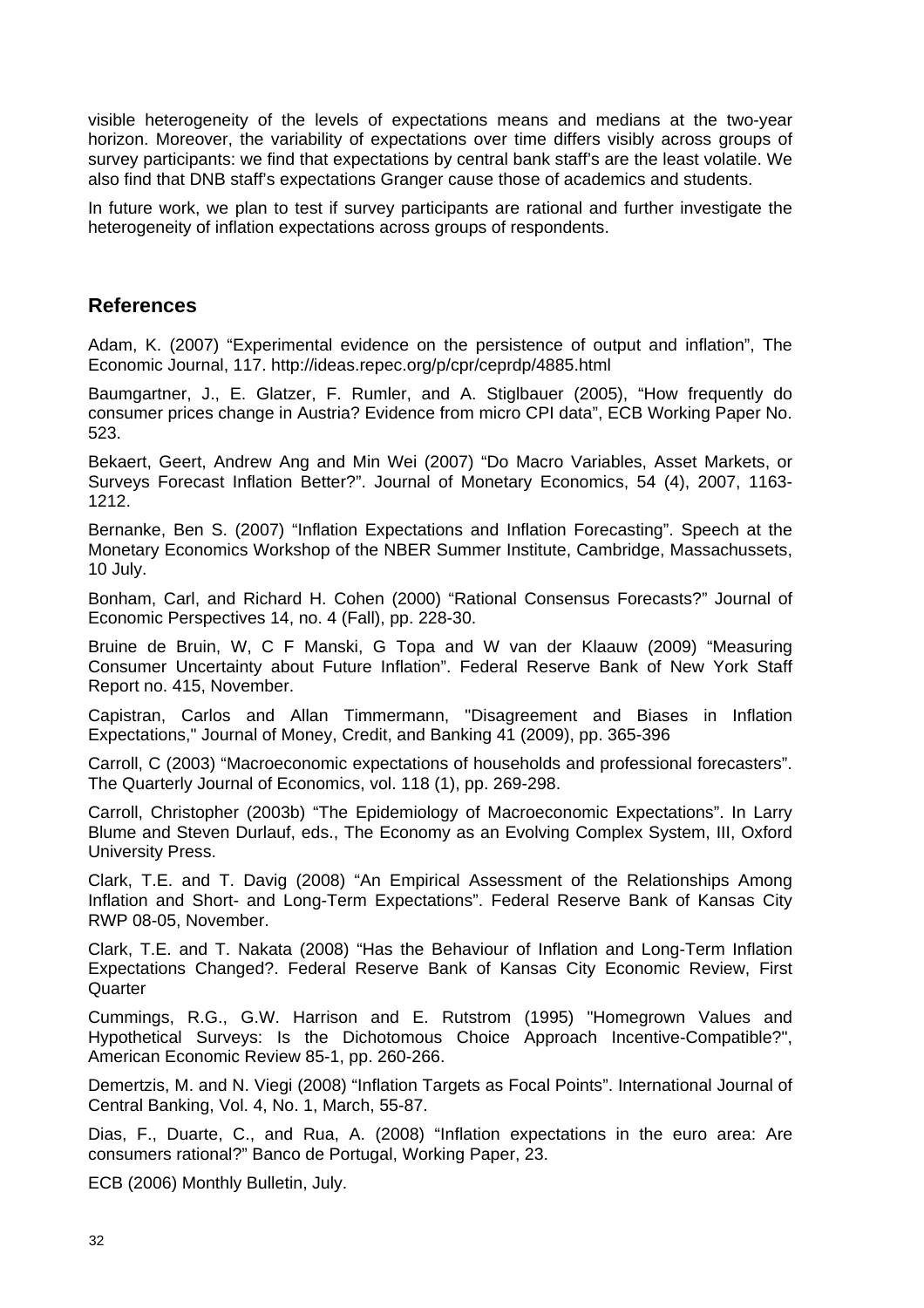Forsells, M. and Kenny, G. (2004) "Survey Expectations, Rationality and the Dynamics of Euro Area Inflation". Journal of Business Cycle Measurement and Analysis, Vol. 1, No. 1, 13- 41.

Faruk Gul and Wolfgang Pesendorfer (2001) "Temptation and Self-Control". Econometrica 2001.

Galati, G., S. Poelhekke and C. Zhou (2011) "Did the crisis affect inflation expectations?". International Journal of Central Banking, forthcoming.

Gürkaynak, R., B. Sack and E. Swanson (2005) "The Sensitivity of Long-Term Interest Rates to Economic News: Evidence and Implications for Macroeconomic Models". American Economic Review, 95(1), 425–436.

Hanemann (1944) "Valuing the Environment Through Contingent Valuation", JoEP 8-4, pp. 19-43.

Hinkley, D (1975), "On power transformations to symmetry", Biometrika, Vol. 62, p. 101-11.

Hommes, C H (2006), "Heterogeneous Agent Models in Economics and Finance", in K.L. Judd and L. Tesfatsion, ed., 'Handbook of Computational Economics, Volume 2: Agent-Based Computational Economics,', Elsevier Science, Amsterdam.

Hommes, Sonnemans, Tuinstra and van de Velden (2007) "Learning in Cobweb experiments", Macroeconomic Dynamics (2007), 11 : 8-33 Cambridge University Press (http://journals.cambridge.org/action/displayAbstract?fromPage=online&aid=1422080)

Hördahl, P. (2008), ["The inflation risk premium in the term structure of interest rates"](http://www.bis.org/publ/qtrpdf/r_qt0809e.htm), BIS Quarterly Review, September, pp 23-38.

Hördahl, P. (2009) "Disentangling the drivers of recent shifts in break-even inflation rates", box in I. Fender, C. Ho and P. Hördahl, "Overview: investors ponder depth and duration of global downturn", BIS Quarterly Review, March, p.10-11.

Hurd, M and J Relleen (2006) "New information from inflation swaps and index-linked bonds". Bank of England Quarterly Bulletin, Spring.

Levin, A. , F. Natalucci and J. Piger (2004) "The Macroeconomic Effects of Inflation Targeting". Federal Reserve Bank of St. Louis Review, 86 (July), pp. 51-80.

Mackowiak, B. and Wiederholt, M. (2009). Optimal sticky prices under rational inattention. American Economic Review, 99(3):769–803.

Mankiw, N. G. and Reis, R. (2001) "Sticky information versus sticky prices: a proposal to replace the New Keynesian Phillips Curve". NBER Working Papers 8290.

Marcin Pietrzak, Tomasz Kopczewski, Przemysław Kusztelak "How much rationality is in inflation expectations? A Research on the Heterogeneity of Inflation Expectations; the Experimental Economics Approach", mimeo, University of Warsaw. [http://ekonomiaeksperymentalna.edu.pl/files/PIETRZAK\\_HOW\\_MUCH\\_YES.pdf](http://ekonomiaeksperymentalna.edu.pl/files/PIETRZAK_HOW_MUCH_YES.pdf)

McCracken, Michael (2009). "How Accurate Are Forecasts in a Recession?". National Economic Trends, [\(http://research.stlouisfed.org/publications/net/20090201/cover.pdf\)](http://research.stlouisfed.org/publications/net/20090201/cover.pdf).

Mehra, Y (2002) "Survey Measures of Expected Inflation: Revisiting the Issues of Predictive Content and Rationality". Federal Reserve Bank of Richmond Economic Quarterly Volume 88/3 Summer.

Michener, R (1998) "Inflation, Expectations, and Output: Lucas's Island Revisited". Journal of Macroeconomics 20, 767-83, Fall.

Moessner, R., Zhu, F. and C. Ellis (2011), "Measuring disagreement in UK consumer and central bank inflation forecasts", mimeo.

Moors, J (1988), "A quantile alternative for kurtosis", The statistician, Vol. 37, p. 25-32.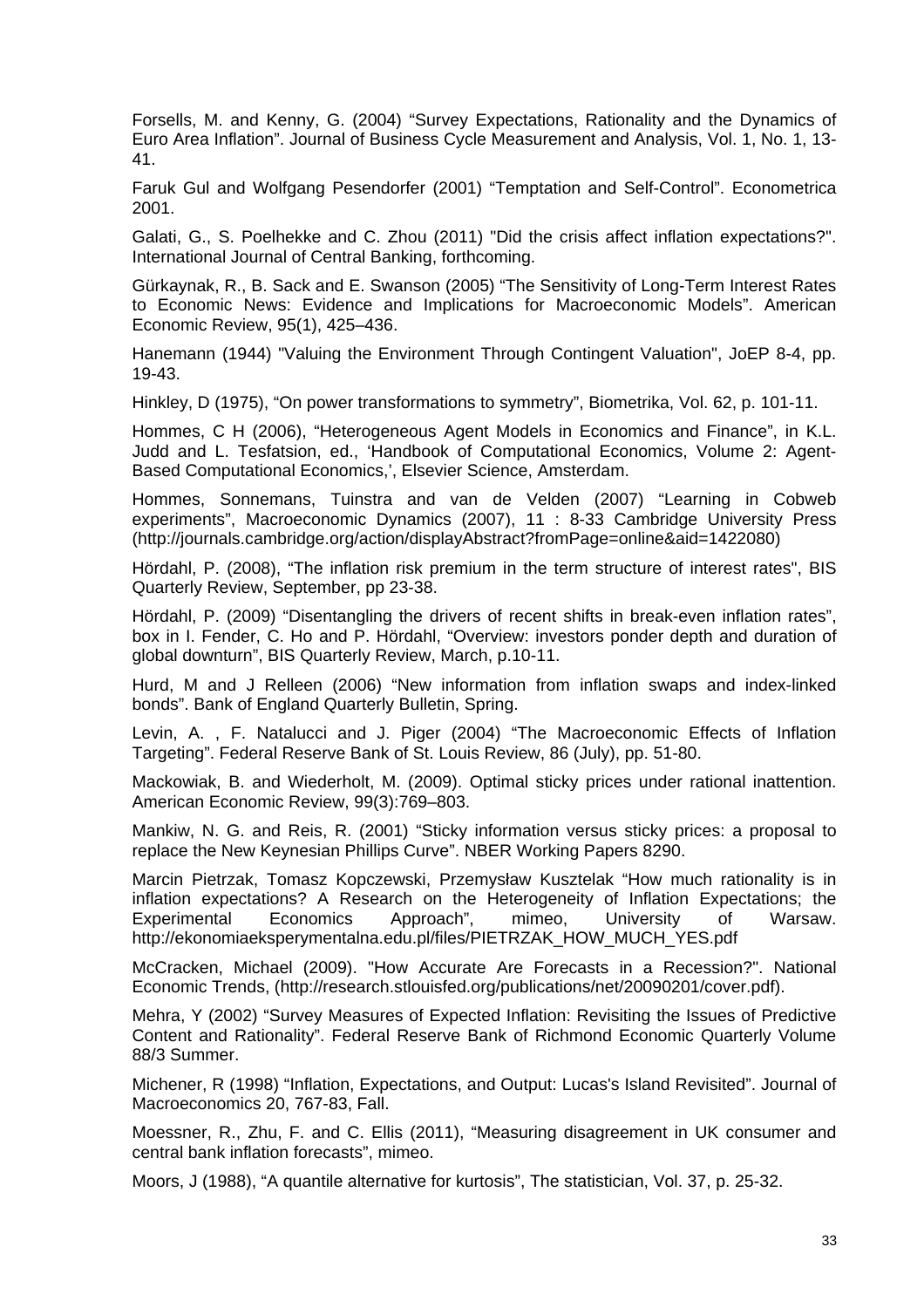Morris, S. and H. S. Shin (2002) "Social Value of Public Information." American Economic Review 92 (5), pp.1521–34.

Ricciuti (2003), R "Bringing Macroeconomics into the Lab", Journal of Macroeconomics Volume 30, Issue 1, March 2008, Pages 216-237

Schmalensee, Richard, (1976). "An experimental study of expectation formation, Econometrica, vol. 44, pp. 17– 41.

Schwartz, B, Ward A, Monterosso, J, Lyubomirsky, S, White, K, Lehman, D R (2002) "Maximizing Versus Satisficing: Happiness Is a Matter of Choice". Journal of Personality and Social Psychology, Vol. 83, No. 5, 1178–1197.

Sims, Christopher A. (2003). "Implications of Rational Inattention." Journal of Monetary Economics, 50(3): 665–690.

Sims, Christopher A. (2005). "Rational Inattention: A Research Agenda." Paper prepared for the 7th Deutsche Bundesbank Spring Conference in Berlin [\(http://sims.princeton.edu/yp/RIplus/RatInattPlus.pdf](http://sims.princeton.edu/yp/RIplus/RatInattPlus.pdf)).

Smith, Vernon L. (1982) "Microeconomic Systems as an Experimental Science". American Economic Review 72-5, pp. 923-955.

Smith, Vernon L. (1991) "Rational Choice: The Contrast between Economics and Psychology". JoPE 99-4, pp. 877-897.

Smith, Vernon L. (1992) "Game Theory and Experimental Economics: Beginnings and Early Influences". History of Political Economy 24 (Annual Supplement), pp. 241-282.

Sugden, R. 1995. "A Theory of Focal Points." The Economic Journal May (105), pp. 533–50.

Swanson, E. (2006) "Would an Inflation Target Help Anchor U.S. Inflation Expectations?". FRBSF Economic Letter, Number 2006-20, August.

Thomas, L. B. (1999) "Survey Measures of Expected U.S. Inflation". Journal of Economic Perspectives, 13/4, 125-144.